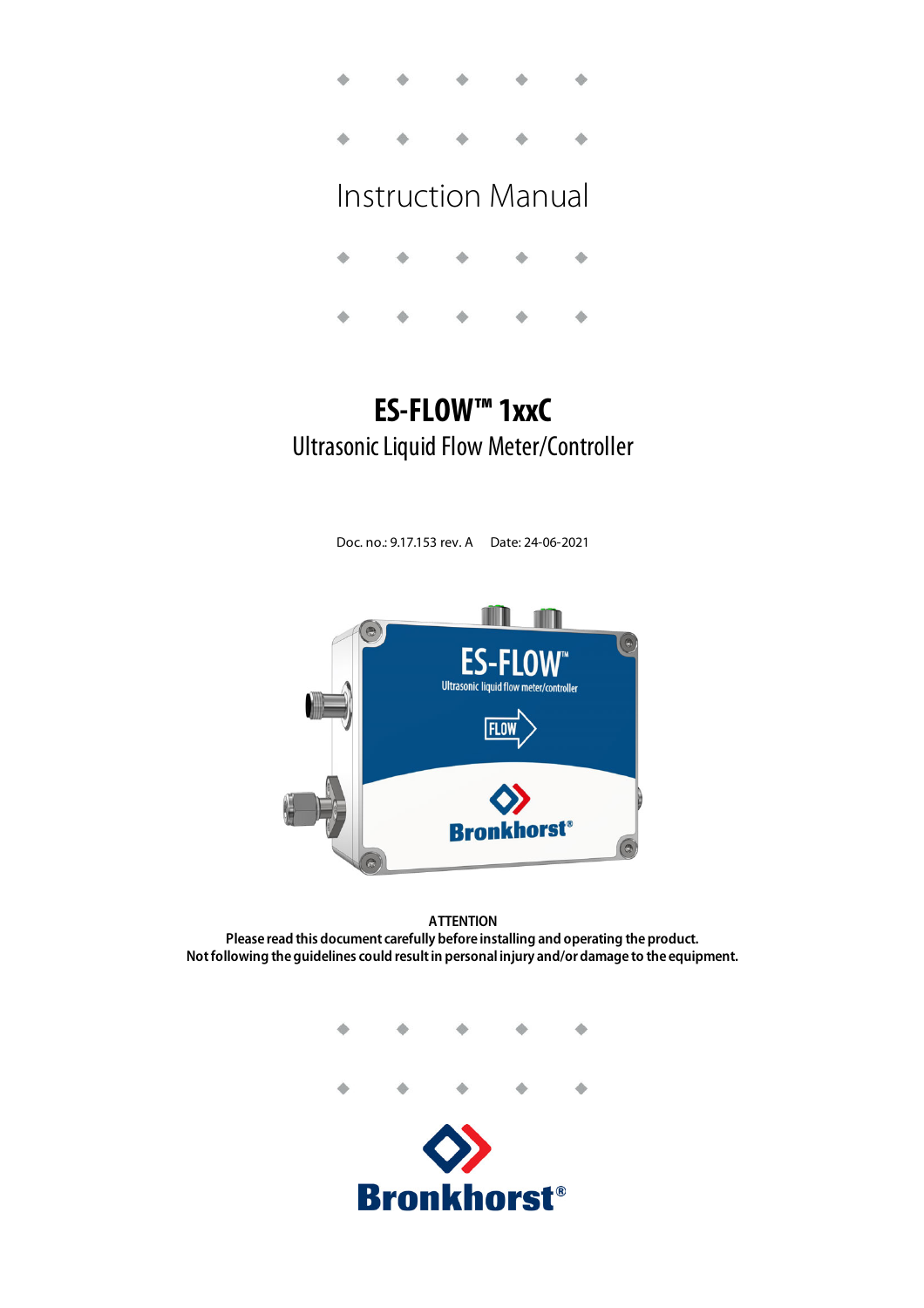# **Copyright**

© 2021 Bronkhorst High-Tech B.V.

All rights reserved. No part of this publication may be reproduced, distributed, or transmitted in any form or by any means, without the prior written permission of the publisher.

# **Disclaimer**

This document has been reviewed and is believed to be accurate. Bronkhorst High-Tech B.V. does not assume liability for errors, inaccuracies or absence of information. The material in this document merely serves information and illustration purposes; no rights can be derived from its contents.

Bronkhorst High-Tech B.V. reserves the right to modify or improve its products and documentation without informing anyone. As such, the information contained in this document is subject to change without notice. Device specifications and the contents of the package may deviate from what is stated in this document.

# **Symbols on the equipment**

One or more of the following signs may be attached to the product:



Read the instruction manual before installing and operating the product



General warning; consult the instruction manual for handling instructions (the appearance of this symbol may vary)



Surface may get hot during operation



Shock hazard; electrical parts inside

# **Symbols in this document**



Important information. Disregarding this information could increase the risk of damage to the equipment, or the risk of personal injuries.



Tips, useful information, attention points. This will facilitate the use of the instrument and/or contribute to its optimal performance.



Additional information available in the referenced documentation, on the indicated website(s) or from your Bronkhorst representative.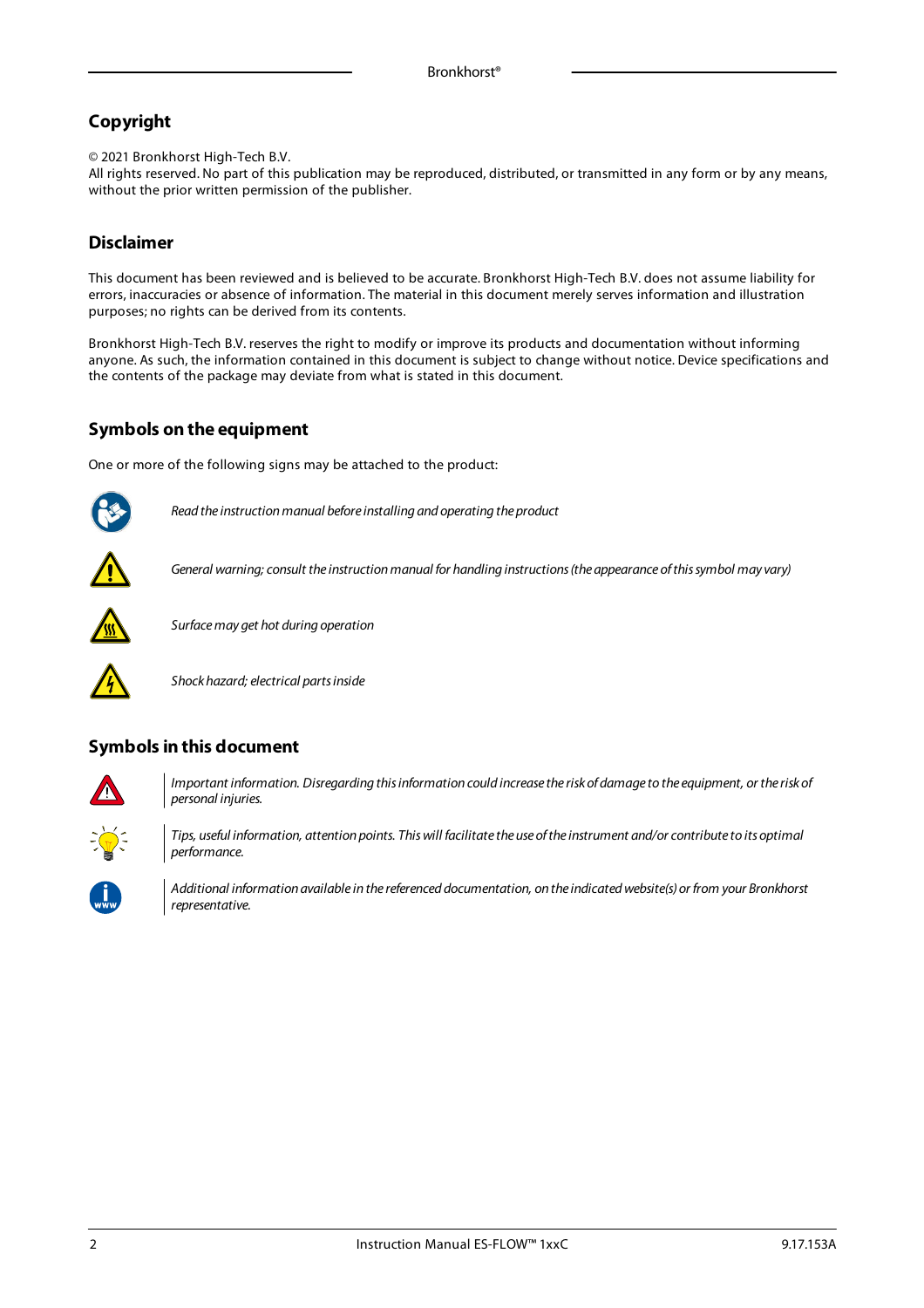## **Warranty**

Bronkhorst® products are warranted against defects in material and workmanship, provided they are used in accordance with the ordering specifications and not subject to abuse or physical damage. Products that do not operate properly during the warranty period may be repaired or replaced at no charge.

The warranty includes all initial and latent defects, random failures, and indeterminable internal causes. It excludes failures and damage caused by the customer, such as contamination, improper electrical hook-up, physical shock, etc.

Re-conditioning of products primarily returned for warranty service that is partly or wholly judged non-warranty may be charged for.

Bronkhorst High-Tech B.V. or affiliated company prepays outgoing freight charges when any part of the service is performed under warranty, unless otherwise agreed upon beforehand. However, if the product has been returned collect to our factory or service center, these costs are added to the repair invoice. Import and/or export charges, foreign shipping methods/carriers are paid by the customer.

# **Receipt of equipment**

- · Check that the outer packaging and its contents have not been damaged during transport. If the outer packaging or its contents are damaged, the local carrier must be informed immediately regarding his liability, if so required. At the same time a report should be submitted to your Bronkhorst representative.
- · Check the packing list to ensure that you received all items included in the scope of delivery.
- · Do not discard spare or replacement parts.
- See [Removal and return instructions](#page-39-0) for information about return shipment procedures.

# **Equipment storage**

- · The equipment should be stored in its original package in a climate controlled storage location.
- · Care should be taken not to subject the equipment to excessive temperatures or humidity.
- · See technical specifications for information about required storage conditions.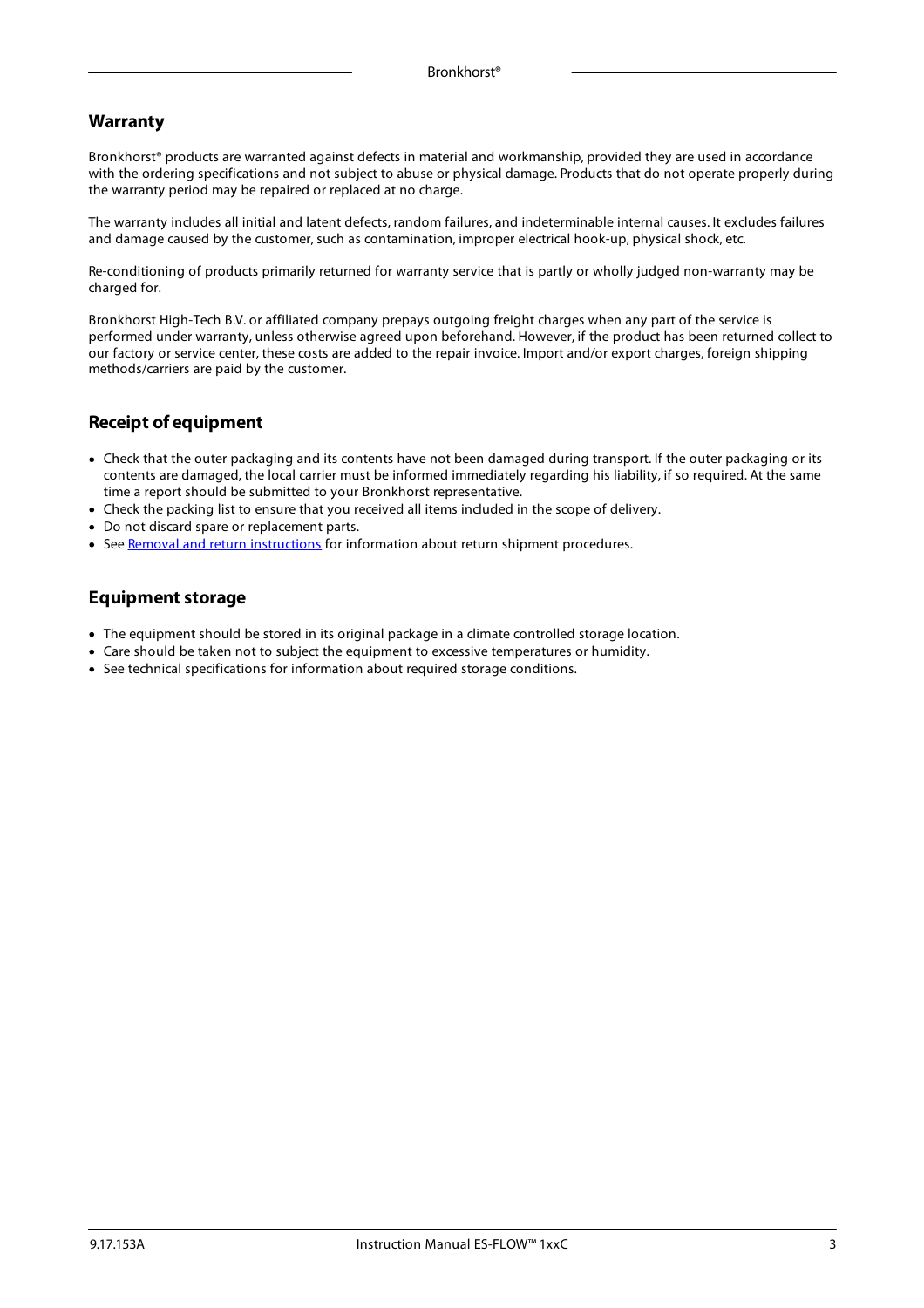Bronkhorst®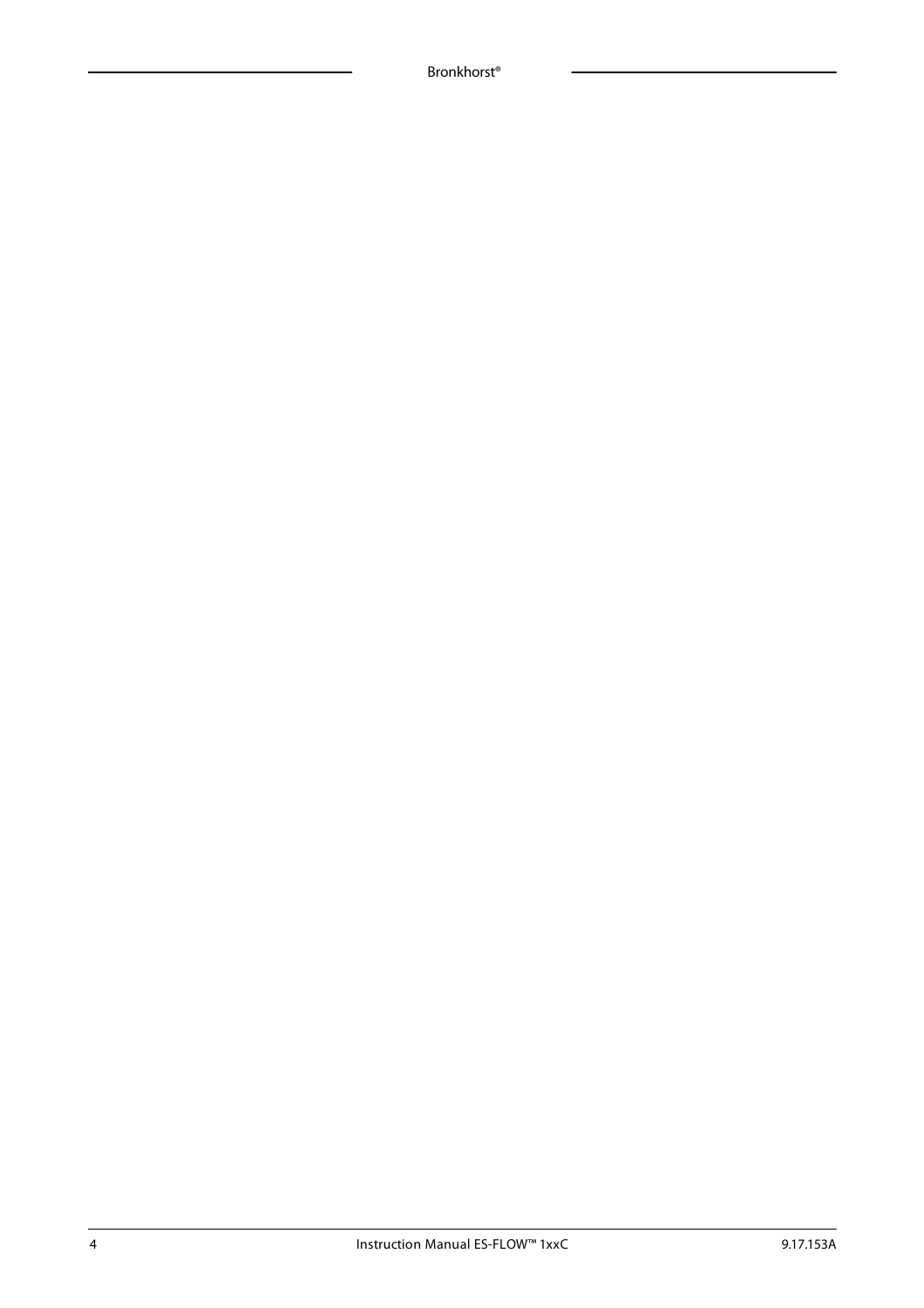# **Table of contents**

| 1            |  |
|--------------|--|
| 1.1          |  |
| 1.2          |  |
| 1.3          |  |
| 1.4          |  |
| $\mathbf{2}$ |  |
| 2.1          |  |
| 2.2          |  |
| 3            |  |
| 3.1          |  |
| 3.2          |  |
| 3.3          |  |
| 4            |  |
| 4.1          |  |
| 4.1.1        |  |
| 4.1.2        |  |
| 4.2          |  |
| 4.3          |  |
| 4.4          |  |
| 5            |  |
| 5.1          |  |
| 5.2          |  |
| 5.3          |  |
| 5.4          |  |
| 5.4.1        |  |
| 5.4.2        |  |
| 5.5          |  |
| 5.5.1        |  |
| 5.5.1.1      |  |
| 5.5.1.2      |  |
| 5.5.1.3      |  |
|              |  |
| 5.6          |  |
| 5.6.1        |  |
| 5.6.2        |  |
| 5.6.3        |  |
| 6            |  |
| 6.1          |  |
| 6.1.1        |  |
| 6.1.1.1      |  |
| 6.1.1.2      |  |
| 6.1.2        |  |
| 6.1.3        |  |
| 6.1.4        |  |
| 6.1.5        |  |
| 6.1.6        |  |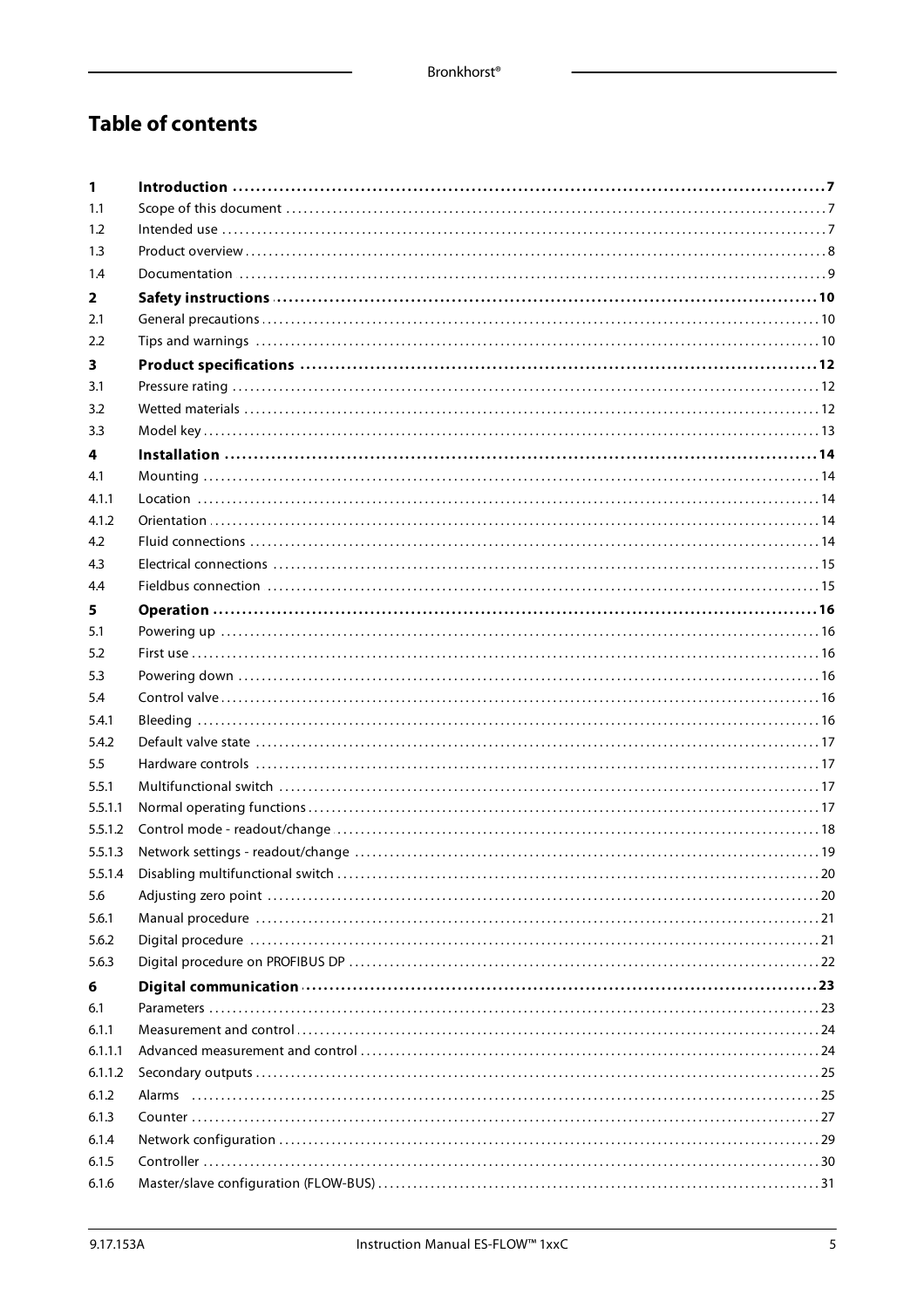| 6.1.7          |  |
|----------------|--|
| 6.1.8          |  |
| 6.1.8.1        |  |
| $\overline{7}$ |  |
| 7.1            |  |
| 7.2            |  |
| 8              |  |
| 8.1            |  |
| 8.2            |  |
| 9              |  |
| 9.1            |  |
| 9.2            |  |
|                |  |
|                |  |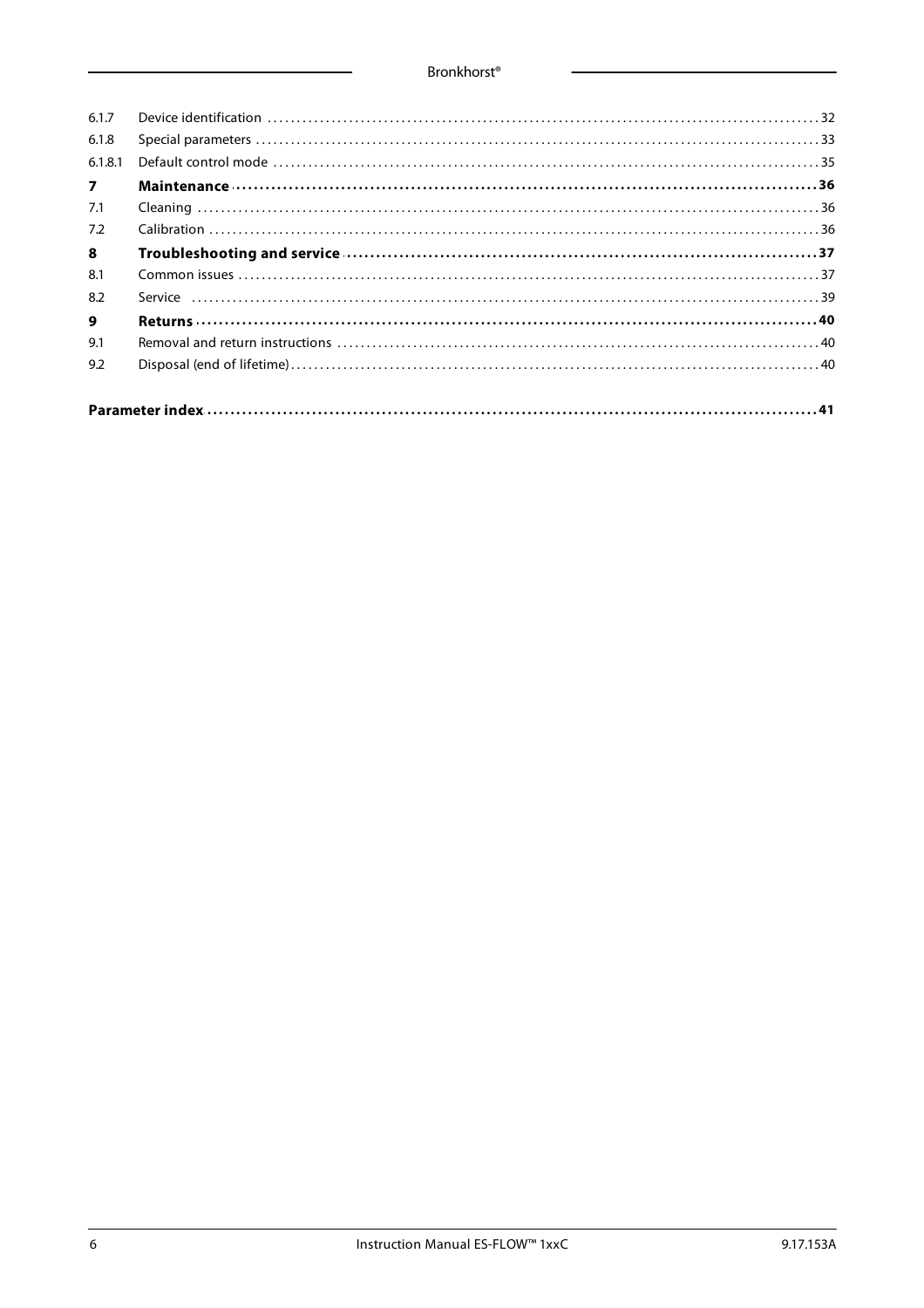# <span id="page-6-0"></span>**1 Introduction**

# **1.1 Scope of this document**



The **ES-FLOW™ 1xxC** is a precise and compact volume flow meter/controller for liquids, based on a novel ultrasonic technology. A wide range of liquids can be measured independent of fluid density, temperature and viscosity.

Measuring is done in a straight tube, where multiple transducers measure both the surface acoustic wave and the transit time through the media. All upstream and downstream combinations are recorded and processed in nanoseconds. The sound wave velocity and the surface area are recalculated to the volume flow rate. This ultrasonic measuring method is fast, accurate and inherently bi-directional.

The ES-FLOW™ 1xxC can be operated with analog signals or digitally with RS-232 communication (ProPar) or an extensive range of fieldbus protocols. An on-board PID controller can be used to drive a control valve or pump, establishing a complete yet compact control loop.

This document covers general product information, installation and operating instructions and troubleshooting tips for the ES-FLOW™ 1xxC.

# <span id="page-6-1"></span>**1.2 Intended use**

The **ES-FLOW™ 1xxC** has been developed to accurately measure and/or control volume flow rates of liquids in a fluid system, with high precision and a limited pressure drop. The device is suited for general purpose indoor (dry) applications, like laboratories and machine enclosures.

Any other use than mentioned here is considered unintended.

Responsibility for the use of the equipment with regard to its intended use, suitability for the intended application, cleaning and compatibility of process media with the applied materials lies solely with the end user.

Bronkhorst High-Tech B.V. cannot be held liable for any damage and/or injury resulting from unintended, improper or unsafe use, or use with other media and/or under other process conditions than specified at ordering time.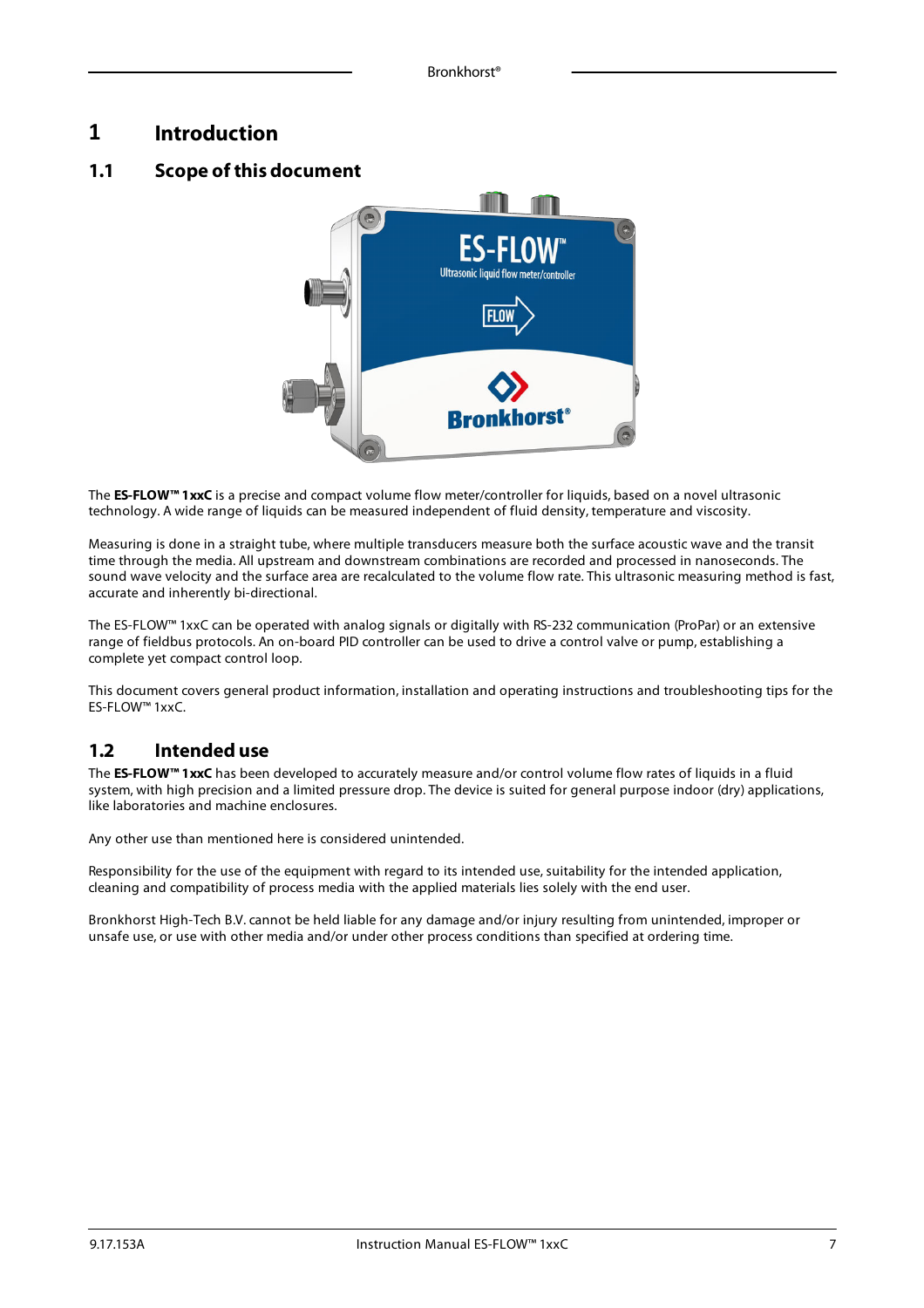# <span id="page-7-0"></span>**1.3 Product overview**



# **Front**

- 1. [Power & signal connector](#page-14-0)
- 2. Fieldbus connector 1 (optional)
- 3. Fieldbus connector 2 (optional)
- 4. Actuator output connector
- 5. <u>[Fluid inlet](#page-13-3)</u>
- 6. <u>Fluid outlet</u>



#### **Rear & top**

- 7. [Indication LEDs](#page-16-1) and [multifunctional switch](#page-16-2)
- 8. [Mounting holes](#page-13-0)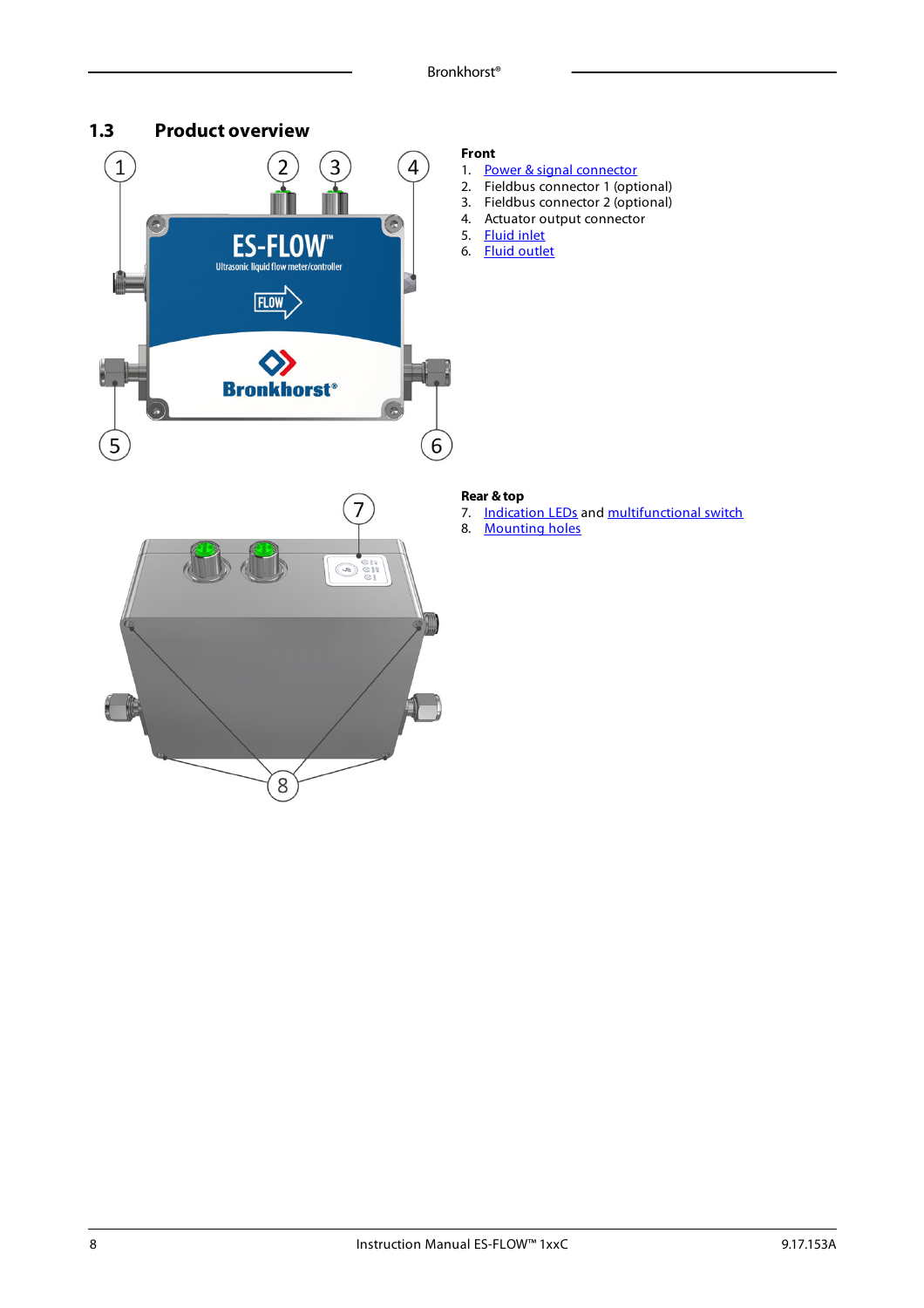# <span id="page-8-0"></span>**1.4 Documentation**

**The Way** 

- · This document contains basic information for installation, operation and maintenance of the ES-FLOW™.
- · At some points it refers to documentation associated with important components or features. These references are listed in the table below.
- · Documents listed here that are not included in the scope of delivery can be downloaded from **www.bronkhorst.com/downloads** or provided digitally on request.

| Type                           | Document name                                                                         | Document no. |
|--------------------------------|---------------------------------------------------------------------------------------|--------------|
| Manuals                        | Instruction Manual ES-FLOW™ 1xxC (this document)                                      | 9.17.153     |
|                                | Manual CANopen interface                                                              | 9.17.131     |
|                                | Manual DeviceNet™ interface                                                           | 9.17.026     |
|                                | Manual EtherCAT <sup>®</sup> interface                                                | 9.17.063     |
|                                | Manual EtherNet/IP interface                                                          | 9.17.132     |
|                                | Manual FLOW-BUS interface                                                             | 9.17.024     |
|                                | Manual Modbus interface                                                               | 9.17.035     |
|                                | <b>Manual POWERLINK interface</b>                                                     | 9.17.142     |
|                                | Manual PROFIBUS DP interface                                                          | 9.17.025     |
|                                | <b>Manual PROFINET interface</b>                                                      | 9.17.095     |
|                                | Manual RS-232 interface                                                               | 9.17.027     |
| <b>Technical documentation</b> | Dimensional drawing                                                                   | 7.15.220     |
|                                | Hook-up diagram Analog/RS-232                                                         | 9.16.254     |
|                                | Hook-up diagram CANopen                                                               | 9.16.259     |
|                                | Hook-up diagram DeviceNet™                                                            | 9.16.255     |
|                                | Hook-up diagram EtherCAT® / EtherNet/IP / Modbus-TCP / POWERLINK /<br><b>PROFINET</b> | 9.16.264     |
|                                | Hook-up diagram FLOW-BUS                                                              | 9.16.256     |
|                                | Hook-up diagram Modbus                                                                | 9.16.257     |
|                                | Hook-up diagram PROFIBUS DP                                                           | 9.16.258     |
|                                | Hook-up diagram optional bus and I/O configurations                                   | 9.16.260     |
| Compliance                     | EU Declaration of Conformity (EMC, RoHS)                                              | 9.06.021     |
|                                | Declaration of Conformity (REACH, WEEE)                                               | 9.06.056     |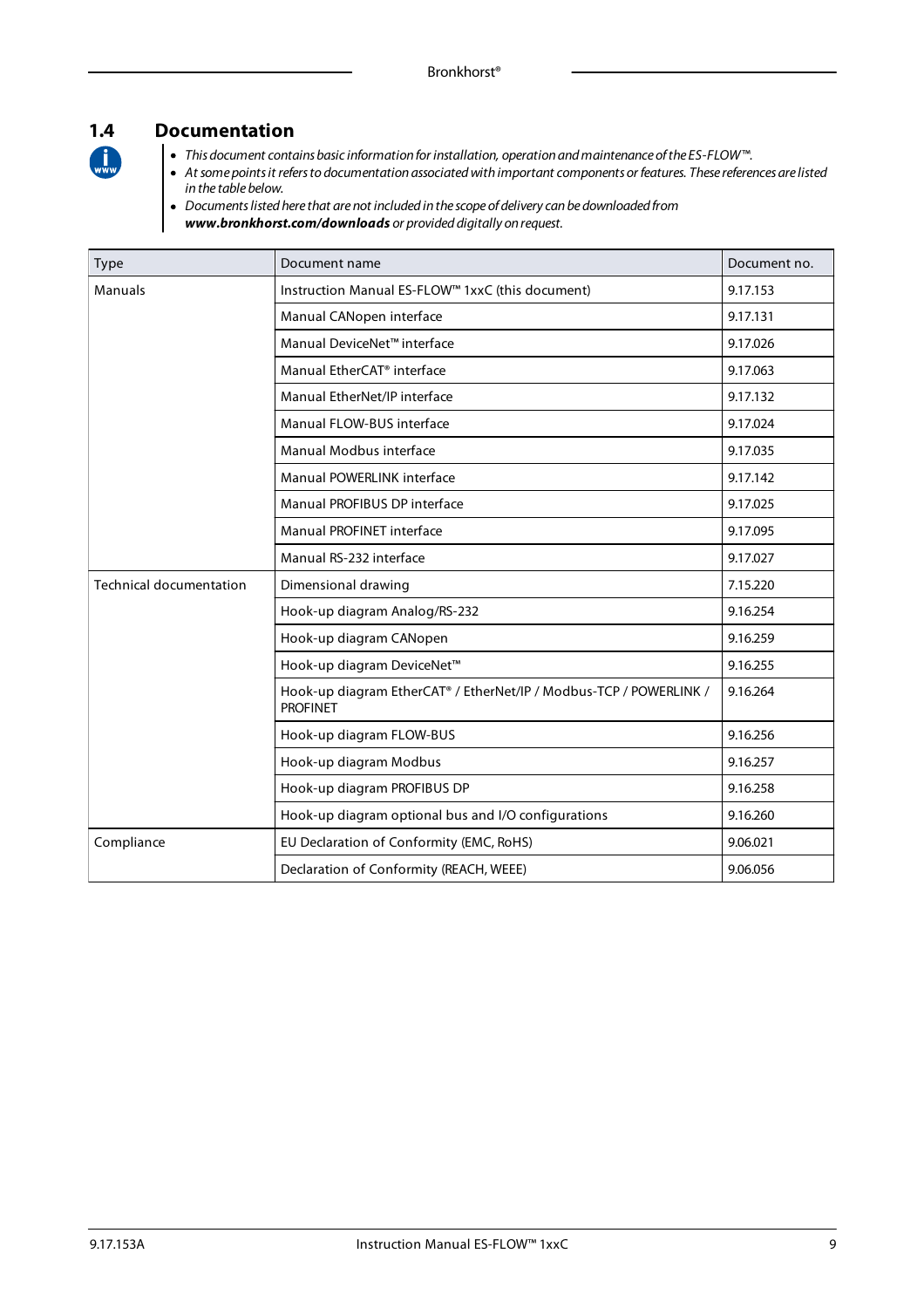# <span id="page-9-0"></span>**2 Safety instructions**

# **2.1 General precautions**

**Please read this document entirely and carefully before installing and operating the product. Not following the guidelines could result in personal injury and damage to the product and the system(s) it is incorporated in or connected with.**

The product(s) described in this document may only be used by qualified personnel who are familiar with combined fluid and electrical systems and who recognize the associated hazards (e.g. (high) fluid pressure, electric shock).

The end user is considered to be familiar with the required safety precautions to prevent damage and/or injury while working with the process media (as described in the associated Material Safety Data Sheets) and the equipment.

Where appropriate, this document recommends or prescribes safety measures to be taken with respect to media or equipment usage under the specified conditions. The end user is responsible for taking the necessary safety precautions and proper use of appropriate (personal) protective equipment, even if such is not explicitly recommended or required in this document.

The equipment and its accessories must be used in accordance with their specifications and operating instructions.

Individual instruments may not be disassembled or modified in any way for any purpose. Any unauthorized modification, for any purpose whatsoever, will be considered [unintended and improper use](#page-6-1), will void warranty and cancel the manufacturer's liability. Unauthorized modifications can undo safety features, compromise system specifications (such as ingress protection rating) and cause failure to comply with applicable laws, regulations and directives.

If the product is defective or otherwise does not meet your requirements, please contact your Bronkhorst representative for assistance or advice.



# <span id="page-9-1"></span>**2.2 Tips and warnings**

At the factory the ES-FLOW™ has been pressure tested. The test pressure includes a safety factor, so that it is always higher than the specified maximum operating pressure (pressure rating). Only in exceptional cases, the operating pressure may exceed the specified maximum operating pressure very briefly. The operating pressure must never exceed the specified test pressure.

- · The pressure rating and the test pressure are specified on the serial number label; if these specifications are missing or insufficient, the device must not be used and should be returned to the factory.
- · Before installation, make sure that the pressure rating is within the limits of the normal process conditions and that the test pressure is in accordance with the safety factor of your application.
- · Disassembling the device and/or replacing parts will invalidate the specification of the test pressure.



Before commissioning, always check the wetted materials for compatibility with the process media.



Do not apply fluid pressure until all required fluid connections and electrical connections have been made.



Check the fluid system for leaks before applying full operating pressure, especially when using hazardous media (e.g. toxic or flammable).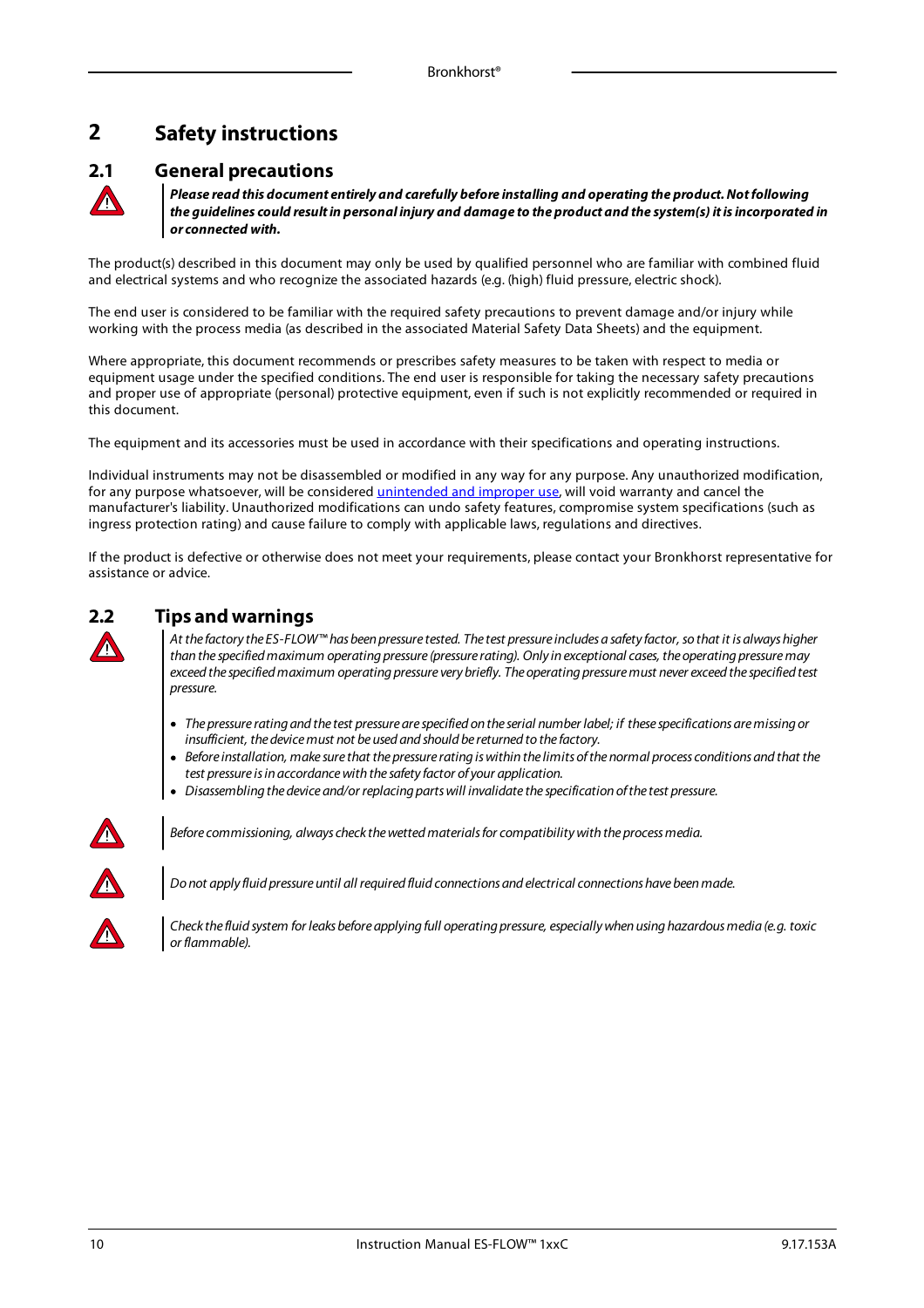

The equipment described in this document contains electronic components that are susceptible to **electrostatic discharge**. In order to prevent damage, proper handling procedures must be followed during installation, (dis)connecting and removing the electronics.

The equipment carries the CE-mark and is **compliant with the concerning EMC requirements**. However, EMC requirements can only be met using appropriate cables and connector/gland assemblies. Bronkhorst recommends the use of their standard cables. These cables have the right connectors and loose ends (if any) are marked to help prevent wrong connection. When using other cables, cable wire diameters must be sufficient to carry the supply current, and voltage loss must be kept as low as possible.

When connecting the product to other devices, be sure that the integrity of the shielding is not affected; **always use shielded cabling for signals and communication and do not use unshielded wire terminals.**

When in doubt about the suitability of your cabling, contact your Bronkhorst representative.



Always isolate the electrical power before connecting or disconnecting equipment.



When applying pressure, avoid pressure shocks and bring the fluid system gradually up to the level of the required operating conditions; open the fluid supply gently.



Bronkhorst does the utmost to ensure that you receive a clean product. This does not, however, relieve the end user of the responsibility to ensure that the instrument and the system in which it is incorporated meet the requirements implied by the intended use of the instrument. The responsibility for cleaning the equipment to meet such requirements lies exclusively with the end user.





·When depressurizing, prevent sudden pressure changes by shutting off the fluid supply gradually.



Inexpertly servicing instruments can lead to serious personal injury and/or damage to the instrument or the system it is used in. Servicing must therefore be performed by trained and qualified personnel. Contact your Bronkhorst representative for information about cleaning and calibration. Bronkhorst has a trained staff available.



· Before disconnecting or disassembling any fluid system related parts, always make sure the fluid system is depressurized. ·When depressurizing, prevent sudden pressure changes by shutting off the fluid supply gradually.



Frequent inspection of all fluid lines and connections before, during and after operation is essential, to ensure and maintain a safe working environment. If necessary, re-tighten fluid connections.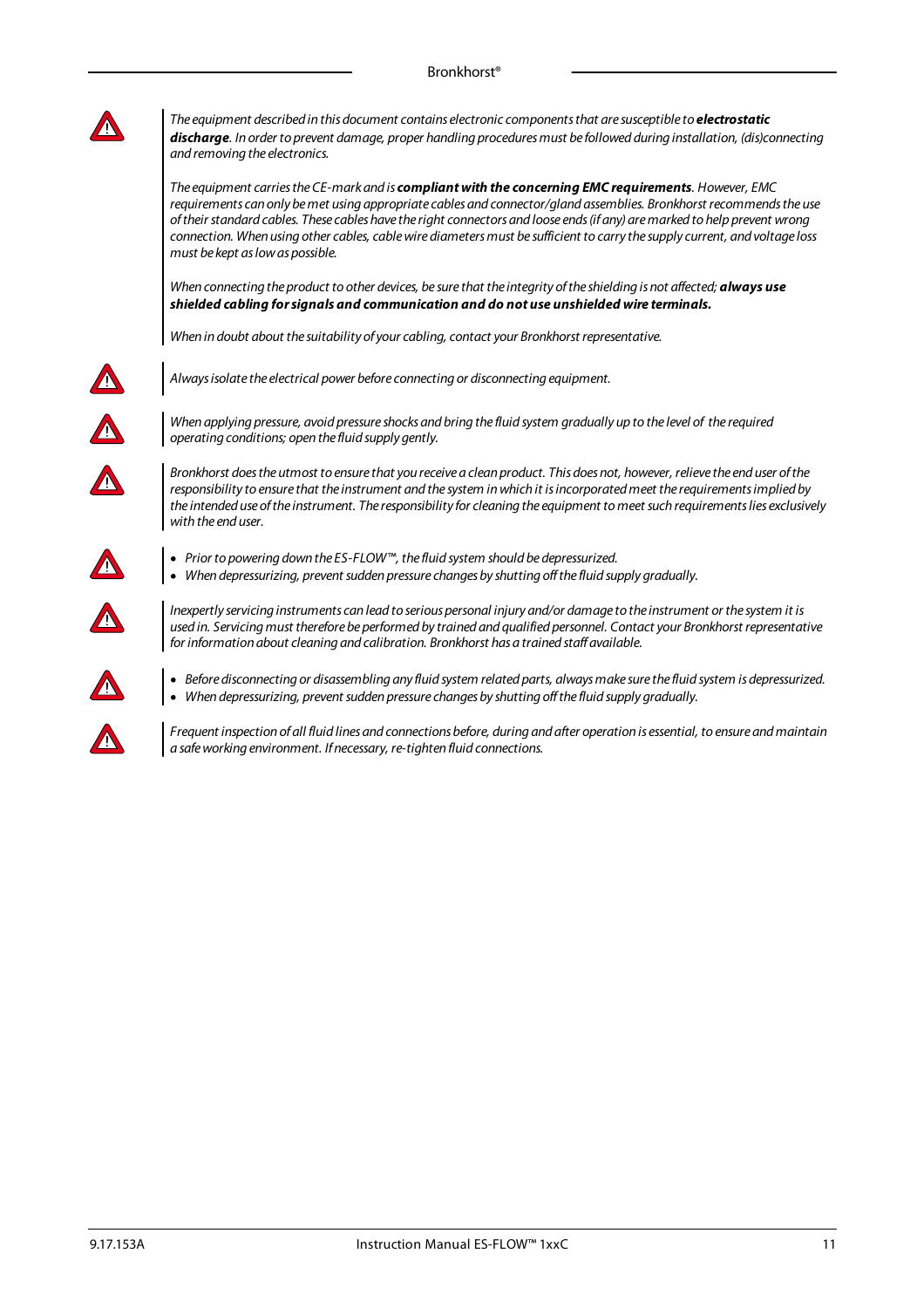# <span id="page-11-0"></span>**3 Product specifications**

Before installing the ES-FLOW™, check that the product specifications match your requirements.

The model key (second line on the serial number label) contains information about the technical properties of the product as ordered. The actual properties of your product can be retrieved from the diagram below.

If you have a question about the product or if you find the product does not meet the

specifications agreed upon, do not hesitate to contact your Bronkhorst representative. To enable us to help you quickly and effectively, make sure to have the serial number (SN) ready whenever seeking contact with your Bronkhorst representative about a specific item.

See section [Service](#page-38-0) for contact information.

# <span id="page-11-1"></span>**3.1 Pressure rating**

At the factory the ES-FLOW™ has been pressure tested. The test pressure includes a safety factor, so that it is always higher than the specified maximum operating pressure (pressure rating). Only in exceptional cases, the operating pressure may exceed the specified maximum operating pressure very briefly. The operating pressure must never exceed the specified test pressure.

- · The pressure rating and the test pressure are specified on the serial number label; if these specifications are missing or insufficient, the device must not be used and should be returned to the factory.
- · Before installation, make sure that the pressure rating is within the limits of the normal process conditions and that the test pressure is in accordance with the safety factor of your application.
- ·Disassembling the device and/or replacing parts will invalidate the specification of the test pressure.



# <span id="page-11-2"></span>**3.2 Wetted materials**

Before commissioning, always check the wetted materials for compatibility with the process media.

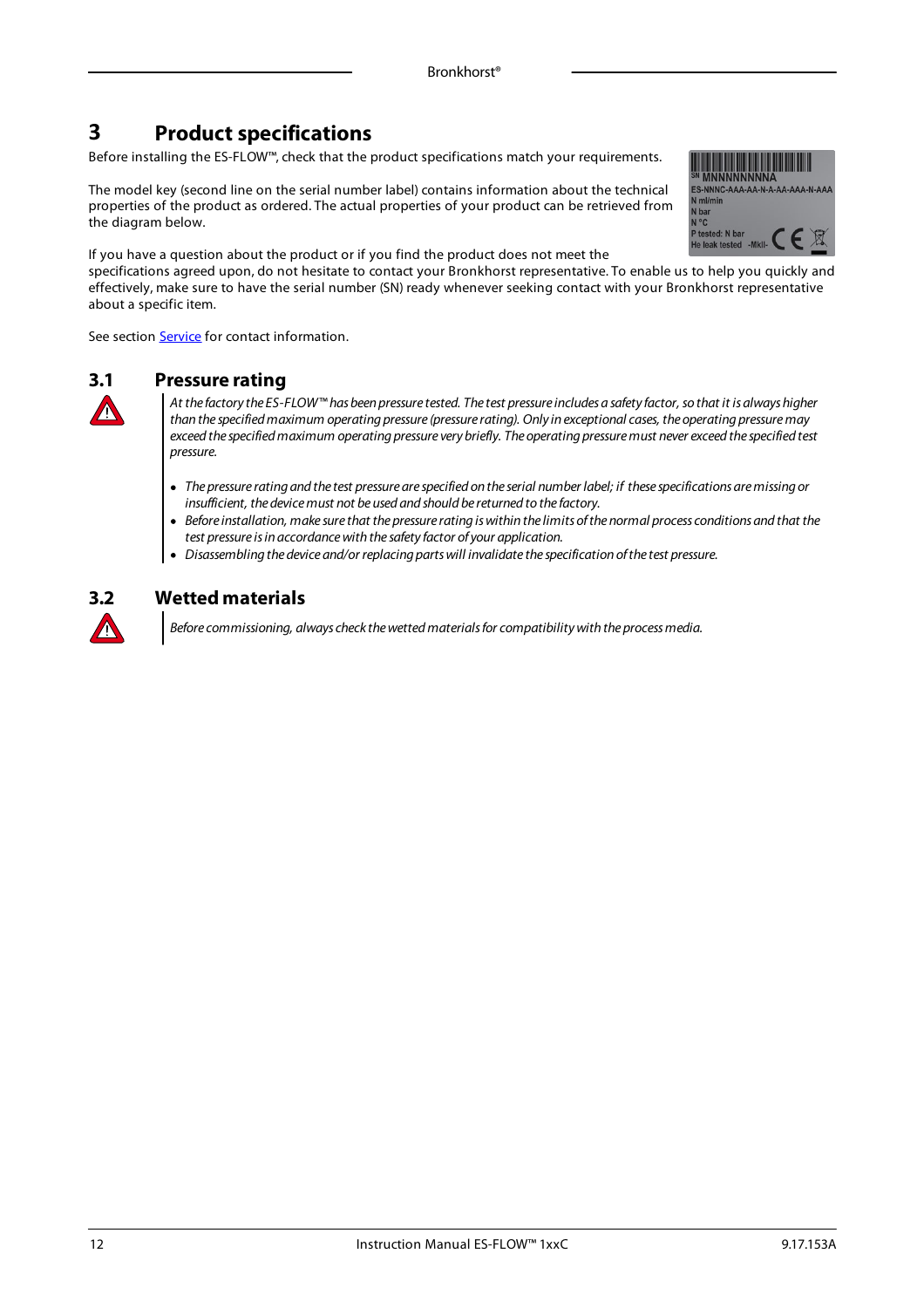# <span id="page-12-0"></span>**3.3 Model key**

RS232 + PROFINET (n/o control)

RS232 + Modbus TCP (n/c control)

RS232 + Modbus TCP (n/o control)

W

 $\overline{\mathbf{x}}$  $\overline{Y}$ 

 $\overline{A}$  $\overline{R}$ 

 $\overline{G}$ 

Code Analog output  $0...5$  Vdc

 $\boxed{0...10 \text{ Vdc}}$  $0...20$  mA sourcing 4...20 mA sourcing

Code Supply voltage

The model key on the serial number label contains information about the technical properties of the product as ordered. The actual properties of your instrument can be retrieved from the diagram below.

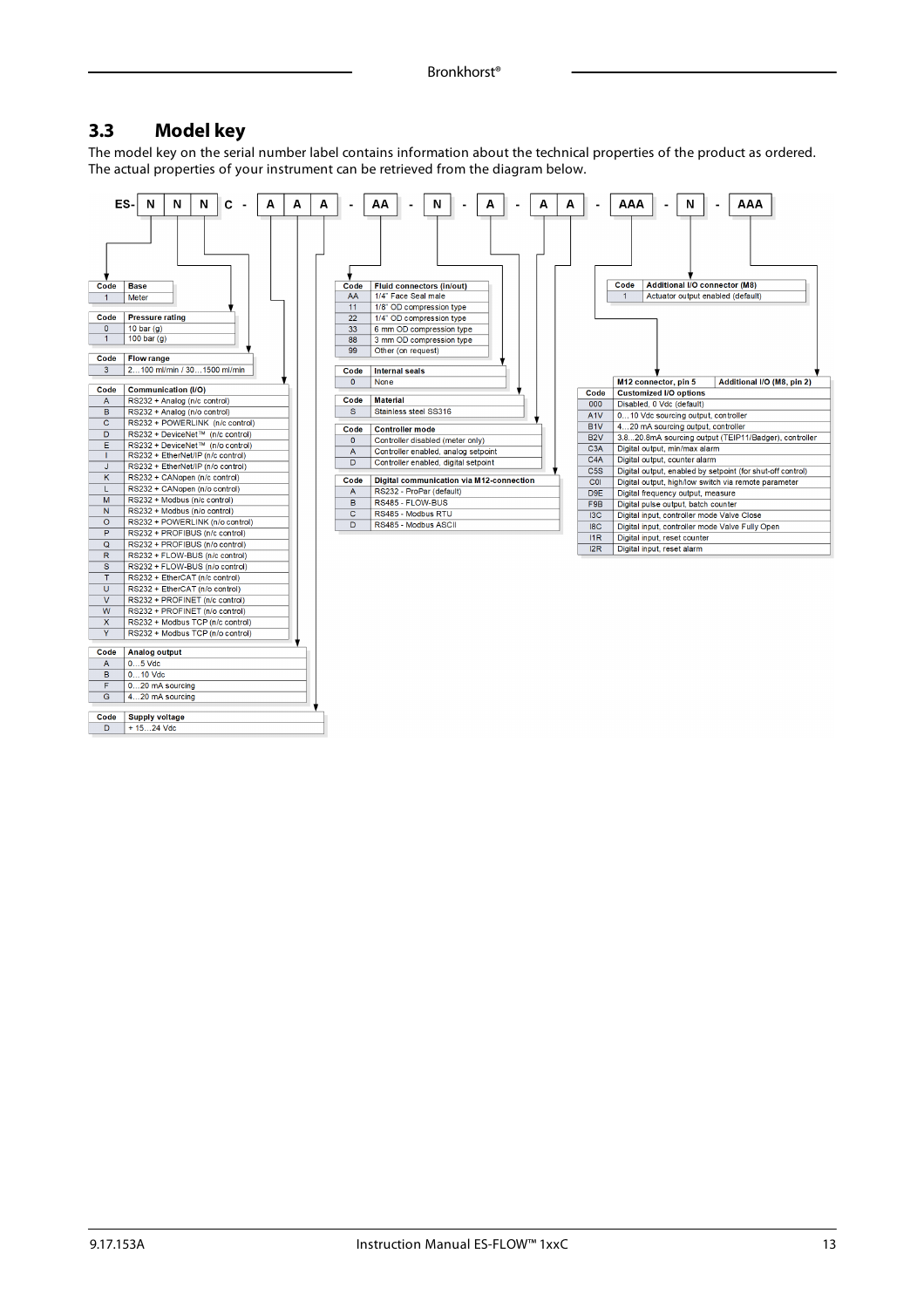# <span id="page-13-0"></span>**4 Installation**

# **4.1 Mounting**

For stable fixation to a rigid and stable surface or construction, use the threaded mounting holes in the rear of the instrument housing (see [product overview\)](#page-7-0). Consult the [dimensional drawing](#page-8-0) for the exact size and locations.

# <span id="page-13-1"></span>**4.1.1 Location**

Gas bubbles in the liquid can lead to measuring errors. In general, the instrument should be mounted in a pipe segment where gas bubbles cannot accumulate. The image on the right shows the preferable mounting locations.





- · In general, the best location is a horizontal pipe segment or a segment where the fluid direction is upward.
- · Gas might accumulate in the horizontal segment if it is followed by a downward segment. Do not mount the instrument in a location like this.
- Mounting in a downward pipe segment with an **open end** is strongly dissuaded, especially if the pipe diameter is 1/2" or more. Gravity might let the segment run empty; depending on the specific system dimensions and the viscosity of the metered fluid, this effect might be stronger or weaker.
- · If the instrument is part of a closed fluid system, mounting the instrument in a downward pipe segment is not preferable, but may be considered if other mounting locations are problematic.



To minimize the risk of gas bubbles caused by cavitation, the preferred location to install a (control) valve is downstream from the instrument, the preferred location for a pump is upstream.



To prevent damage to the internal electronics, make sure the temperature inside the instrument housing does not get above 60 °C. If necessary, take appropriate heat dissipation measures, especially if the instrument is operated inside an enclosure (e.g. a control cabinet).

# <span id="page-13-2"></span>**4.1.2 Orientation**

Aside from specific application requirements, the ES-FLOW™ has no preferred mounting orientation.

# <span id="page-13-3"></span>**4.2 Fluid connections**

For regular (mono-directional) use, install the ES-FLOW™ in the process line, in accordance with the direction of the FLOW arrow on the instrument. For bi-directional measuring, install the instrument in the direction in which the highest flow will be measured (if applicable). When deciding which direction to install the instrument in, take into account that the measuring range in the reverse direction is approximately 73% of the full scale range (whereas the instrument can measure 131% FS in the normal direction).

Tighten fittings according to the instructions issued by their manufacturer.



Do not apply fluid pressure until all required fluid connections and electrical connections have been made.



Check the fluid system for leaks before applying full operating pressure, especially when using hazardous media (e.g. toxic or flammable).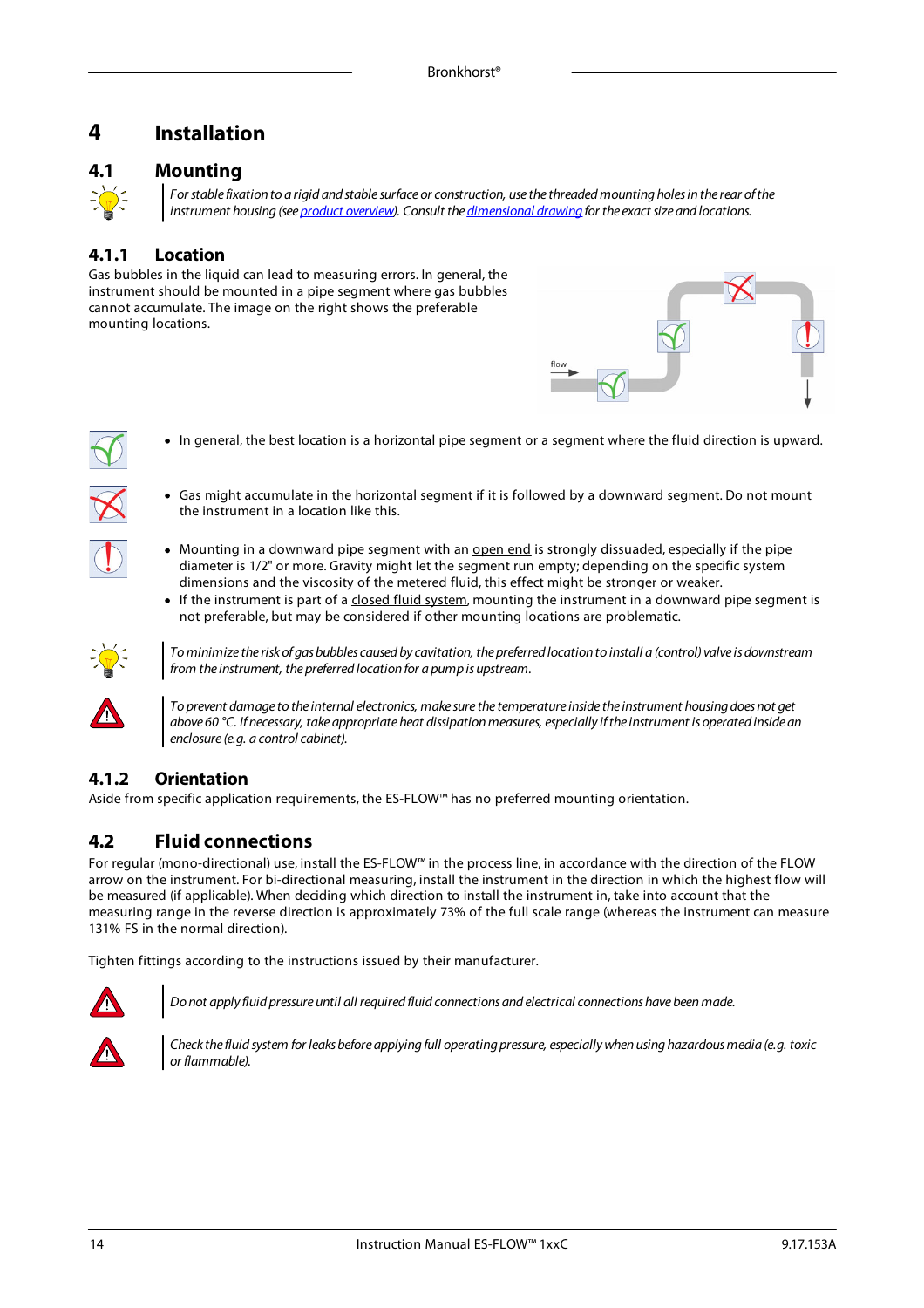# <span id="page-14-0"></span>**4.3 Electrical connections**

- Electrical connections must be made with standard cables or compatible, according to the **hook-up diagram**.
- When using self-assembled cables, follow the guidelines provided by the connectors' manufacturer.
- For use in a fieldbus system, follow the instructions of the cable supplier for the according fieldbus system.<br>• Make sure that the power supply is suitable for the power ratings as indicated on the social number label (
- Make sure that the power supply is suitable for the power ratings as indicated on the serial number label ([model key](#page-12-0)), and that double or reinforced insulation is used for the power supply.
- Before powering up, make sure all required cabling is properly connected.<br>• Before powering up, make sure all required cabling is properly connected.
- Before each use, inspect cabling and connectors for damage.



The equipment described in this document contains electronic components that are susceptible to **electrostatic discharge**. In order to prevent damage, proper handling procedures must be followed during installation, (dis)connecting and removing the electronics.

The equipment carries the CE-mark and is **compliant with the concerning EMC requirements**. However, EMC requirements can only be met using appropriate cables and connector/gland assemblies. Bronkhorst recommends the use of their standard cables. These cables have the right connectors and loose ends (if any) are marked to help prevent wrong connection. When using other cables, cable wire diameters must be sufficient to carry the supply current, and voltage loss must be kept as low as possible.

When connecting the product to other devices, be sure that the integrity of the shielding is not affected; **always use shielded cabling for signals and communication and do not use unshielded wire terminals.**

When in doubt about the suitability of your cabling, contact your Bronkhorst representative.



Always isolate the electrical power before connecting or disconnecting equipment.



# <span id="page-14-1"></span>**4.4 Fieldbus connection**

**Never** power the instrument simultaneously from **two different power sources** (e.g. fieldbus and Plug-in Power Supply). Doing so will irreversibly damage the printed circuit board and the instrument will have to be repaired before it can be used.



Always check the total power consumption of your instruments before connecting them to a fieldbus system. Do not exceed the maximum power of the power supply unit.

- 
- · For information about setting up a fieldbus network with Bronkhorst® instruments, consult the according [fieldbus](#page-8-0) [manual](#page-8-0).
- ·If you need assistance with setting up a fieldbus network, contactyour Bronkhorst representative for information.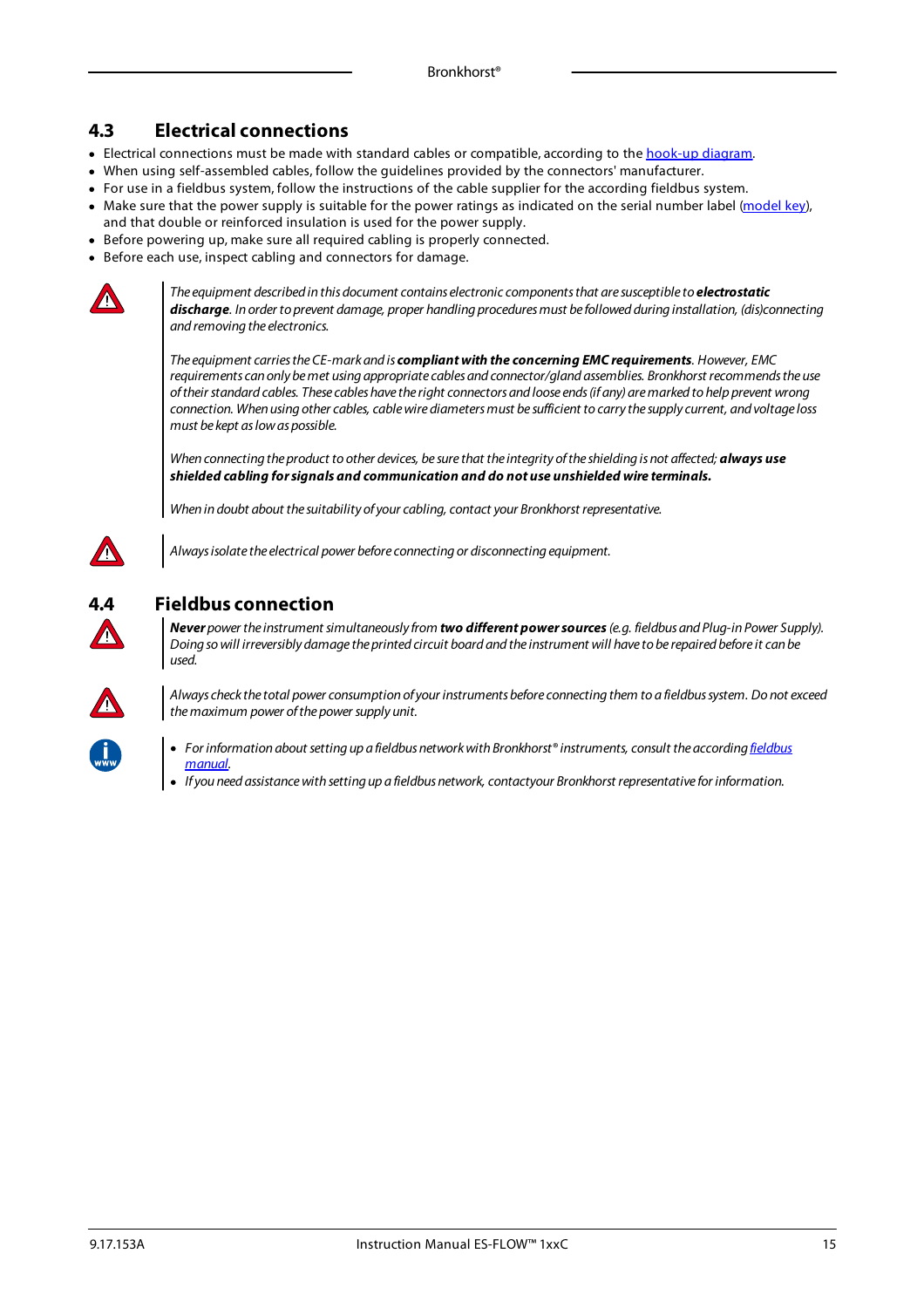# <span id="page-15-0"></span>**5 Operation**

# **5.1 Powering up**

To maintain control of the fluid system and ensure a safe situation, it is recommended to turn on power before applying fluid pressure and to switch off power only after the fluid system is depressurized.



When applying pressure, avoid pressure shocks and bring the fluid system gradually up to the level of the required operating conditions; open the fluid supply gently.

- · After powering up, the instrument needs a couple of seconds to start up the electronics and perform a self-test. After successful initialization, the green LED will light up continuously to indicate that the instrument is ready to use.
- · If the sensor tube contains gas, the red LED will light up continuously and the instrument will issue a warning code by means of parameter Alarm Info (see [Alarms](#page-24-1)).



# <span id="page-15-1"></span>**5.2 First use**

Bronkhorst does the utmost to ensure that you receive a clean product. This does not, however, relieve the end user of the responsibility to ensure that the instrument and the system in which it is incorporated meet the requirements implied by the intended use of the instrument. The responsibility for cleaning the equipment to meet such requirements lies exclusively with the end user.



Before starting measurement and control, make sure to remove gas from the fluid system by flushing all fluid lines with the process fluid at a high flow rate.



# <span id="page-15-2"></span>**5.3 Powering down**

- · Prior to powering down the ES-FLOW™, the fluid system should be depressurized.
- ·When depressurizing, prevent sudden pressure changes by shutting off the fluid supply gradually.

# <span id="page-15-3"></span>**5.4 Control valve**

This section is only applicable if the ES-FLOW™ is used in conjunction with a control valve.

# <span id="page-15-4"></span>**5.4.1 Bleeding**

In order to ensure stable and reliable control behavior, the dead space of the control valve should be kept free of gas, by bleeding it from time to time. Bleeding is advised at the following occasions:

- · prior to first use
- when restarting the instrument after purging
- periodically, to remove accumulated gas



- · Make sure to connect the bleed outlet to an appropriate draining facility, especially if the system is used to process hazardous media.
- · Take appropriate safety measures, as described in the Material Safety Data Sheet(s) of the media to be processed (if applicable).



Install a shut-off valve as close to the bleed outlet as possible and connect a clear transparent tube to the valve outlet; being able to see gas bubbles in the liquid will ease monitoring the progress of the bleeding procedure

To bleed the control valve, follow this procedure:

- 1. Change the liquid flow setpoint to 0% (this closes the valve)
- 2. Pressurize the liquid inlet (if not already done so)
- 3. Open the bleed outlet (slowly) until liquid starts to escape
- 4. Optionally, tap the valve assembly and/or liquid inlet of the valve to let gas bubbles accumulate and migrate to the valve
- 5. Close the bleed outlet as soon as all gas has escaped the control valve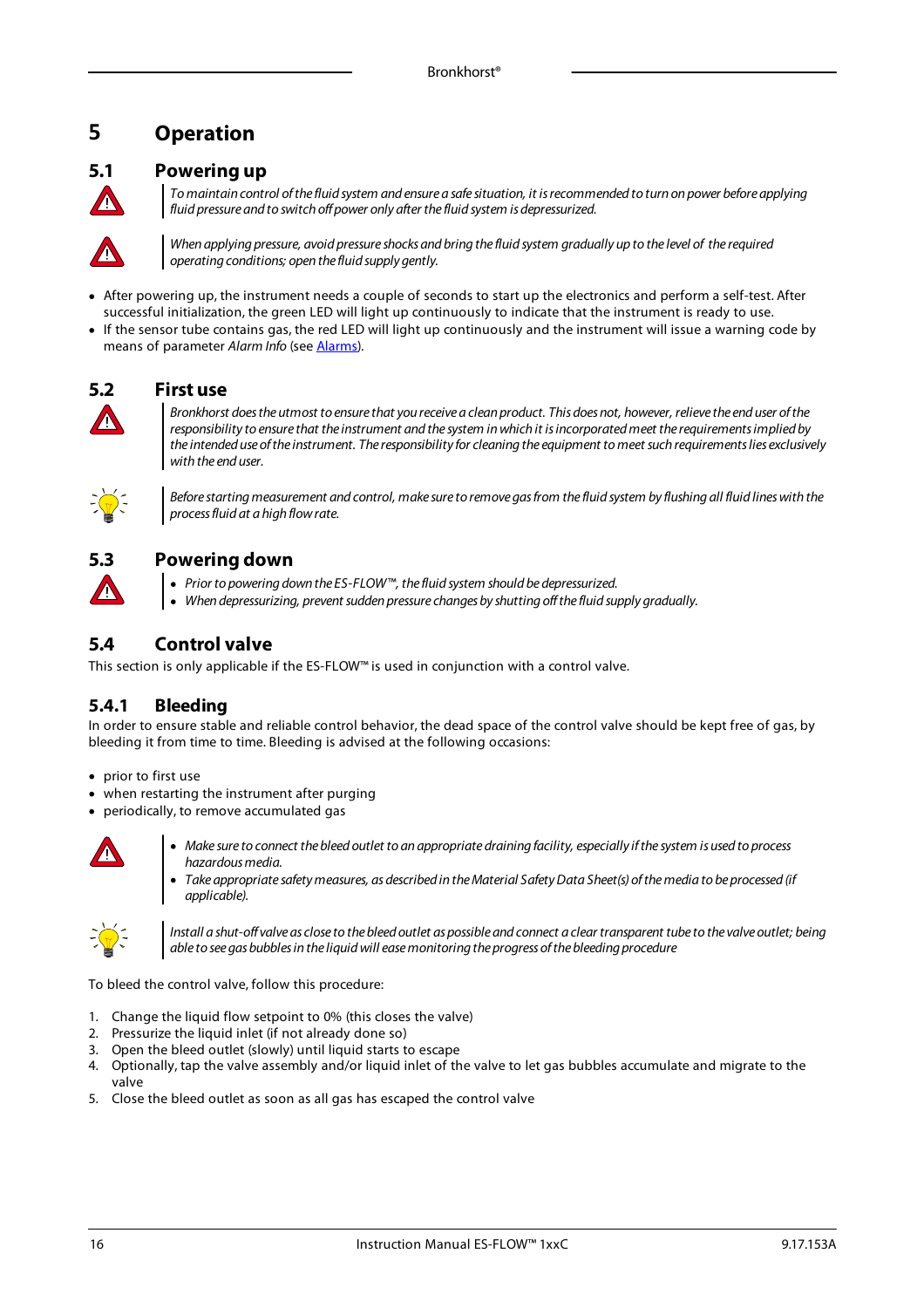# <span id="page-16-0"></span>**5.4.2 Default valve state**

When the instrument is not powered or cannot communicate with the fieldbus network (if applicable), the control valve automatically returns to its default state, which is closed for 'normally closed' valves (n/c) and fully open for 'normally open' valves (n/o). Taking into account the typical process conditions under which the instrument is used (such as the processed media and ambient conditions; see also [Intended use](#page-6-1)), the default state is generally considered safe.

# <span id="page-16-1"></span>**5.5 Hardware controls**

On top of the housing the instrument is equipped with a multifunctional switch (fn) and three indication LEDs:

Status Communication interface status Mode/MOD Operational mode Error/NET Error/warning indication

- During normal operation the Mode/MOD indicator is lit green continuously, while the Error/NET indicator flashes red  $\bullet$  when data is being transferred.
- · During initialization and special procedures, the Mode/MOD indicator blinks or flashes.
- See th[e troubleshooting guide](#page-36-1) for general error indications and possible causes.
- Several other indications are specific to the installed communication interface.
- The Status LED is functional only if the instrument is equipped with an Ethernet based fieldbus interface.
- Consult the according [interface manual](#page-8-0) for a list of all indications.

# <span id="page-16-2"></span>**5.5.1 Multifunctional switch**

Some special instrument functions can be started manually using the multifunctional switch near the indication LEDs. These functions are available in analog as well as in digital operation mode.

# <span id="page-16-3"></span>**5.5.1.1 Normal operating functions**

- · In order to access these functions, press and hold the switch while the instrument is in normal operation mode (green LED lit continuously).
- Let the commedably.<br>• As long as the switch is held, the LEDs show a repeating sequence of patterns, where each pattern indicates a function.
- All patterns in this sequence are continuous.
- Each pattern is shown for a number of seconds; in the table below, the column labeled *Hold time* indicates the time frame within the sequence during which a pattern is shown.
- · To start a function, release the switch when the LEDs show the pattern of the required function.

| (green) | (red) | Hold time | <b>Function</b>                                                                                                                                                                                                                                        |  |  |
|---------|-------|-----------|--------------------------------------------------------------------------------------------------------------------------------------------------------------------------------------------------------------------------------------------------------|--|--|
| off     | off   | $01$ sec  | No action                                                                                                                                                                                                                                              |  |  |
| off     | off   | $14$ sec  | In case of a min/max alarm: reset alarm<br>2. FLOW-BUS: Auto-install to bus - lets instrument obtain free node address if<br>configured node address is occupied<br>Note: min/max alarm (if any) has to be reset before auto install can be performed. |  |  |
| off     | on    | $48$ sec  | Reset instrument; clear all warnings and error messages and restart the instrument                                                                                                                                                                     |  |  |
| on.     | off   | $812$ sec | Auto-zero; re-adjust the zero-point of the instrument (flow meters/controllers only)                                                                                                                                                                   |  |  |
| on.     | on    |           | 1216 sec   Enable FLASH mode for firmware update:<br>• the instrument shuts down and both LEDs are switched off<br>• at the next power-up, the instrument will be active again                                                                         |  |  |



• See [Adjusting zero point](#page-19-1) for background information and instructions on how to adjust the zero point of an instrument.

• Do not perform a zeroing procedure before having taken notice of the instructions.

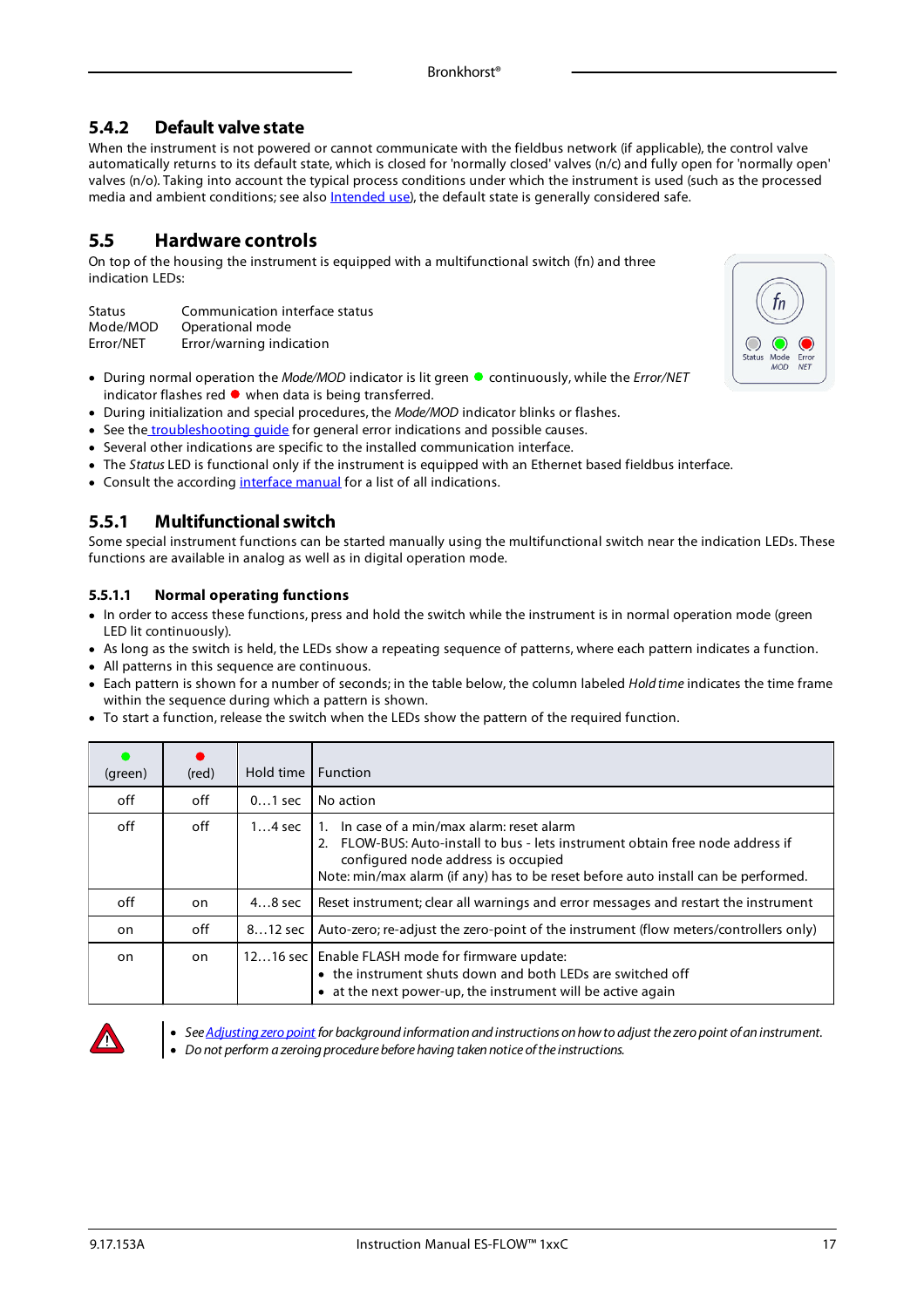## <span id="page-17-0"></span>**5.5.1.2 Control mode - readout/change**

### **Reading control mode**

- By briefly pressing the switch 2 times with intervals of up to 1 second in normal operation mode, the instrument shows its current control mode with a series of consecutive LED indication patterns.
- The number of flashes corresponds to the current value of parameter Control Mode (see [Special parameters\)](#page-33-0).

| Step   Pattern |  |  | Indication                                                   |
|----------------|--|--|--------------------------------------------------------------|
| Green          |  |  | number of flashes indicates the tens of the parameter value  |
| Red            |  |  | number of flashes indicates the units of the parameter value |

Examples:

- · for value 1 (control mode 'Analog input'), the green LED will flash 0 times and the red LED 1 time
- · for value 22 (control mode 'Valve Safe State'), the green and red LED will each flash 2 times

### **Changing control mode**

- · By briefly pressing the switch 4 times with intervals of up to 1 second in normal operation mode, the instrument enters a state in which the control mode can be changed.
- · This is done in 2 steps, each represented by a LED indication pattern (green or red; see table below).
- The number of flashes corresponds to the available values of parameter Control Mode (see [Special parameters](#page-33-0)).
- At the start of each step, the according LEDs starts flashing fast (0.1 second on, 0.1 second off). By pressing and holding the switch, the associated action is started and the flashing slows (05. seconds on, 0.5 seconds off).

|     | Step   Pattern |    | Maximum<br>flash<br>count | Action |                              |
|-----|----------------|----|---------------------------|--------|------------------------------|
| . . | Green          | D. |                           |        | set tens of parameter value  |
|     | Red            |    |                           |        | set units of parameter value |

To execute a step, follow these instructions:

- · Press and hold the switch (flashing slows)
- · To select value 0 (zero), release the switch within 1 second, otherwise:
- · Count the number of LED flashes
- Release the switch when the required value is reached
- · In case you lose count, keep the switch pressed and wait until the flash count reaches its maximum and restarts

On completion of step 1, the instrument automatically advances to step 2. When both steps have been completed, the instrument returns to its normal operation mode.

If the switch is not pressed within 60 seconds after starting a step, all changes are canceled and the instrument returns to its normal operation mode.



Note that this procedure also sets the [default control mode](#page-34-0) of the instrument (contrary to changing the control mode digitally).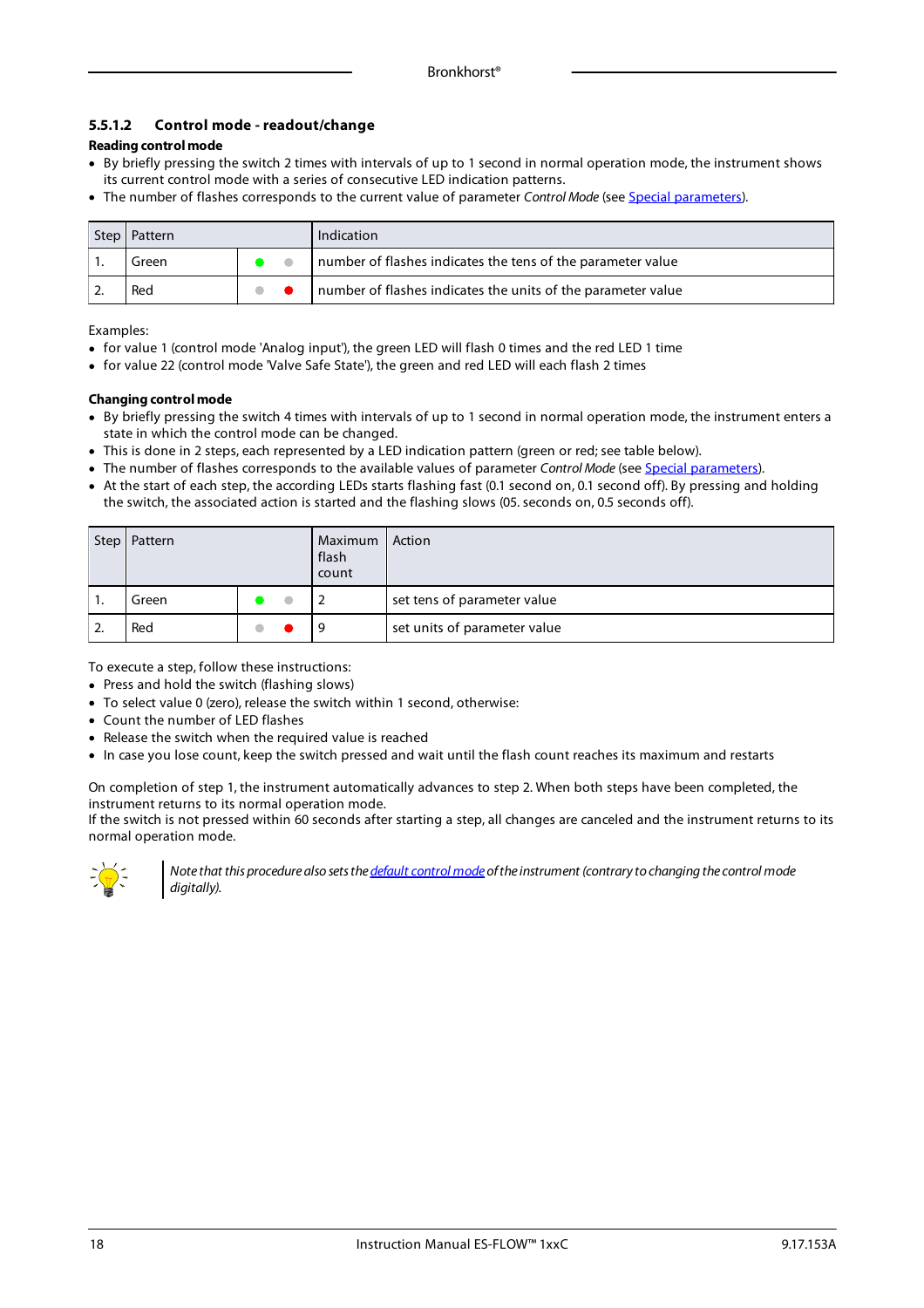## <span id="page-18-0"></span>**5.5.1.3 Network settings - readout/change**

## **Reading network settings**

· By briefly pressing the switch 3 times with intervals of up to 1 second in normal operation mode, the instrument shows its current node address and baud rate with a series of consecutive LED indication patterns:

| Step | Pattern                         |  |                     | Indication                                                |
|------|---------------------------------|--|---------------------|-----------------------------------------------------------|
|      | $\bullet\quad\bullet$<br>Green  |  |                     | number of flashes indicates the tens of the node address  |
|      | Red                             |  |                     | number of flashes indicates the units of the node address |
| -3.  | Green and red<br>(simultaneous) |  | $\bullet$ $\bullet$ | number of flashes indicates the baud rate                 |

Examples:

- · for node address 35, the green LED will flash 3 times and the red LED 5 times
- · for node address 116, the green LED will flash 11 times and the red LED 6 times



On DeviceNet™ the node address is called MAC ID.

The number of flashes for the baud rate indication is associated with the following baud rates:

| Number of          | <b>Baud rate</b> |                       |                           |         |            |                |  |  |  |
|--------------------|------------------|-----------------------|---------------------------|---------|------------|----------------|--|--|--|
| flashes<br>(index) | <b>FLOW-BUS</b>  | Modbus<br>(ASCII/RTU) | <b>PROFIBUS DP</b>        | CANopen | DeviceNet™ | Ethernet based |  |  |  |
| $\overline{0}$     |                  |                       | automatically<br>detected |         |            |                |  |  |  |
|                    | 187500           | 9600                  | 9600                      | 1000000 | 125000     | 100000000      |  |  |  |
| $\overline{2}$     | 400000           | 19200                 | 19200                     | 800000  | 250000     |                |  |  |  |
| 3                  |                  | 38400                 | 45450                     | 500000  | 500000     |                |  |  |  |
| $\overline{4}$     |                  | 56000                 | 93750                     | 250000  |            |                |  |  |  |
| 5                  |                  | 57600                 | 187500                    | 125000  |            |                |  |  |  |
| 6                  |                  | 115200                | 500000                    | 50000   |            |                |  |  |  |
| 7                  |                  | 128000                | 1500000                   | 20000   |            |                |  |  |  |
| 8                  |                  | 256000                | 3000000                   | 10000   |            |                |  |  |  |
| 9                  |                  |                       | 6000000                   |         |            |                |  |  |  |
| 10                 |                  |                       | 12000000                  |         |            |                |  |  |  |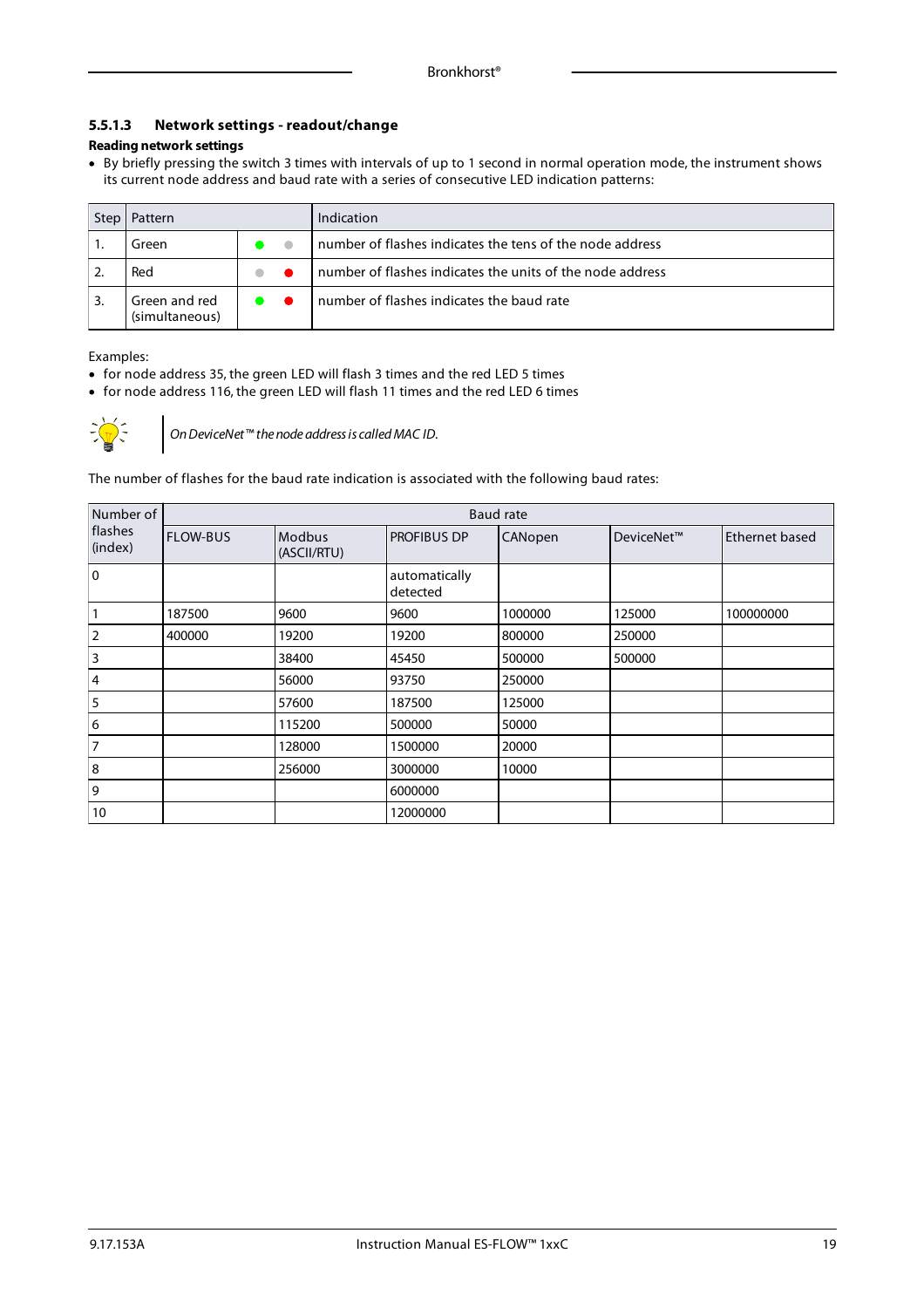### **Changing network settings**

- · By briefly pressing the switch 5 times with intervals of up to 1 second in normal operation mode, the instrument enters a state in which the node address and baud rate can be changed (non-Ethernet based protocols only; for Ethernet based protocols, network parameters are configured by the fieldbus master and cannot be set on the instrument).
- · Changing network parameters with the multifunctional switch is done in 3 steps, each represented by a LED indication pattern (see table below).
- · At the start of each step, the according LED(s) start(s) flashing fast (0.1 second on, 0.1 second off). By pressing and holding the switch, the associated action is started and the flashing slows (05. seconds on, 0.5 seconds off).

| Step | Pattern                                |  |       | Maximum<br>flash<br>count               | Action                    |
|------|----------------------------------------|--|-------|-----------------------------------------|---------------------------|
| ι.   | Green                                  |  |       | 12                                      | set tens of node address  |
| 2.   | Red                                    |  |       | 9                                       | set units of node address |
| 3.   | Green and red<br>. .<br>(simultaneous) |  | $10*$ | set baud rate index (number of flashes) |                           |

\*) maximum count depends on the supported baud rates of the fieldbus. See the baud rate table above for supported baud rates and associated indexes.

To execute a step, follow these instructions:

- · Press and hold the switch (flashing slows)
- · To select value 0 (zero), release the switch within 1 second, otherwise:
- · Count the number of LED flashes
- Release the switch as soon as the required value is reached
- · In case you lose count, keep the switch pressed and wait until the flash count reaches its maximum and restarts

On completion of a step, the instrument automatically advances to the next step. When all required steps have been completed, the instrument returns to its normal operation mode.

If the switch is not pressed within 60 seconds after starting a step, all changes in the previous steps are cancelled and the instrument returns to its normal operation mode.

### <span id="page-19-0"></span>**5.5.1.4 Disabling multifunctional switch**

To prevent unwanted use of the multifunctional switch, it can be disabled through the digital interface using the following procedure:

- 1. Set parameter Init reset to 64
- 2. Read parameter IO status
- 3. Subtract 8 from the read value
- 4. Write the new value to parameter IO status
- 5. Set parameter Init reset to 82

To re-enable the switch, add 8 to the value of IO status in step 3.

# <span id="page-19-1"></span>**5.6 Adjusting zero point**

#### **Zero-stability**

The zero point of a Bronkhorst® flow meter/controller (the measurement signal that indicates the absence of a flow) is factory adjusted with water, at approximately 20 °C and atmospheric pressure (ambient conditions), with the instrument positioned upright. Under normal circumstances, the zero point will remain stable. However, in rare cases (for example due to strong fluctuations in temperature and/or pressure), the instrument might develop a zero-stability error over time, causing it to detect a flow when actually there is none. The zero-stability error can be neutralized by re-adjusting the zero point.



If the instrument still detects a (steady) flow while all valves are closed and the fluid system is leak tight, re-adjusting the zero point is recommended.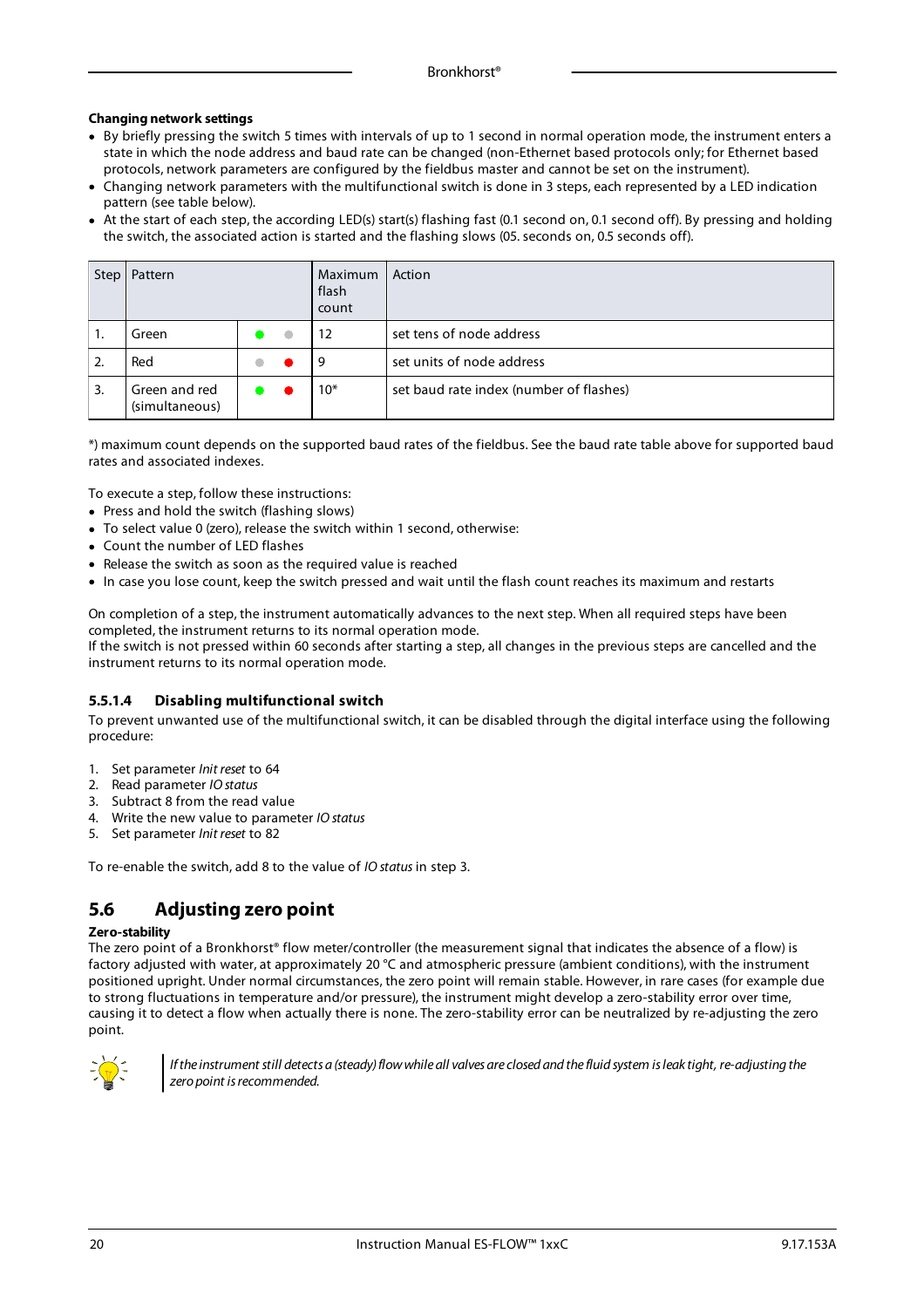### **Prerequisites**

Zeroing an instrument requires that:

- the ambient conditions (temperature, pressure) match those of the operating environment of the instrument<br>• the instrument is filled bemogeneously and pressurized with the operational media according to the typical
- the instrument is filled homogeneously and pressurized with the operational media, according to the typical process conditions
- · there is absolutely no flow through the instrument; preferably, this is achieved by closing a valve immediately after the outlet of the instrument (control valve, shut-off valve)



Blocking the flow through the instrument is essential; zeroing an instrument while there is still a flow will lead to measurement errors.

### **Procedure**

The zeroing procedure can be performed manually (using the multifunctional switch) or digitally, with RS-232 or fieldbus communication

Regardless of the chosen method, the zeroing procedure takes approximately 25 seconds to complete.

# <span id="page-20-0"></span>**5.6.1 Manual procedure**

To start the autozero function with the multifunctional switch, follow these instructions:

- 1. Change the setpoint of the instrument to 0 (zero)
- 2. Press and hold the multifunctional switch. After 4 seconds, the red LED  $\bullet$  will light up; another 4 seconds later the red LED will extinguish and the green LED  $\bullet$  will light up
- 3. At that moment (which is after 8 to 12 seconds), release the switch

The green LED will start to blink fast, indicating that the autozero function is in progress. After (successful) completion, the green LED will glow continuously, while the output signal is 0% (parameter *Measure* = 0).

# <span id="page-20-1"></span>**5.6.2 Digital procedure**



FlowPlot and FlowSuite provide an easy way to adjust the zero point of an instrument with RS-232 communication; the Autozero function automatically performs the procedure described here.

To adjust the zero point using digital communication, set parameter values in the following sequence (see section [Parameters](#page-22-1) for more information about instrument parameters):

| Sequence # | <b>Parameter</b>        | <b>Value</b> | Action                          |
|------------|-------------------------|--------------|---------------------------------|
|            | Setpoint                |              | stop flow (close control valve) |
| 2          | Init Reset              | 64           | unlock secured parameters       |
| 3          | Control Mode            | 9            | enable calibration mode         |
| 4          | <b>Calibration Mode</b> |              | reset calibration mode          |
| 5          | <b>Calibration Mode</b> | q            | start zeroing                   |

On completion of the procedure, parameter Control Mode returns to its initial value. If the procedure is successful, parameter Calibration mode changes to 0 (idle). If the procedure fails, Calibration Mode changes to 255.



After performing the procedure, remember to set parameter Init Reset to value 0 to lock secured parameters.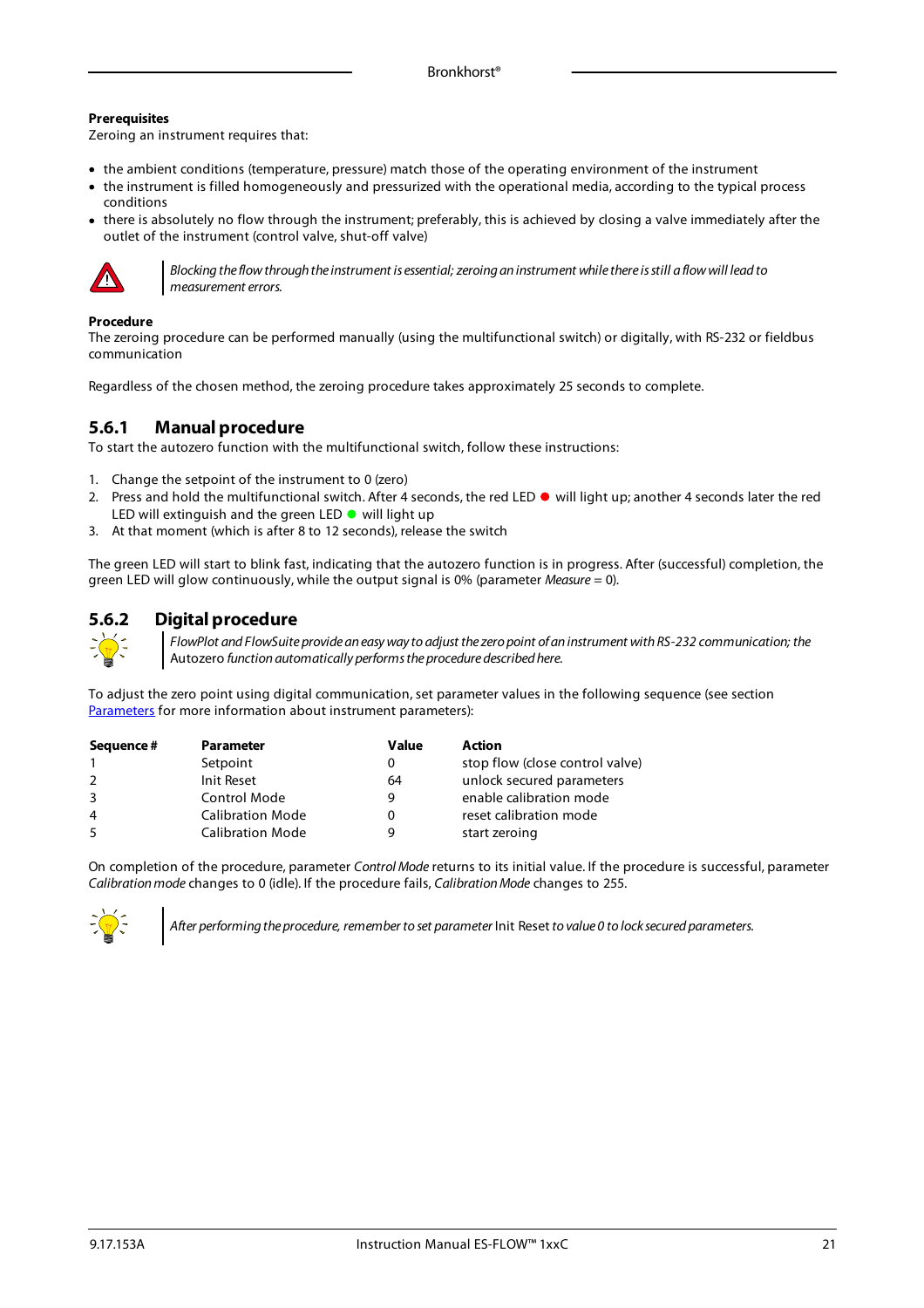# <span id="page-21-0"></span>**5.6.3 Digital procedure on PROFIBUS DP**

For instruments with a PROFIBUS DP interface, the procedure to be followed differs slightly: To adjust the zero point through bus communication in a PROFIBUS DP system, set (write) parameter values in the following sequence (see section **[Parameters](#page-22-1)** for more information about instrument parameters):

| Sequence #     | <b>Parameter</b> | Value | Action                          |
|----------------|------------------|-------|---------------------------------|
|                | Setpoint         | 0     | stop flow (close control valve) |
| 2              | Initreset        | 64    | unlock secured parameters       |
| 3              | Calibration mode | 0     | reset calibration mode          |
| $\overline{4}$ | Calibration mode | 22    | start zeroing                   |
| 5              | Calibration mode |       | reset calibration mode          |



Calibration mode must be reset after the zeroing procedure is started, but before the procedure finishes. By keeping Calibration mode at value 22, the zeroing procedure will be started again immediately after it finishes. The zeroing procedure takes approximately 25 seconds to complete (longer if the output signal is unstable).

After starting the zeroing procedure, the value of parameter Calibration mode (read) changes to 9, to indicate the procedure is running. Upon completion, Calibration mode (read) changes to 0 if the procedure is successful; if the procedure fails, it changes to 255.



After performing the procedure, remember to set parameter Initreset to value 0 to lock secured parameters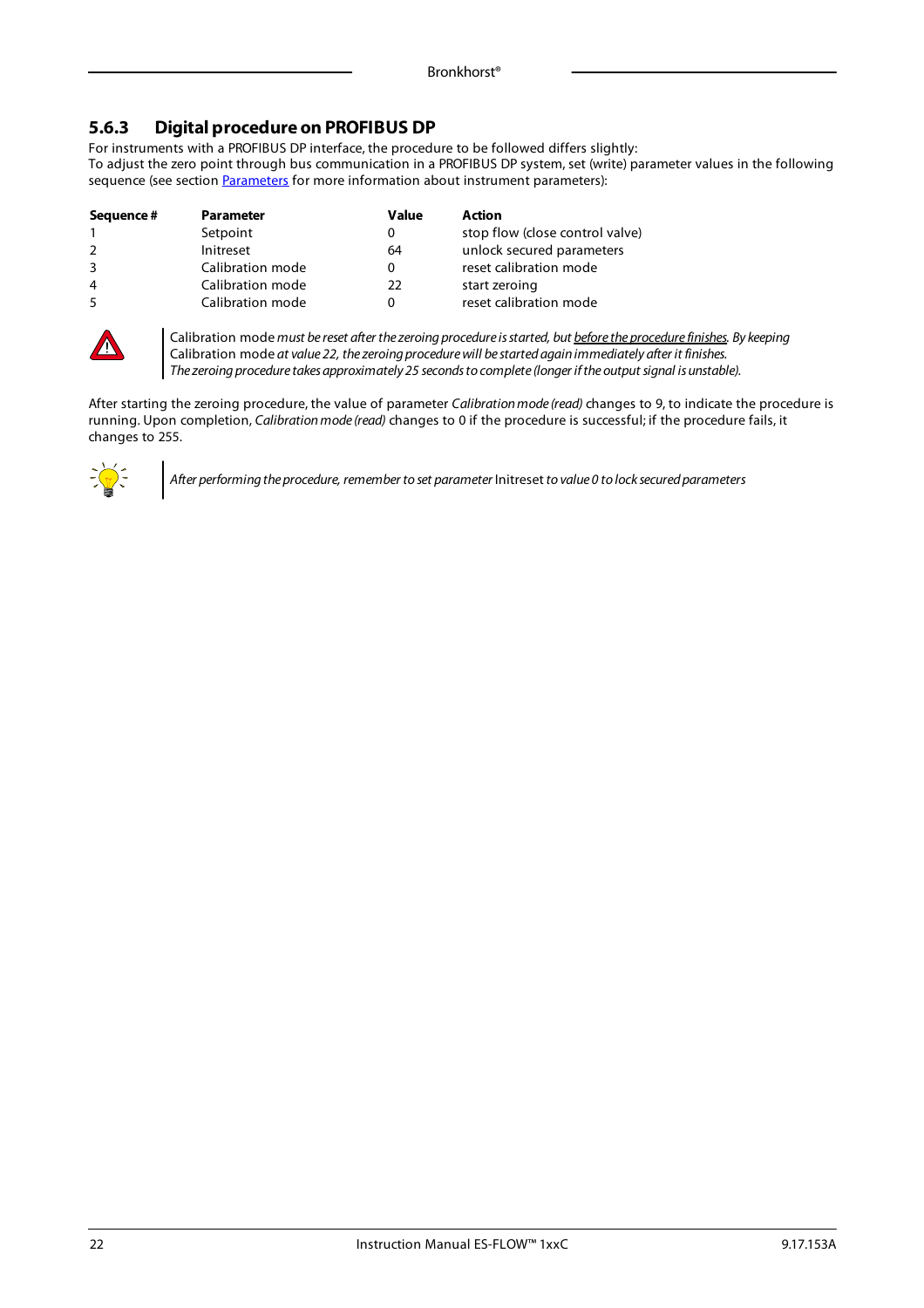# <span id="page-22-0"></span>**6 Digital communication**

### **RS-232 communication**

Digital Bronkhorst® instruments can be monitored and operated via RS-232 using the free **FlowWare** software tools for Windows. These tools provide a graphical interface to the [ProPar](#page-23-2) protocol, for monitoring and changing instrument parameters.

The FlowWare toolkit provides functionality for monitoring and operating digital instruments (FlowPlot, FlowSuite), selection of the active fluid and fieldbus configuration (if applicable). For instruments that support the definition and use of multiple fluids FlowTune™ can be used to define and store fluids in the instrument and select the active fluid.

Digital instrument parameters are made accessible by **FlowDDE**, a Dynamic Data Exchange server (DDE) that handles communication between the instrument and (dedicated) client software in Windows (e.g. FlowPlot). FlowDDE can also be used by other client applications, such as Microsoft Office or custom made software, built with third party development software like LabVIEW or a SCADA platform.



The FlowWare tools and associated documentation can be downloaded from the product pages on the Bronkhorst website: **www.bronkhorst.com/products**



For more information about communication through the RS-232 interface, consult the [RS-232 manual.](#page-8-0)

#### **Fieldbus communication**



For information about parameter access and availability for Bronkhorst® instruments in a specific fieldbus network, consult the according <u>fieldbus manual</u>.

# <span id="page-22-1"></span>**6.1 Parameters**

This section describes the most commonly used parameters for digital operation of the ES-FLOW™. Descriptions are grouped by category in tables as shown below:

| Type   | Access         | Range  | FlowDDE   | <b>FLOW-BUS</b> | <b>Modbus</b>        |
|--------|----------------|--------|-----------|-----------------|----------------------|
| [type] | $RW$ $\oslash$ | [x][y] | [DDE par] | [Pro]/[Par]     | [address]/[register] |



In this manual, parameter names are printed in italics (reverted to normal where embedded in italics, like in this tip).

### **Type**

| Unsigned char | 1 byte unsigned integer (0255)                                 |
|---------------|----------------------------------------------------------------|
| Unsigned int  | 2 byte unsigned integer, MSB first (065535)                    |
| Unsigned long | 4 byte unsigned integer, MSB first (04294967295)               |
| Float         | 4 byte floating point, IEEE 32-bit single precision, MSB first |
|               | Unsigned char [x] x byte array (text string)                   |

#### **Access**

| R | Parameter value can be read                                                                            |
|---|--------------------------------------------------------------------------------------------------------|
| W | Parameter value can be written                                                                         |
| ₽ | Parameter is secured and only accepts values if parameter <i>lnit Reset</i> is set to 'unlocked' first |

#### **Range**

Some parameters only accept values within a certain range:

- [x] Minimum value of the range
- [y] Maximum value of the range

### **FlowDDE**

Parameter number within FlowDDE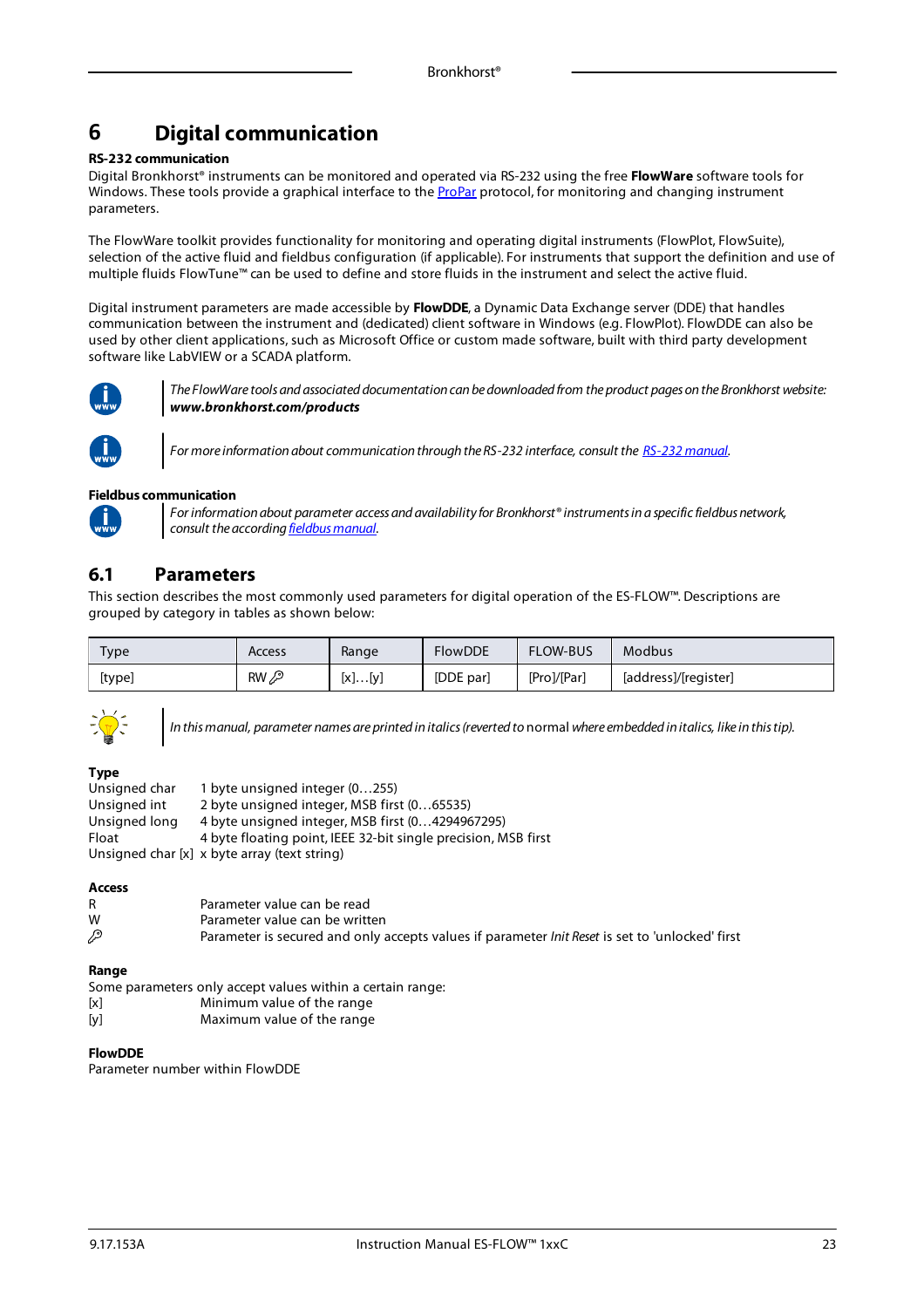### <span id="page-23-2"></span>**FLOW-BUS**

Within the FLOW-BUS protocol (ProPar when using RS-232 communication), parameters are identified by a unique combination of a process number and a parameter number:

| [Pro] | Process number   |
|-------|------------------|
| [Par] | Parameter number |



For more detailed information, consult the RS-232 manual (see [Documentation](#page-8-0)).

#### **Modbus**

In the Modbus protocol, parameters are accessed by specifying their unique decimal register number or corresponding PDU address (Protocol Data Unit). The PDU address is the hexadecimal translation of the register number minus 1, e.g. register number 1 corresponds to PDU address 0x0000, register number 11 corresponds to PDU address 0x000A: [address] Hexadecimal PDU address

Decimal register number

Modbus address blocks are two bytes big. Larger data types use up to 8 subsequent address blocks, resulting in a maximum variable length of 16 bytes. Values longer than the maximum length are truncated.



For more detailed information, consult the Modbus manual (see [Documentation\)](#page-8-0).

#### **Other interface protocols**

Parameter descriptions in this document are based on their availability with FLOW-BUS, Modbus or RS-232 (ProPar) communication. Due to limitations in, for example, memory capacity or communication properties, definition files for other fieldbus systems usually do not make all parameters available.



For information about parameter access and availability for Bronkhorst® instruments in a specific fieldbus network, consult the according [fieldbus manual](#page-8-0).

## <span id="page-23-0"></span>**6.1.1 Measurement and control**

<span id="page-23-4"></span>**Measure**

| Type         | Access | Range                | <b>FlowDDE</b> | <b>FLOW-BUS</b> | Modbus    |
|--------------|--------|----------------------|----------------|-----------------|-----------|
| Unsigned int | .,     | 041942<br>$(65535*)$ |                | 1/0             | 0x0020/33 |

This parameter indicates the flow metered by the instrument. The value of 32000 corresponds to 100%, the maximum measured value output is 131.07%, which translates to 41942.



\*In case the instrument is prepared for bi-directional measurement, the negative signals with an output range of - 73.73…-0.003% are represented by the range of 41943…65535, whereas the positive signals 0…131.07% are still represented by the range of 0…41942. (FlowDDE converts the numbers to negative values automatically).

<span id="page-23-5"></span>**Setpoint**

| Type         | Access    | Range  | <b>FlowDDE</b> | <b>FLOW-BUS</b> | Modbus    |
|--------------|-----------|--------|----------------|-----------------|-----------|
| Unsianed int | <b>RW</b> | 032000 |                | 1/1             | 0x0021/34 |

This parameter is used to set the required flow rate for the controller. The signals have the same range as Measure, but the setpoint range is limited between 0 and 100% (0…32000).

### <span id="page-23-3"></span><span id="page-23-1"></span>**6.1.1.1 Advanced measurement and control**

| <b>Type</b> | Access | Range                       | FlowDDE | <b>FLOW-BUS</b> | Modbus                  |
|-------------|--------|-----------------------------|---------|-----------------|-------------------------|
| Float       | n      | $-3.4E + 38$<br>$3.4E + 38$ | 205     | 33/0            | 0xA1000xA101/4121741218 |

Floating point variant of *Measure. Fmeasure* shows the measured value in the capacity unit for which the instrument is set. The instrument uses parameters Capacity, Capacity 0%, Capacity Unit and Sensor Type to calculate Fmeasure.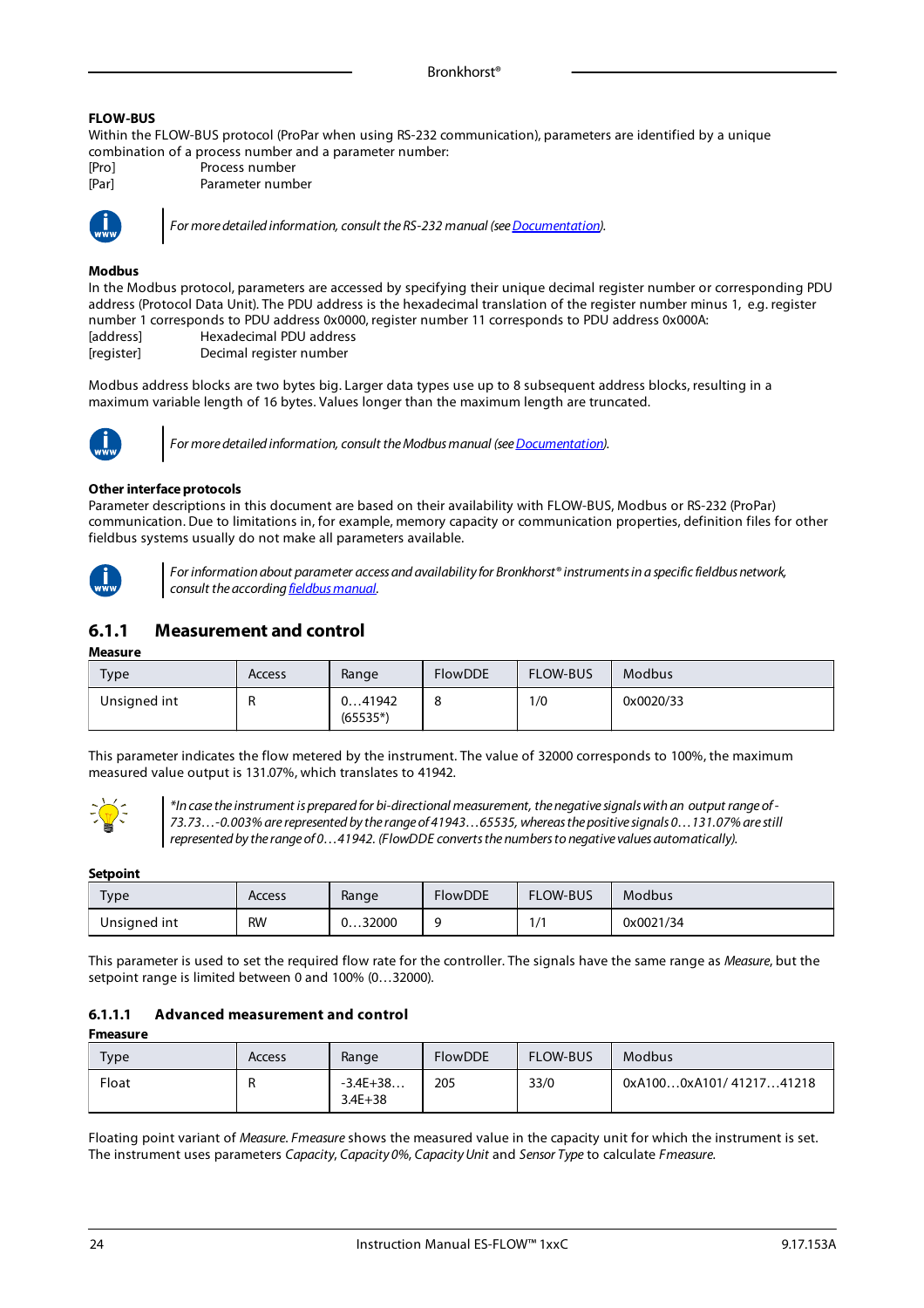### <span id="page-24-3"></span>**Fsetpoint**

| Type  | Access    | Range      | FlowDDE | <b>FLOW-BUS</b> | Modbus                   |
|-------|-----------|------------|---------|-----------------|--------------------------|
| Float | <b>RW</b> | $03.4E+38$ | 206     | 33/3            | 0xA1190xA11A/ 4124141242 |

Floating point variant of Setpoint. Fsetpoint shows the setpoint in the capacity unit for which the instrument is set. Like Fmeasure, Fsetpoint is dependent of Capacity, Capacity 0%, Capacity Unit and Sensor Type.

#### <span id="page-24-4"></span>**Setpoint Slope**

| Type         | Access    | Range  | FlowDDE | <b>FLOW-BUS</b>    | Modbus    |
|--------------|-----------|--------|---------|--------------------|-----------|
| Unsianed int | <b>RW</b> | 030000 | 10      | $\sqrt{2}$<br>17 Z | 0x0022/35 |

The value of this parameter represents the time it would take to adjust the setpoint if it were changed from 0 to 100%. This feature can be used to smooth 'nervous' controller behavior, e.g. to reduce setpoint overshoot or undershoot. The supported range corresponds to  $0...3000$  seconds. Default value = 0.

Example:

If Setpoint Slope = 100 it will take 10 seconds to adjust the setpoint if it is changed from 0 to 100%. A setpoint change of 20% will take  $(20\%/100\%)$ \*10 seconds = 2 seconds.

#### <span id="page-24-2"></span>**Analog Input**

| Type         | Access | Range  | <b>FlowDDE</b> | <b>FLOW-BUS</b> | Modbus    |
|--------------|--------|--------|----------------|-----------------|-----------|
| Unsigned int |        | 065535 |                | ,,              | 0x0023/36 |

This parameter contains a digital translation of the analog input signal (if applicable).

#### <span id="page-24-6"></span>**Valve Output**

| Type          | Access    | Range         | <b>FlowDDE</b> | <b>FLOW-BUS</b> | Modbus                  |
|---------------|-----------|---------------|----------------|-----------------|-------------------------|
| Unsigned long | <b>RW</b> | ∪<br>16777215 | 55             | 14/1            | 0xF2080xF209/6196161962 |

This parameter represents the controller output signal for control valve operation.

## <span id="page-24-5"></span><span id="page-24-0"></span>**6.1.1.2 Secondary outputs**

#### **Temperature**

| Type  | Access | Range     | FlowDDE | <b>FLOW-BUS</b> | Modbus                  |
|-------|--------|-----------|---------|-----------------|-------------------------|
| Float |        | $-250500$ | 142     | 33/7            | 0xA1380xA139/4127341274 |

This parameter returns the internal temperature in the instrument housing in °C.

### <span id="page-24-1"></span>**6.1.2 Alarms**

Alarm settings are most easily accessible using FlowSuite, FlowPlot or FlowView or a Bronkhorst® readout and control unit.

The built-in alarm functionality can be used to handle different alarm types:

- · system errors and warnings
- · min/max alarms
- · response alarms
- · batch alarms
- · master/slave alarms

The alarm type can be set with parameter Alarm Mode. When an alarm is activated, the type can be read out using parameter Alarm Info. An automatic setpoint change can be set using the parameters Alarm Setpoint Mode and Alarm New Setpoint. It is also possible to set an alarm delay, to prevent overreaction to small disturbances, using parameter Alarm Delay Time. The methods by which an alarm can be reset are controlled by Reset Alarm Enable.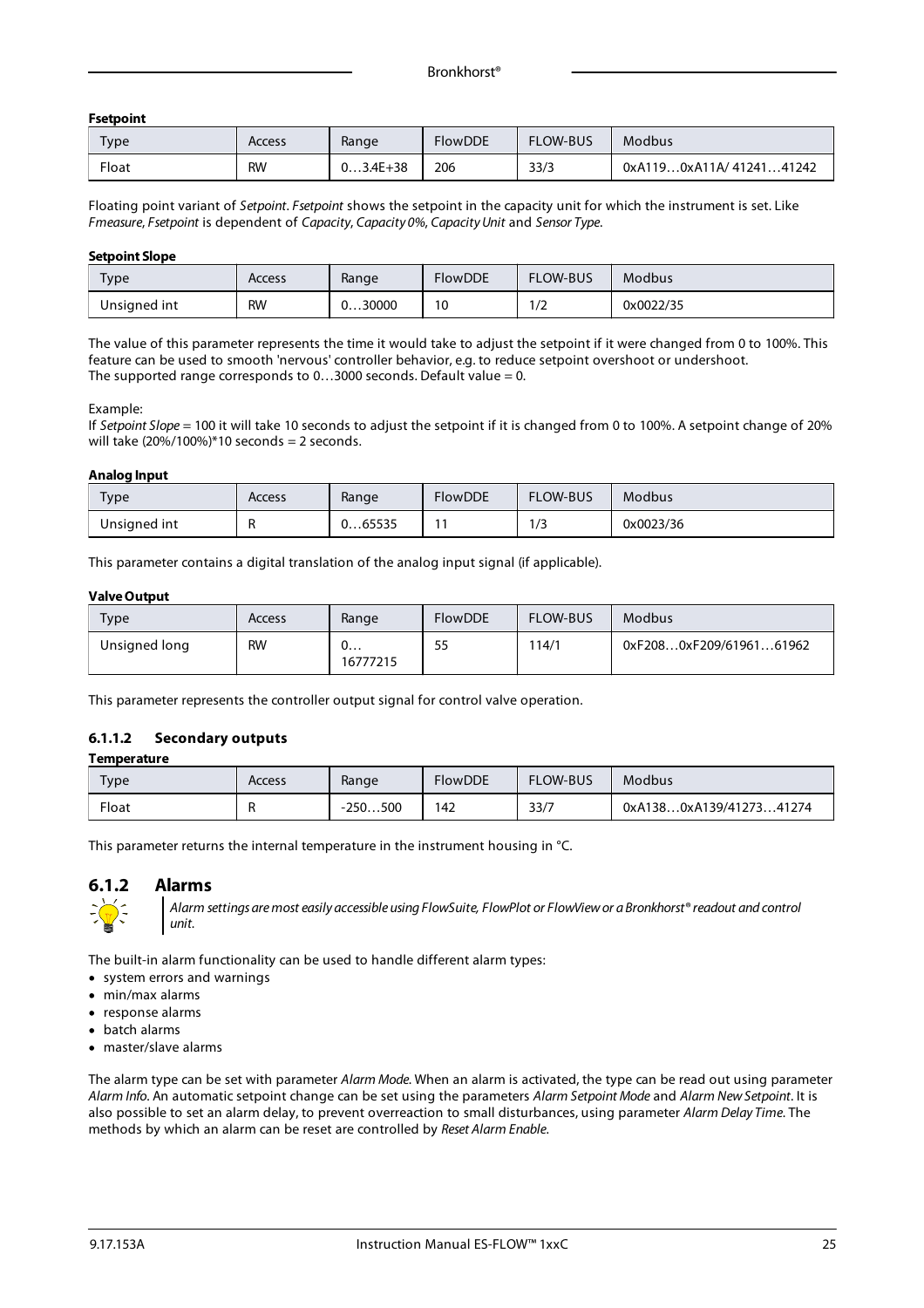### <span id="page-25-4"></span>**Alarm Mode**

| Type          | Access    | Range | <b>FlowDDE</b> | <b>FLOW-BUS</b> | Modbus      |
|---------------|-----------|-------|----------------|-----------------|-------------|
| Unsigned char | <b>RW</b> | כ…    | 118            | 97/3            | 0x0C23/3108 |

Available modes:

| Value | Description                                          |
|-------|------------------------------------------------------|
| 0     | Alarm off                                            |
|       | Alarm on absolute limits                             |
|       | Alarm on limits related to setpoint (response alarm) |
|       | Alarm at power-up(e.g. after power-down)             |
|       |                                                      |

(On DeviceNet™ instruments, only modes 0 and 1 are available)

### <span id="page-25-1"></span>**Alarm Info**

| Type          | Access | Range | FlowDDE | <b>FLOW-BUS</b> | Modbus    |
|---------------|--------|-------|---------|-----------------|-----------|
| Unsigned char |        | 0255  | 28      | /20             | 0x0034/53 |

This parameter provides information about the event type(s) that triggered an alarm situation. The value is a bitwise summation of the issued alarm types; convert the value to binary to see which types are issued. The following alarm types can be issued:

| Bit            | Value | Type                                             | Description                                     |
|----------------|-------|--------------------------------------------------|-------------------------------------------------|
| $\mathbf{0}$   |       | Error                                            | Error flag raised                               |
|                |       | Warning                                          | Warning flag raised                             |
| $\overline{2}$ | 4     | Minimum alarm                                    | Measure < Alarm minimum limit                   |
| 3              | 8     | Maximum alarm                                    | Measure > Alarm maximum limit                   |
| 4              | 16    | Batch counter alarm                              | Batch counter reached its limit                 |
| 5              | 32    | • This bit only: Power-up alarm                  | Alarm possibly caused by a power dip            |
|                |       | • If combined with bit 2 or 3:<br>Response alarm | Difference between Measure and Setpoint too big |
| 6              | 64    | Master/slave alarm                               | Setpoint out of limits (caused by Slave factor) |
|                | 128   | Hardware alarm                                   | Hardware error                                  |

### <span id="page-25-0"></span>**Alarm Delay Time**

| Type          | Access    | Range | <b>FlowDDE</b> | LOW-BUS | <b>Modbus</b> |
|---------------|-----------|-------|----------------|---------|---------------|
| Unsigned char | <b>RW</b> | 0255  | 182            | 97/7    | 0x0C27/3112   |

This value represents the time in seconds the alarm action will be delayed when an alarm limit has been exceeded. This value also delays the alarm off action if an alarm limit is no longer exceeded. Default value  $= 0$ .

### <span id="page-25-2"></span>**Alarm Maximum Limit**

| Type         | Access    | Range  | <b>FlowDDE</b> | <b>FLOW-BUS</b> | Modbus      |
|--------------|-----------|--------|----------------|-----------------|-------------|
| Unsigned int | <b>RW</b> | 032000 | ' 16           | 97/1            | 0x0C21/3106 |

Maximum limit for Measure to activate the maximum alarm situation (after Alarm Delay Time). Range 0...32000 represents 0... 100% signal. Alarm Maximum Limit must be greater than Alarm Minimum Limit. Default value: 0.

#### <span id="page-25-3"></span>**Alarm Minimum Limit**

| Type         | Access    | Range  | <b>FlowDDE</b> | <b>FLOW-BUS</b> | Modbus      |
|--------------|-----------|--------|----------------|-----------------|-------------|
| Unsianed int | <b>RW</b> | 032000 |                | 97/2            | 0x0C22/3107 |

Minimum limit for Measure to activate the minimum alarm situation (after Alarm Delay Time). Range 0...32000 represents 0... 100% signal. Alarm Minimum Limit must be smaller than Alarm Maximum Limit. Default value: 0.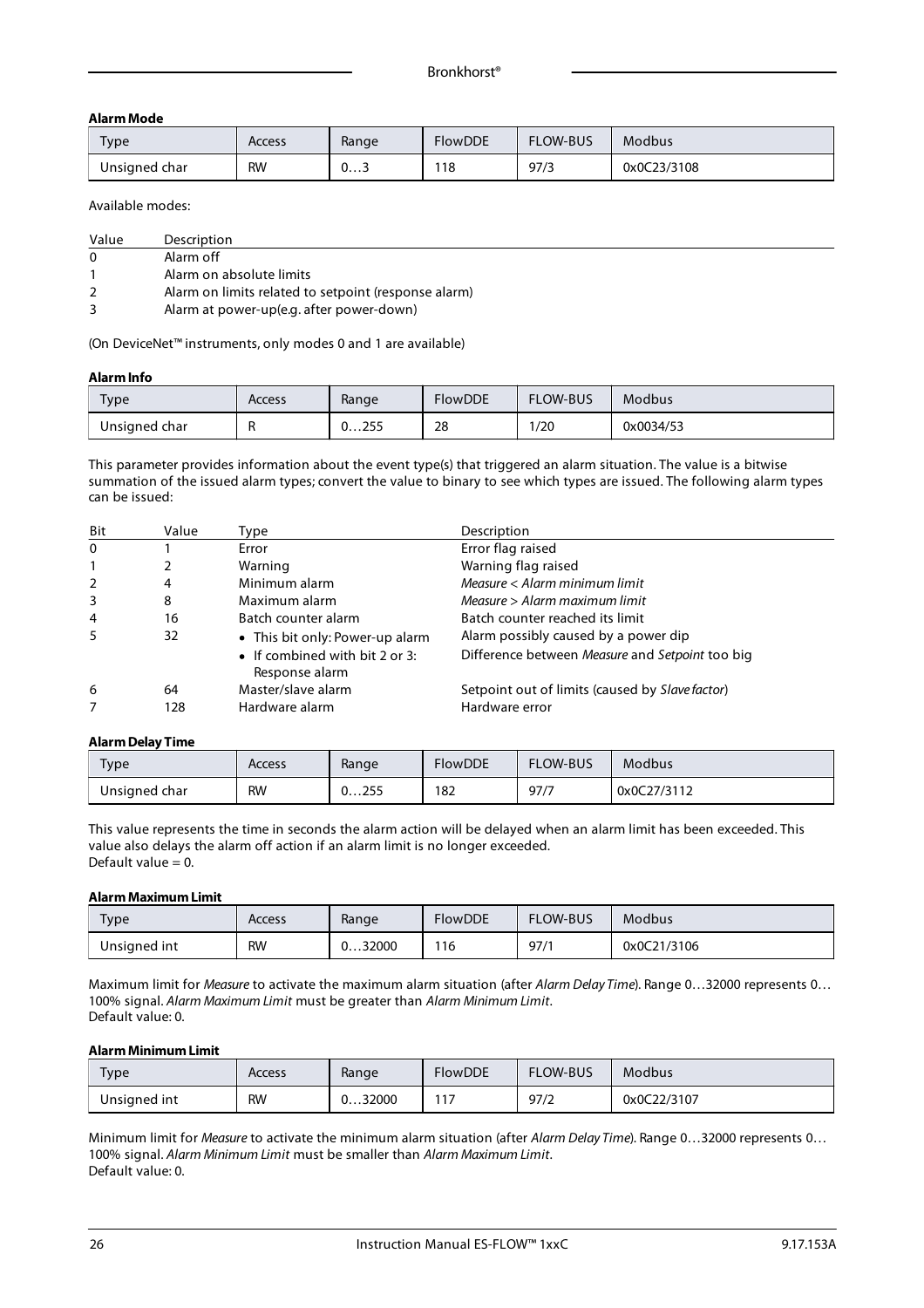### <span id="page-26-2"></span>**Alarm Setpoint Mode**

| Type          | Access    | Range | <b>FlowDDE</b> | <b>FLOW-BUS</b> | Modbus      |
|---------------|-----------|-------|----------------|-----------------|-------------|
| Unsigned char | <b>RW</b> | ∪ ।   | 120            | 97/5            | 0x0C25/3110 |

Specifies whether or not to change the setpoint after an alarm situation is activated.

| Value    | Description                  |  |
|----------|------------------------------|--|
| $\Omega$ | No setpoint change (default) |  |
|          | .                            |  |

1 Change setpoint to Alarm new setpoint

### <span id="page-26-1"></span>**Alarm New Setpoint**

| Type         | Access    | Range  | <b>FlowDDE</b> | <b>FLOW-BUS</b> | Modbus      |
|--------------|-----------|--------|----------------|-----------------|-------------|
| Unsigned int | <b>RW</b> | 032000 | 121            | 97/6            | 0x0C26/3111 |

New (safe) setpoint during an alarm until reset. Range 0…32000 represents 0…100% setpoint. Default value: 0

### <span id="page-26-3"></span>**Reset Alarm Enable**

| Type          | Access    | Range                | <b>FlowDDE</b> | <b>FLOW-BUS</b> | Modbus      |
|---------------|-----------|----------------------|----------------|-----------------|-------------|
| Unsianed char | <b>RW</b> | 1 E<br><b>U.I.IJ</b> | 156            | 97/9            | 0x0C29/3114 |

Up to 4 different methods can be specified. The value is a bitwise summation of the enabled methods; convert the value to binary to see which methods are enabled. Default value: 15 (all bits/methods enabled)

The following methods are supported:

| Bit | Value | Description                                           |
|-----|-------|-------------------------------------------------------|
|     |       | Multifunctional switch                                |
|     |       | Externally (deprecated)                               |
|     |       | By parameter Reset                                    |
|     |       | Automatically (when alarm conditions no longer apply) |

# <span id="page-26-0"></span>**6.1.3 Counter**

Counter settings are most easily accessible using FlowSuite, FlowPlot or FlowView or a Bronkhorst® readout and control unit.

### <span id="page-26-4"></span>**Counter Mode**

| Type          | Access    | Range | <b>FlowDDE</b> | <b>FLOW-BUS</b> | <b>Modbus</b> |
|---------------|-----------|-------|----------------|-----------------|---------------|
| Unsigned char | <b>RW</b> | ◡∠    | 130            | 104/8           | 0x0D08/3337   |

Available modes:

| Value | Description              |  |
|-------|--------------------------|--|
|       | Counter off (default)    |  |
|       | Counting up continuously |  |

2 Counting up until limit reached (set by Counter Limit)

### <span id="page-26-5"></span>**Counter Unit**

| Type                         | Access    | Range              | FlowDDE | <b>FLOW-BUS</b> | Modbus                  |  |
|------------------------------|-----------|--------------------|---------|-----------------|-------------------------|--|
| Unsigned char <sup>[4]</sup> | <b>RW</b> | see table<br>below | 128     | 104/7           | 0xE8380xE839/5944959450 |  |

This parameter contains the name of the counter readout unit.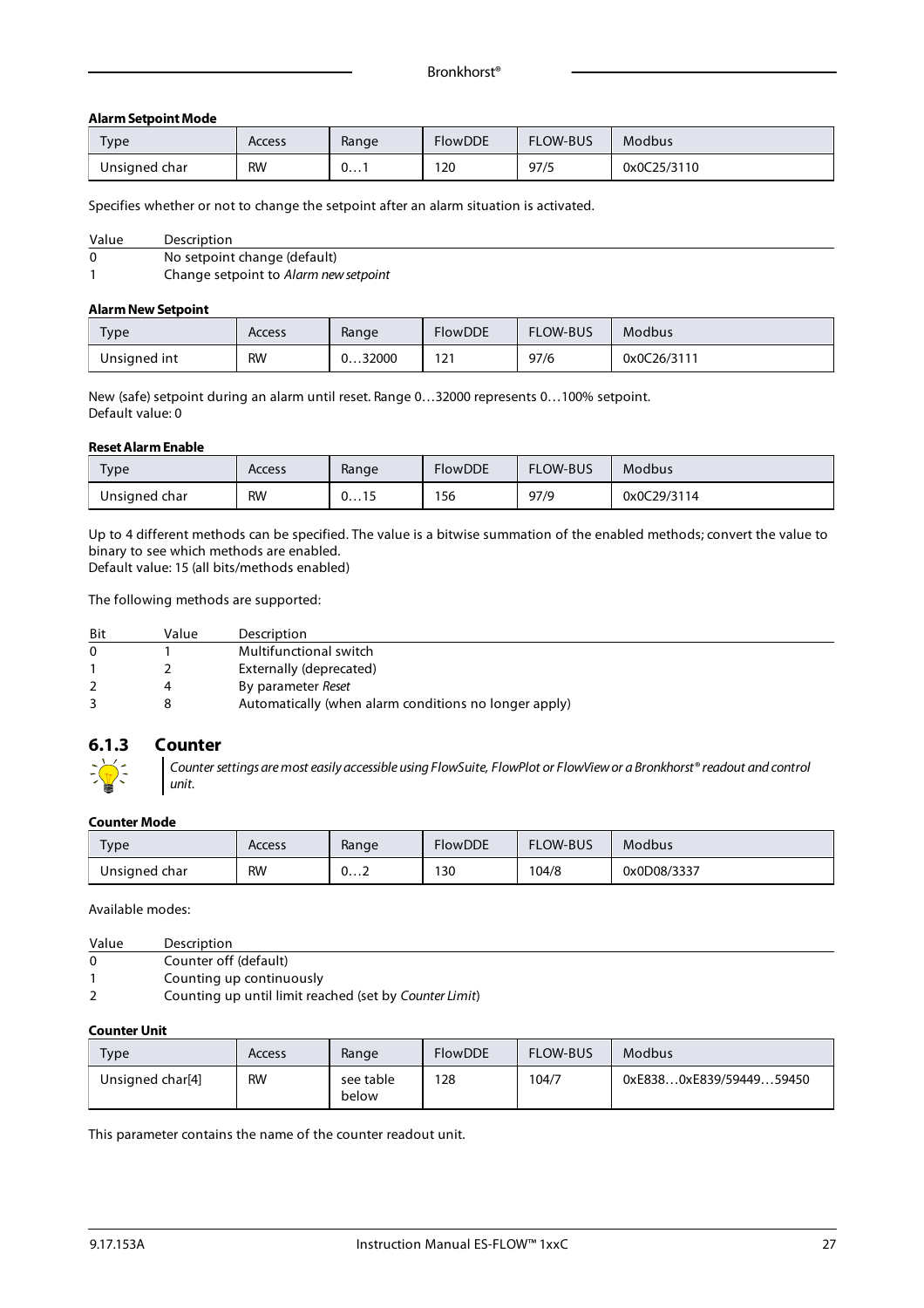Counter Unit supports the following values:

| Mass          | Normal volume<br>$(1.01325 \text{ bar(a)}, 0 \degree C)$ | Standard volume<br>$(1.01325 \text{ bar(a)}, 20 \text{ }^{\circ}\text{C})$ | Custom volume<br>(Capacity Unit Pressure,<br>Capacity Unit Type<br>Temperature) |
|---------------|----------------------------------------------------------|----------------------------------------------------------------------------|---------------------------------------------------------------------------------|
| ug, mg, g, kg | uln, mln, ln,                                            | uls, mls, ls,                                                              | ul, ml, l,                                                                      |
|               | mm3n, cm3n, dm3n, m3n                                    | mm3s, cm3s, dm3s, m3s                                                      | mm3, cm3, dm3, m3                                                               |

### <span id="page-27-3"></span>**Counter Value**

| Type  | Access    | Range         | <b>FlowDDE</b> | <b>FLOW-BUS</b> | Modbus                  |
|-------|-----------|---------------|----------------|-----------------|-------------------------|
| Float | <b>RW</b> | ∪<br>10000000 | 122            | 104/1           | 0xE8080xE809/5940159402 |

Current counter value in units selected with parameter Counter Unit.

#### <span id="page-27-0"></span>**Counter Limit**

| Type  | Access    | Range    | FlowDDE | <b>FLOW-BUS</b> | Modbus                  |
|-------|-----------|----------|---------|-----------------|-------------------------|
| Float | <b>RW</b> | 09999999 | 124     | 104/3           | 0xE8180xE819/5941759418 |

Counter limit/batch size in units selected with parameter Counter Unit. Default value: 0.

### <span id="page-27-2"></span>**Counter Setpoint Mode**

| Type          | Access    | Range      | <b>FlowDDE</b> | <b>FLOW-BUS</b> | Modbus      |
|---------------|-----------|------------|----------------|-----------------|-------------|
| Unsianed char | <b>RW</b> | <b>U</b> I | 126            | 104/5           | 0x0D05/3334 |

Specifies whether or not to change the setpoint after reaching the counter limit.

| Value | Description |
|-------|-------------|
|       |             |

0 No setpoint change (default)

1 Change setpoint to Counter new setpoint

### <span id="page-27-1"></span>**Counter New Setpoint**

| Type         | Access    | Range  | <b>FlowDDE</b> | <b>FLOW-BUS</b> | Modbus      |
|--------------|-----------|--------|----------------|-----------------|-------------|
| Unsianed int | <b>RW</b> | 032000 | 127            | 104/6           | 0x0D06/3335 |

New (safe) setpoint when a counter limit is reached until reset. Range 0…32000 represents 0…100% setpoint. Default value: 0

### <span id="page-27-4"></span>**Reset Counter Enable**

| Type          | Access    | Range | FlowDDE     | <b>FLOW-BUS</b> | Modbus      |
|---------------|-----------|-------|-------------|-----------------|-------------|
| Unsigned char | <b>RW</b> | ◡ つ   | $ -$<br>، پ | 104/9           | 0x0D09/3338 |

Available reset methods for counters. Up to 3 different methods can be specified. The value is a bitwise summation of the enabled reset methods; convert the value to binary to see which methods are enabled. Default value: 7 (bits/methods 0, 1 and 2 enabled)

The following methods are supported:

| Multifunctional switch                           |  |
|--------------------------------------------------|--|
|                                                  |  |
| Externally                                       |  |
| By parameter Reset                               |  |
| Automatically (e.g. when counter value is reset) |  |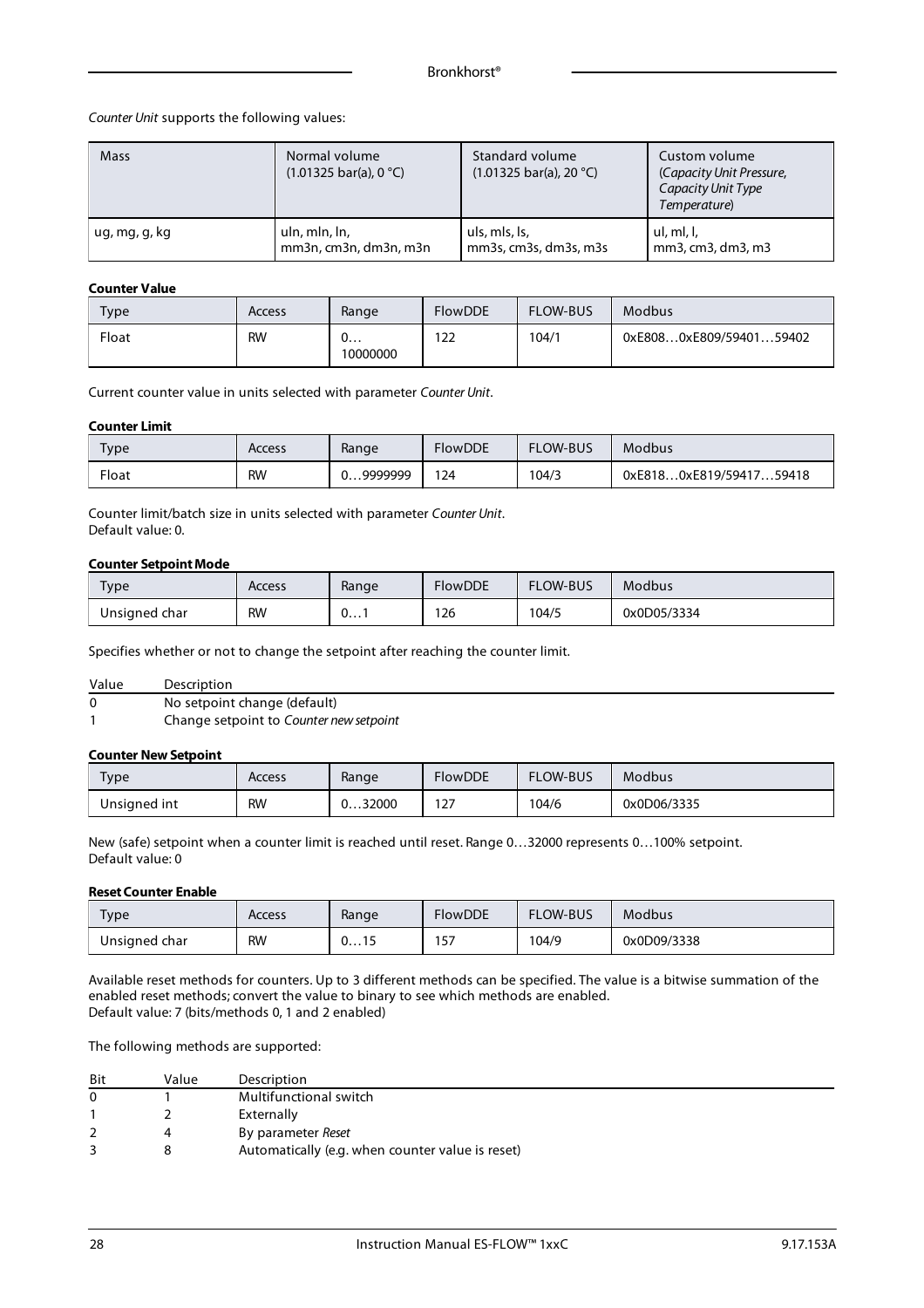# <span id="page-28-0"></span>**6.1.4 Network configuration**

Changes made to the network settings will **not** be restored by a factory reset.

### **Default configuration**

 $\Lambda$ 

Network configuration is done ex factory as indicated on the serial number label or in the technical specifications. The table below shows the supported configurations for the available interface protocols (default settings are printed in bold):

| Protocol         | ProPar<br>$(RS-232)$                                          | <b>FLOW-BUS</b><br>$(RS-485)$ | <b>Modbus</b><br>(RTU/ASCII)                                           | PROFIBUS DP                                                                                                      | CANopen                                                                    | DeviceNet™                 |
|------------------|---------------------------------------------------------------|-------------------------------|------------------------------------------------------------------------|------------------------------------------------------------------------------------------------------------------|----------------------------------------------------------------------------|----------------------------|
| Address          | 3                                                             | 3125                          | 1247                                                                   | 0126                                                                                                             | 1127                                                                       | 063                        |
| <b>Baud Rate</b> | 9600<br>19200<br>38400<br>57600<br>115200<br>230400<br>460800 | 187500<br>400000              | 9600<br>19200<br>38400<br>56000<br>57600<br>115200<br>128000<br>256000 | (autodetect)<br>9600<br>19200<br>45450<br>93750<br>187500<br>500000<br>1500000<br>3000000<br>6000000<br>12000000 | 10000<br>20000<br>50000<br>125000<br>250000<br>500000<br>800000<br>1000000 | 125000<br>250000<br>500000 |
| Parity           | 0                                                             | 0                             | 0, 1, 2                                                                | $\overline{2}$                                                                                                   | 0                                                                          | 0                          |

Network configuration for Ethernet based fieldbus types is done automatically via the Ethernet protocol.

#### **Communication via fieldbus connector (RS-485)**

Use the following parameters to configure the instrument for communication through the fieldbus connector (5-pin M12):

#### <span id="page-28-1"></span>**Fieldbus 1 Address**

| Type <sub>1</sub> | Access         | Range | FlowDDE | <b>FLOW-BUS</b> | Modbus      |
|-------------------|----------------|-------|---------|-----------------|-------------|
| Unsigned char     | ∕<br><b>RW</b> | 0255  | 199     | 125/10          | 0x0FAA/4011 |

### <span id="page-28-2"></span>**Fieldbus 1 Baud Rate**

| Type          | Access         | Range   | FlowDDE | <b>FLOW-BUS</b> | Modbus                  |
|---------------|----------------|---------|---------|-----------------|-------------------------|
| Unsigned long | $RW$ $\oslash$ | 01.0E10 | 201     | 125/9           | 0xFD480xFD49/6484164842 |

#### <span id="page-28-3"></span>**Fieldbus 1 Parity**

| Type          | Access          | Range | <b>FlowDDE</b> | <b>FLOW-BUS</b> | Modbus      |
|---------------|-----------------|-------|----------------|-----------------|-------------|
| Unsigned char | ∕Q<br><b>RW</b> | ◡∠    | 335            | 25/12           | 0x0FAC/4013 |

The following values are supported:

| Value    | Description |  |  |  |  |
|----------|-------------|--|--|--|--|
| $\Omega$ | No parity   |  |  |  |  |
|          |             |  |  |  |  |

1 Odd parity 2 Even parity

#### **Communication via standard connector (RS-232/RS-485)**

Use the following parameters to configure the instrument for communication through the 8-pin M12 connector:

### <span id="page-28-4"></span>**Fieldbus 2 Address**

| Type          | Access    | Range              | <b>FlowDDE</b> | <b>FLOW-BUS</b> | <b>Modbus</b> |
|---------------|-----------|--------------------|----------------|-----------------|---------------|
| Unsigned char | <b>RW</b> | つらに<br><u>vzjj</u> | 309            | 124/10          | 0x0F8A/3979   |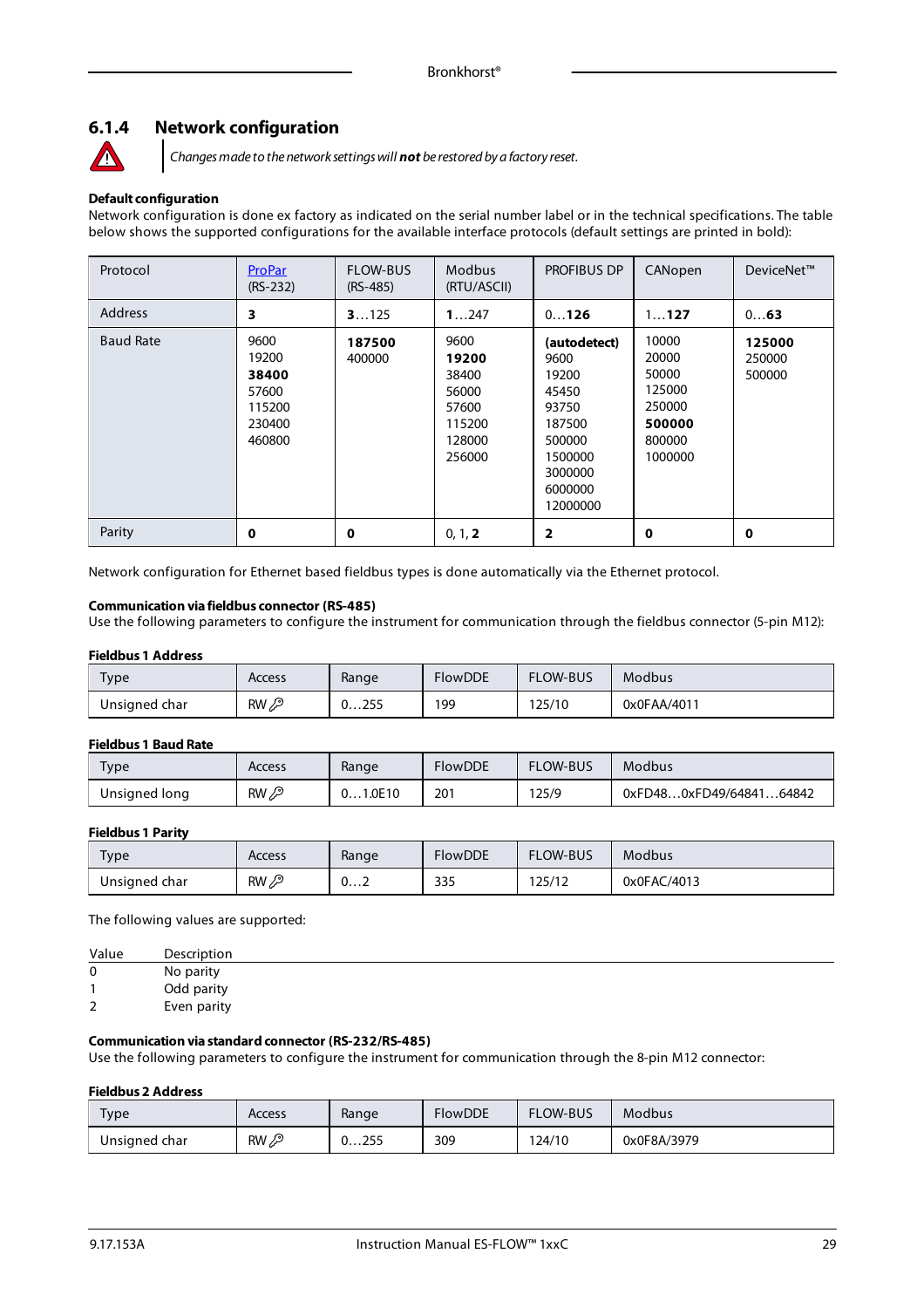### <span id="page-29-2"></span>**Fieldbus 2 Baud Rate**

| Type          | Access         | Range   | FlowDDE | <b>FLOW-BUS</b> | Modbus                  |
|---------------|----------------|---------|---------|-----------------|-------------------------|
| Unsianed lona | $RW$ $\oslash$ | 01.0E10 | 310     | '24/9           | 0xFC480xFC49/6458564586 |

#### <span id="page-29-3"></span>**Fieldbus 2 Parity**

| Type          | Access         | Range | FlowDDE | <b>FLOW-BUS</b> | Modbus      |
|---------------|----------------|-------|---------|-----------------|-------------|
| Unsianed char | $RW$ $\oslash$ | ∪∠    | 336     | 124/12          | 0x0F8C/3981 |

The following values are supported:

| Value | Description |
|-------|-------------|
| 0     | No parity   |
| 1     | Odd parity  |
| 2     | Even parity |

### <span id="page-29-0"></span>**6.1.5 Controller**

The picture below shows a basic diagram of the PID controller algorithm (proportional, integral, derivative) used by digital Bronkhorst® instruments.



The controller speed controls the overall performance of the controller algorithm. Basically, to adjust the controller response, only the controller speed needs to be changed.

The algorithm is based upon the difference between the setpoint and the measured value (called the error value). The correction signal to eliminate the error is assembled from 3 basic components:

- The <u>P-action</u> (proportional) multiplies the error value by a constant factor, to adjust the measure towards the (new) setpoint.
- The <u>I-action</u> (integral) amplifies the correction signal with a factor depending on the integral of the error value over time.
- The <u>D-action</u> (derivative) reduces the strength of the P-action, to prevent overshoot when the (new) setpoint is reached.

The proportional action is enhanced by one of three additional response factors, depending on the control cycle stage:

- Open from zero: the setpoint is larger than zero and the measured value is below 2% of the full scale range.
- Normal step: the measured value differs more than 2% from the setpoint, typically after changing the setpoint (step).
- Stable situation: the measured value differs less than 2% from the setpoint.



The control characteristics are optimized during production. These parameters should only be changed if absolutely necessary, and only by or under the supervision of trained service personnel.

#### <span id="page-29-1"></span>**Controller Speed**

| Type  | Access    | Range      | FlowDDE | <b>FLOW-BUS</b> | Modbus                  |
|-------|-----------|------------|---------|-----------------|-------------------------|
| Float | <b>RW</b> | ∩ำ<br>0.2J | 254     | 114/30          | 0xF2F00xF2F1/6219362194 |

This parameter sets the overall controller speed factor for the selected fluid. Controller speed is set ex factory between value '0.5' (slow) and '2' (fast). The default value is '1'.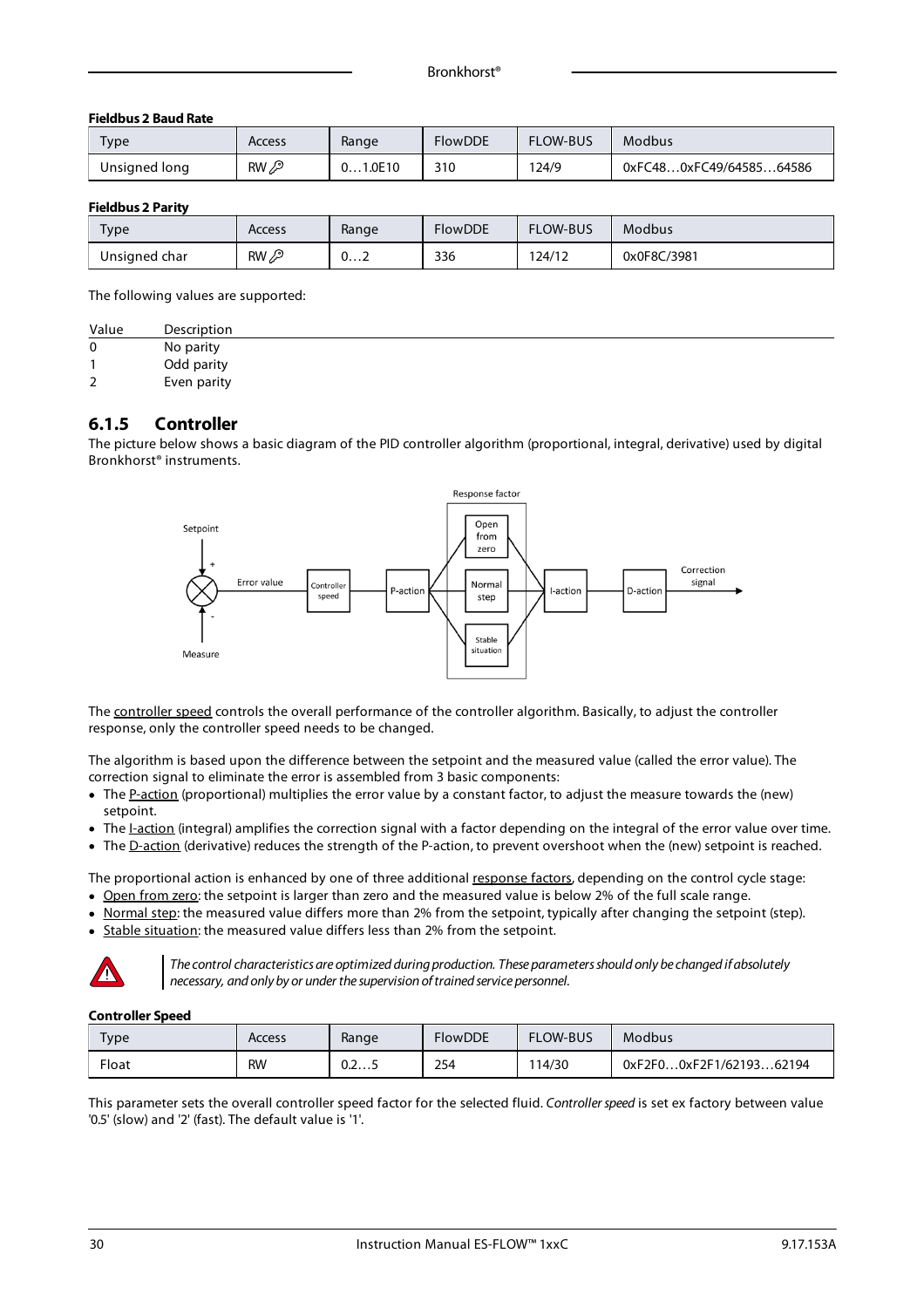<span id="page-30-3"></span>**PID-Kp**

| Type  | Access         | Range    | <b>FlowDDE</b> | <b>FLOW-BUS</b> | Modbus                  |
|-------|----------------|----------|----------------|-----------------|-------------------------|
| Float | $RW$ $\oslash$ | $01E+10$ | 167            | 114/21          | 0xF2A80xF2A9/6212162122 |

PID controller proportional action, multiplication factor.

### <span id="page-30-5"></span>**PID-Ti**

| Type  | Access      | Range    | FlowDDE | <b>FLOW-BUS</b> | Modbus                  |
|-------|-------------|----------|---------|-----------------|-------------------------|
| Float | $RW\oslash$ | $01E+10$ | 168     | 114/22          | 0xF2B00xF2B1/6212962130 |

PID controller integral action in seconds.

#### <span id="page-30-4"></span>**PID-Td**

| Type <sub>1</sub> | Access         | Range    | <b>FlowDDE</b> | <b>FLOW-BUS</b> | Modbus                  |
|-------------------|----------------|----------|----------------|-----------------|-------------------------|
| Float             | $RW$ $\oslash$ | $01E+10$ | 169            | 114/23          | 0xF2B80xF2B9/6213762138 |

PID controller derivative action in seconds. The default value is 0.0.

#### <span id="page-30-2"></span>**Open From Zero Response**

| Type          | Access      | Range | <b>FlowDDE</b> | <b>FLOW-BUS</b> | Modbus      |
|---------------|-------------|-------|----------------|-----------------|-------------|
| Unsianed char | $RW\oslash$ | 0255  | 165            | 114/18          | 0x0E52/3667 |

Response factor, applied to proportional action when opening the valve from 0%.

- · Default value: 128 (no correction)
- Citien values adjust the controller gain (correction signal) as follows: Controller gain = Controller Speed \* PID-Kp \* 1.05(response factor - 128)

#### <span id="page-30-1"></span>**Normal Step Response**

| Type          | Access  | Range              | FlowDDE                       | <b>FLOW-BUS</b> | Modbus      |
|---------------|---------|--------------------|-------------------------------|-----------------|-------------|
| Unsigned char | ₽<br>RW | つちち<br><u> 253</u> | $\overline{\phantom{a}}$<br>້ | 114/5           | 0x0E45/3654 |

Response factor, applied to proportional action during normal control (at setpoint step).

· Default value: 128 (no correction)

• Citien values adjust the controller gain (correction signal) as follows: Controller gain = Controller Speed \* PID-Kp \* 1.05(response factor - 128)

#### <span id="page-30-6"></span>**Stable Situation Response**

| Type          | Access   | Range | <b>FlowDDE</b> | <b>FLOW-BUS</b> | Modbus      |
|---------------|----------|-------|----------------|-----------------|-------------|
| Unsianed char | ∕Q<br>RW | 0255  | 141            | 114/17          | 0x0E51/3666 |

Stable situation response, applied when the controller is stable (within a 2% band around the setpoint).

· Default value: 128 (no correction)

• Citien values adjust the controller gain (correction signal) as follows: Controller gain = Controller Speed \* PID-Kp \* 1.05(response factor - 128)

# <span id="page-30-0"></span>**6.1.6 Master/slave configuration (FLOW-BUS)**

Normally, there is no communication between the instruments in a fieldbus system. The FLOW-BUS protocol, however, provides a feature to set up a master/slave relationship between two instruments. The typical behavior of a slave instrument is to automatically set its own setpoint relative to the output (measurement value) of its master.

The output value of any instrument in a FLOW-BUS network is automatically available to all other instruments without extra wiring. A slave instrument can also be a master to other instruments.

To setup a master/slave relationship between instruments, first determine which instrument should be the master and which should be the slave, then set Control Mode of the slave instrument to 'FLOW-BUS Slave' (value 2) or 'FLOW-BUS Analog Slave' (value 13), depending on how the setpoint should be calculated (see parameter [Control Mode](#page-33-0)).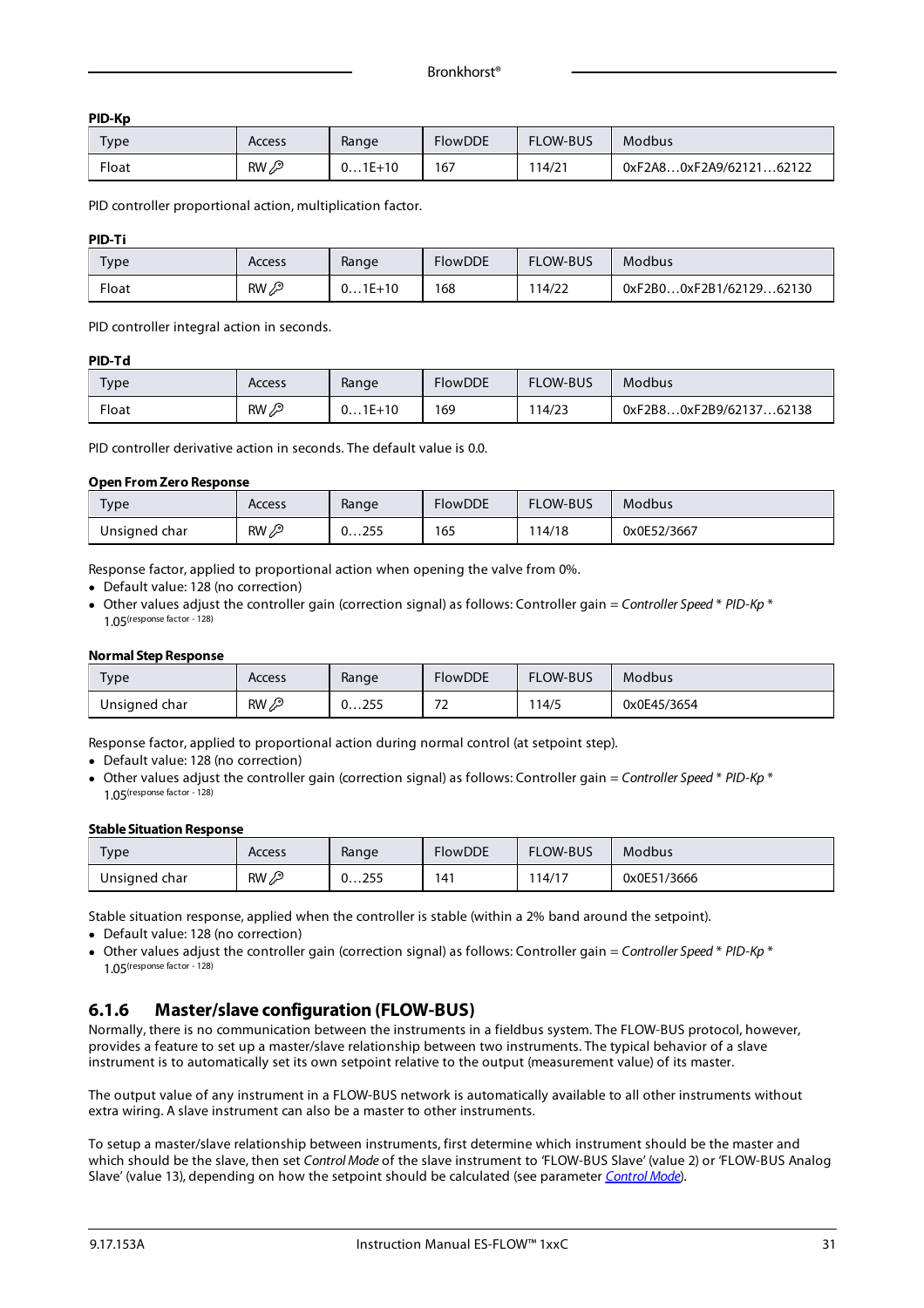The slave instrument polls the output value of its master periodically and uses the slave factor to set its own flow relative to the master's.



To prevent damage to the instruments an/or the system(s) they are connected to, be sure to avoid circular references between devices on the same fieldbus. The FLOW-BUS system does not have a protection mechanism.

#### <span id="page-31-5"></span>**Master Node**

| Type          | Access    | Range | <b>FlowDDE</b> | <b>FLOW-BUS</b> | <b>Modbus</b> |
|---------------|-----------|-------|----------------|-----------------|---------------|
| Unsigned char | <b>RW</b> | 1128  | 158            | 33/14           | n/a           |

Set the master node for the instrument.

Note that this parameter is only effective in a FLOW-BUS network with RS-485 communication.

#### <span id="page-31-6"></span>**Slave Factor**

| Type  | Access    | Range | <b>FlowDDE</b> | <b>FLOW-BUS</b> | Modbus                  |
|-------|-----------|-------|----------------|-----------------|-------------------------|
| Float | <b>RW</b> | 0500  | 139            | 33/1            | 0xA1080xA109/4122541226 |

The controller output from the master instrument is multiplied by Slave Factor/100% to get the slave instrument setpoint. In systems other than FLOW-BUS via RS-485, Slave Factor is effective only if Control Mode is set to 'Analog slave', and the analog output signal of the master instrument is redirected to the input of the slave instrument.

Example:

- · master output = 80%
- Slave Factor =  $50$
- $\Rightarrow$  slave instrument setpoint = 80% x 50%/100% = 40%

## <span id="page-31-0"></span>**6.1.7 Device identification**

### <span id="page-31-4"></span>**User Tag**

| Type                          | Access    | Range | <b>FlowDDE</b> | <b>FLOW-BUS</b> | Modbus                  |
|-------------------------------|-----------|-------|----------------|-----------------|-------------------------|
| Unsigned char <sup>[16]</sup> | <b>RW</b> |       | 11 F<br>. .    | 13/6            | 0xF1300xF137/6174561752 |

With this parameter, the instrument can be given a custom tag name, with a maximum of 16 characters.

#### <span id="page-31-2"></span>**Customer Model**

| Type                          | Access         | Range | FlowDDE | <b>FLOW-BUS</b> | Modbus                  |
|-------------------------------|----------------|-------|---------|-----------------|-------------------------|
| Unsigned char <sup>[16]</sup> | $RW$ $\oslash$ |       | 93      | 13/4            | 0xF1200xF127/6172961736 |

This parameter is used to add extra information to the model number information, such as a customer-specific model number.

### <span id="page-31-3"></span>**Serial Number**

| Type                          | Access         | Range | FlowDDE | <b>FLOW-BUS</b> | Modbus                  |
|-------------------------------|----------------|-------|---------|-----------------|-------------------------|
| Unsigned char <sup>[20]</sup> | $R\mathcal{P}$ |       | 92      | 13/3            | 0xF1180xF11F/6172161728 |

Instrument serial number for identification.

### <span id="page-31-1"></span>**BHT Model Number**

| Type              | Access         | Range | <b>FlowDDE</b> | <b>FLOW-BUS</b> | Modbus                  |
|-------------------|----------------|-------|----------------|-----------------|-------------------------|
| Unsigned char[35] | $RW$ $\oslash$ |       | $^{\Omega}$    | 113/2           | 0xF1100xF117/6171361720 |

This parameter shows the Bronkhorst® instrument model type information.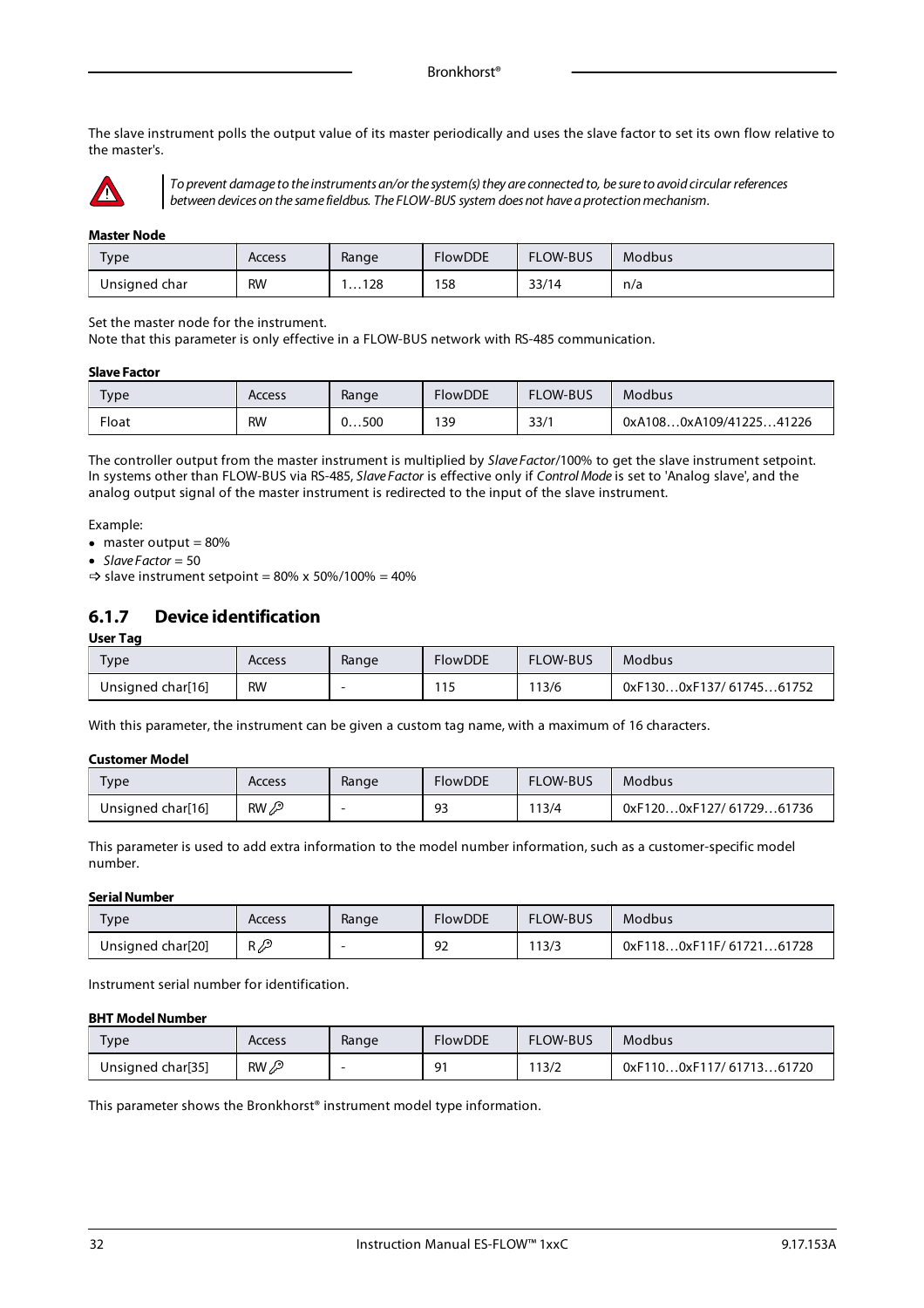### <span id="page-32-2"></span>**Firmware Version**

| Type                         | Access | Range | <b>FlowDDE</b> | <b>FLOW-BUS</b> | Modbus                  |
|------------------------------|--------|-------|----------------|-----------------|-------------------------|
| Unsigned char <sup>[6]</sup> |        |       | 105            | 13/5            | 0xF1280xF12A/6173761739 |

Revision number of the firmware

### <span id="page-32-3"></span>**Identification Number**

| Type          | Access         | Range              | FlowDDE | <b>FLOW-BUS</b> | Modbus      |
|---------------|----------------|--------------------|---------|-----------------|-------------|
| Unsigned char | $RW$ $\oslash$ | つにに<br><u>uzjj</u> | 175     | 113/12          | 0x0E2C/3629 |

Bronkhorst® (digital) device type identification number.

### <span id="page-32-1"></span>**Device Type**

| Type                         | Access | Range | FlowDDE | <b>FLOW-BUS</b> | Modbus                  |
|------------------------------|--------|-------|---------|-----------------|-------------------------|
| Unsigned char <sup>[6]</sup> |        |       | 90      | 113/1           | 0xF1080xF10A/6170561707 |

Device type information string; this parameter contains an abbreviation referring to the identification number.

# <span id="page-32-0"></span>**6.1.8 Special parameters**

<span id="page-32-4"></span>

| <b>Init Reset</b> |           |       |                |                 |           |  |
|-------------------|-----------|-------|----------------|-----------------|-----------|--|
| Type              | Access    | Range | <b>FlowDDE</b> | <b>FLOW-BUS</b> | Modbus    |  |
| Unsigned char     | <b>RW</b> | 82/64 |                | 0/10            | 0x000A/11 |  |

Init Reset is used to unlock secured parameters (marked with a  $\mathcal{P}$  symbol) for writing. It supports the following values:

| Value | Description                                             |
|-------|---------------------------------------------------------|
| 64    | unlocked, secured parameters can be read and written to |
| 82    | locked, secured parameters are read-only                |

At power-up, Init Reset is always set to 'Locked' (value 82).

#### <span id="page-32-5"></span>**Reset**

| Type          | Access | Range   | <b>FlowDDE</b> | <b>FLOW-BUS</b> | Modbus      |
|---------------|--------|---------|----------------|-----------------|-------------|
| Unsigned char |        | <u></u> | 114            | 115/8           | 0x0E68/3689 |

This parameter is used to reset the program, counter or alarms.

| Value          | Description                                                                                                        |
|----------------|--------------------------------------------------------------------------------------------------------------------|
| 0              | No reset                                                                                                           |
|                | Reset counter                                                                                                      |
| $\overline{2}$ | Reset alarm                                                                                                        |
| 3              | Reset counter                                                                                                      |
| 4              | Reset and disable counter                                                                                          |
| 5              | Reset firmware program (soft reset)                                                                                |
| 6              | Reset Alarm info error bit                                                                                         |
|                | Reset Alarm info warning bit                                                                                       |
|                | The Beset parameter may be disabled by Beset Alarm Enable or Beset Counter Enable. Make sure the value is accepted |



The Reset parameter may be disabled by Reset Alarm Enable or Reset Counter Enable. Make sure the value is accepted by sending value 0 first.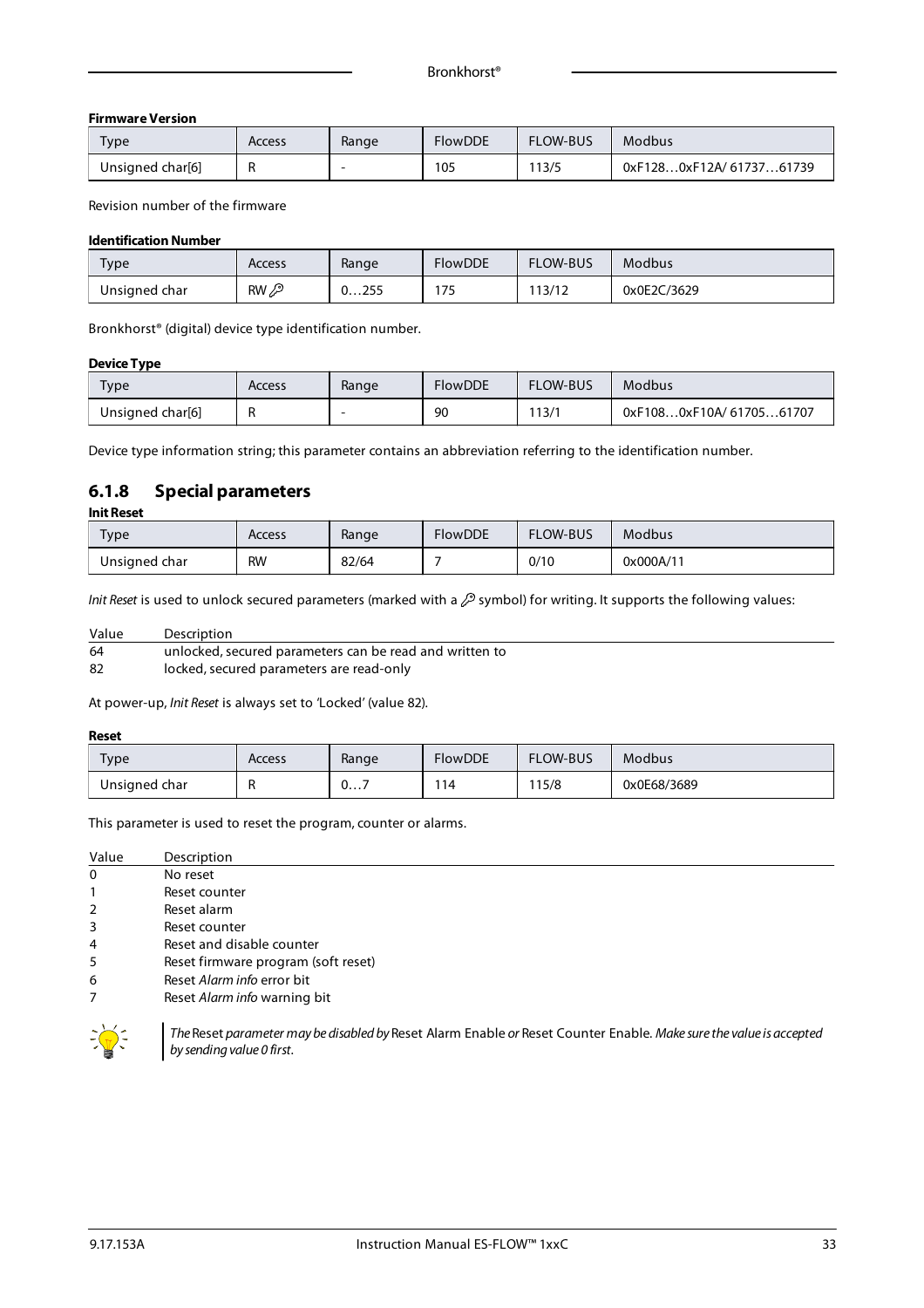<span id="page-33-1"></span>**Wink**

| .                  |        |         |         |                 |               |  |
|--------------------|--------|---------|---------|-----------------|---------------|--|
| Type               | Access | Range   | FlowDDE | <b>FLOW-BUS</b> | <b>Modbus</b> |  |
| Unsigned char [27] | W      | O*<br>◡ |         | 0/0             | 0x0000/1      |  |

Sending any text string value between 1 and 9 to this parameter makes the indication LEDs (if present) blink for a couple of seconds. This can be useful in order to identify a specific device in a large fieldbus network.

\*) Modbus only supports value 14592

### <span id="page-33-0"></span>**Control Mode**

| Type          | Access    | Range       | <b>FlowDDE</b>                | <b>FLOW-BUS</b> | <b>Modbus</b> |
|---------------|-----------|-------------|-------------------------------|-----------------|---------------|
| Unsigned char | <b>RW</b> | つちち<br>u∠JJ | $\overline{\phantom{a}}$<br>- | 15/1            | 0x0024/37     |

Control Mode is used to select different control modes of the instrument and determines from which source(s) it accepts a setpoint. The following control modes are available:

| Value          | Mode                     | Instrument action                                                                              | Setpoint source                                               |
|----------------|--------------------------|------------------------------------------------------------------------------------------------|---------------------------------------------------------------|
| $\pmb{0}$      | <b>BUS/RS232</b>         | Controlling                                                                                    | Fieldbus/RS-232                                               |
| $\mathbf{1}$   | Analog Input             | Controlling                                                                                    | Analog input                                                  |
| $\overline{2}$ | <b>FLOW-BUS Slave</b>    | Acting as slave instrument on FLOW-BUS                                                         | RS-485 only: FLOW-BUS<br>master output x Slave<br>Factor/100% |
| $\overline{3}$ | Valve Close              | Controller disabled, valve closed                                                              |                                                               |
| $\overline{4}$ | Controller Idle          | Controller disabled, valve frozen in current position                                          |                                                               |
| $\overline{7}$ | Setpoint 100%            | Controlling, setpoint fixed to 100%                                                            |                                                               |
| 8              | Valve Fully Open         | Controller disabled, valve fully opened                                                        |                                                               |
| 9              | <b>Calibration Mode</b>  | Calibration mode enabled<br>(factory only)                                                     |                                                               |
| 10             | Analog Slave             | Acting as slave of other instrument in analog mode                                             | Analog Input x Slave<br>Factor/100%                           |
| 12             | Setpoint 0%              | Controlling, setpoint fixed to 0%                                                              |                                                               |
| 13             | FLOW-BUS<br>Analog Slave | Acting as slave of other instrument on FLOW-BUS, slave<br>factor is set by analog input signal | RS-485 only: FLOW-BUS<br>master output x Analog Input         |
| 18             | <b>RS232</b>             | Controlling, safe state deactivated                                                            | Fieldbus/RS-232                                               |
| 20             | Valve Steering           | Controller disabled, setpoint redirected to Valve output                                       |                                                               |
| 21             | Analog Valve<br>Steering | Controller disabled, analog input redirected to Valve output                                   |                                                               |
| 22             | Valve Safe State         | Force instrument in safe state                                                                 |                                                               |

Immediately after power-up, Control Mode is set to 'Analog input' or 'BUS/RS232' automatically, depending on the (requested) default setting for analog or digital operation. If Control mode is set to value 0, 1, 9 or 18, the instrument returns to its default control mode at the next power-up or reset. Other values are retained after power-up or reset.

### **Calibration Mode**

| Type          | Access         | Range        | FlowDDE | LOW-BUS | Modbus      |
|---------------|----------------|--------------|---------|---------|-------------|
| Unsigned char | $RW$ $\oslash$ | 9.255<br>n a | 58      | 1/4     | 0x0E61/3682 |

After enabling calibration mode by means of parameter Control Mode, this parameter is used to start the autozero function of the flow sensor. The following modes are supported:

| Value | Description                                 |
|-------|---------------------------------------------|
| 0     | Idle (no action)                            |
| q     | Start zeroing                               |
| 255   | Error (result of previous calibration mode) |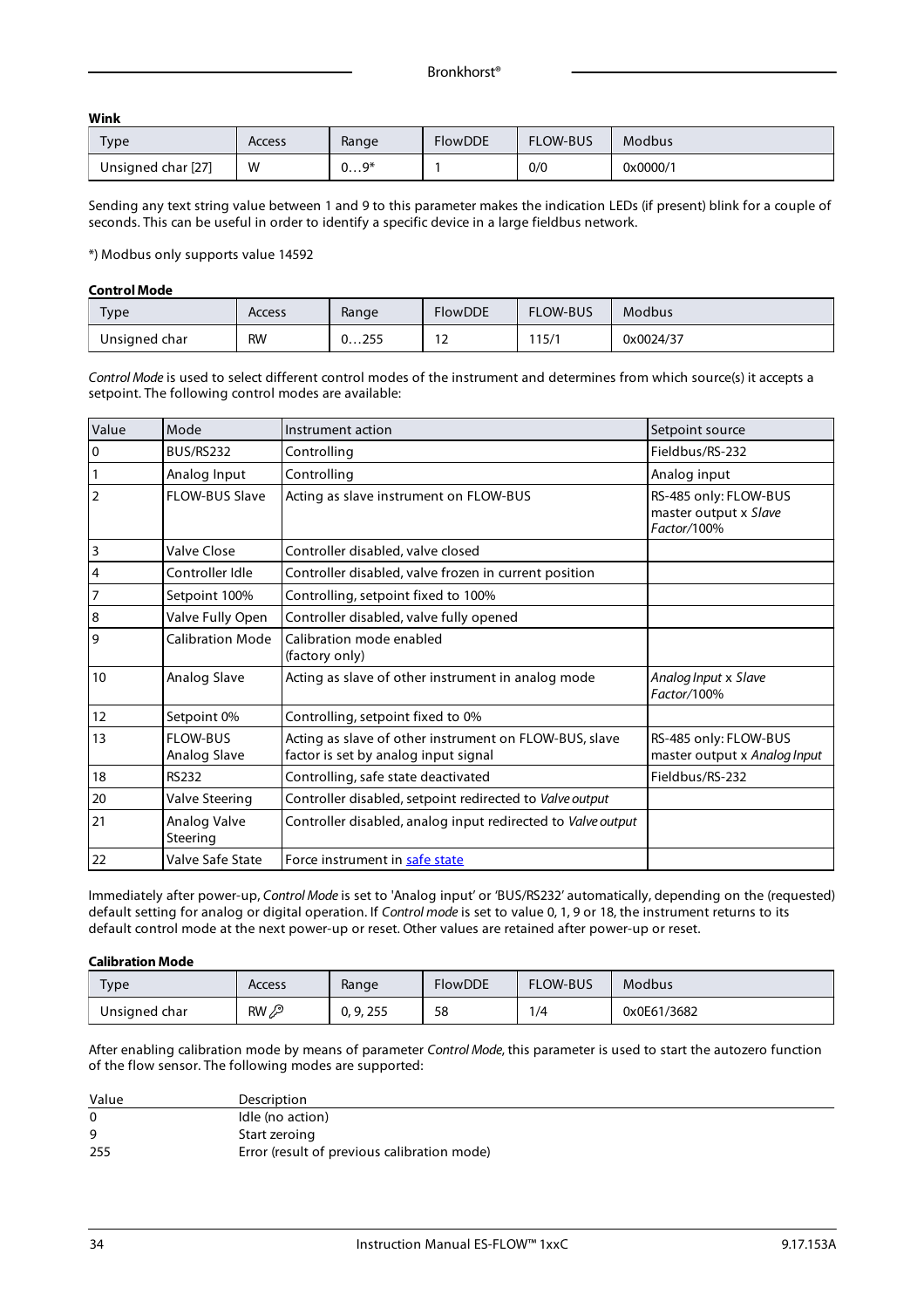### <span id="page-34-0"></span>**6.1.8.1 Default control mode**

#### <span id="page-34-1"></span>**IO Status**

| Type          | Access         | Range | FlowDDE | <b>FLOW-BUS</b> | Modbus      |
|---------------|----------------|-------|---------|-----------------|-------------|
| Unsigned char | ₽<br><b>RW</b> | 0255  | 86      | 114/11          | 0x0E4B/3660 |

The instrument is set to accept a setpoint from either an analog or a digital source. Although this setting can be changed with parameter [Control Mode](#page-33-0), the instrument usually returns to its default control mode at every power-up or reset. The default control mode can be set with parameter IO Status; to change it, use the procedures as described below.

Changing from digital operation to analog operation:

- 1. Set parameter Init Reset to 64 (unlocked)
- 2. Read parameter IO Status
- 3. Add 64 to the read value
- 4. Write the new value to parameter IO Status
- 5. Set parameter Init Reset to 82 (locked)

Changing from analog operation to digital operation:

- 1. Set parameter Init Reset to 64 (unlocked)
- 2. Read parameter IO Status
- 3. Subtract 64 from the read value
- 4. Write the new value to parameter IO Status
- 5. Set parameter Init Reset to 82 (locked)



The procedures described above do not change the value of parameter Control Mode directly. To apply the new default control mode immediately, change the value of parameter Control Mode manually or reset or restart the instrument.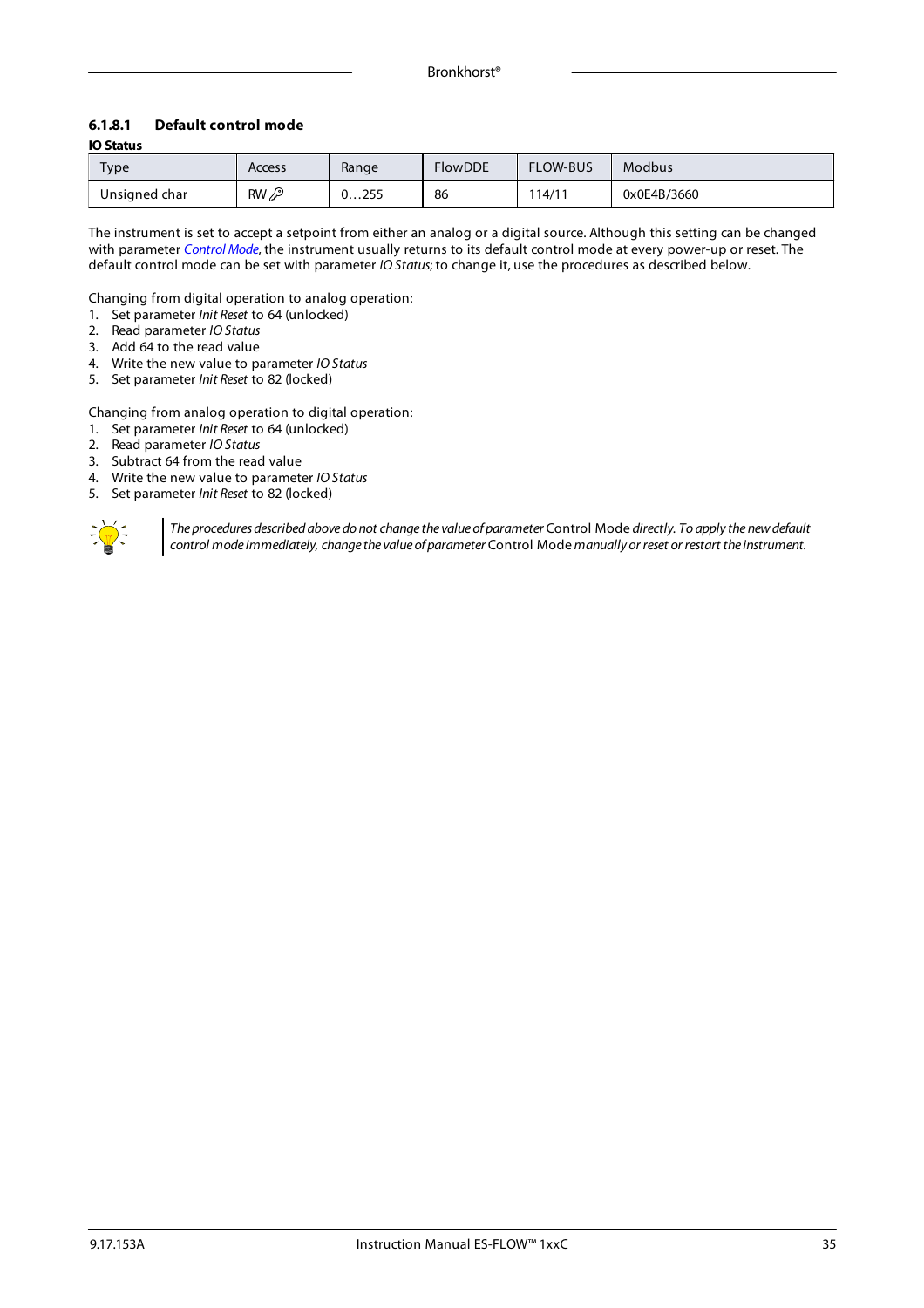

# <span id="page-35-0"></span>**7 Maintenance**

Inexpertly servicing instruments can lead to serious personal injury and/or damage to the instrument or the system it is used in. Servicing must therefore be performed by trained and qualified personnel. Contact your Bronkhorst representative for information about cleaning and calibration. Bronkhorst has a trained staff available.



• Before disconnecting or disassembling any fluid system related parts, always make sure the fluid system is depressurized.<br>• When depressurizing, provent sudden pressure changes by shutting off the fluid supply aradually When depressurizing, prevent sudden pressure changes by shutting off the fluid supply gradually.

In order to prevent clogging and maintain functionality and the specified performance, flushing or purging the fluid system with an appropriate (cleaning) fluid is advised at the following occasions:

- · before changing fluid types
- · before and after using corrosive, reactive or flammable media
- · before and after prolonged shutdown periods\*
- · every 3 months

In the event of serious contamination, flushing the fluid system may even be necessary to restore the specified system performance.

\*) As a rule of thumb a period of a few days to a week can be assumed. In practice, the length of this period strongly depends on the properties of the processed medium and the ambient and process conditions. With some media, leaving the installation unused for longer periods of time without flushing will be no problem, while other fluids will already cause trouble after a very short time of inactivity.



Always use a non-aggressive, non-corrosive cleaning liquid or a dry, inert gas (like Nitrogen or Argon) to flush or purge the fluid system.

Although the ES-FLOW™ has been tested thoroughly at the factory for leaks in the fluid system, environmental influences (such as excessive vibrations and temperature and humidity fluctuations) can cause wear to tubing, piping and fluid connections over time.



Frequent inspection of all fluid lines and connections before, during and after operation is essential, to ensure and maintain a safe working environment. If necessary, re-tighten fluid connections.

<span id="page-35-1"></span>

# **7.1 Cleaning**

When the measuring tube gets clogged by highly viscous and/or sticky liquids, it can be cleaned manually, using a thin channel cleaning brush before flushing it with a cleaning liquid.



The end user is responsible for validation of the cleaning procedure and results.

# <span id="page-35-2"></span>**7.2 Calibration**

The ES-FLOW™ has been factory calibrated. Periodical inspection, recalibration or verification of the accuracy may be subject to individual requirements of the end user.

Bronkhorst certifies that the instrument meets the rated accuracy. Calibration has been performed using measurement standards traceable to the Dutch Metrology Institute (VSL).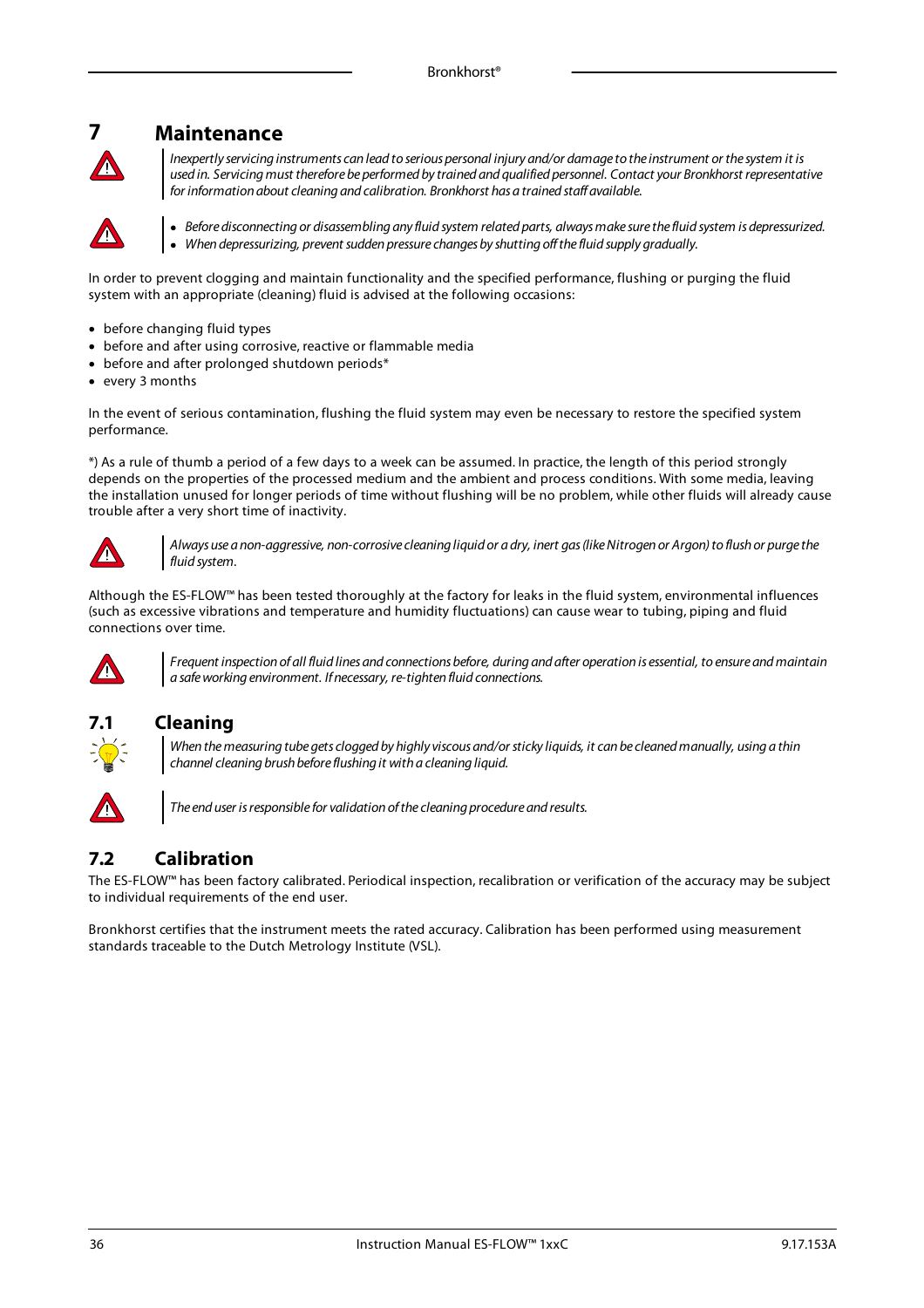# <span id="page-36-0"></span>**8 Troubleshooting and service**

### **Errors and warnings**

- See the <u>troubleshooting guide</u> for general LED indications that signify errors or warnings (red  $\bullet$  ) and possible causes.<br>• Most other indications are specific to the installed communication interface: consult the ac
- Most other indications are specific to the installed communication interface; consult the according [interface manual](#page-8-0) for a list of all indications.
	- · Error and warning information can also be found by connecting the instrument to FlowDDE and FlowPlot. FlowDDE puts all errors and warnings on the console screen; FlowPlot provides several specific alarm and counter indicators. See also section [Digital communication.](#page-22-0)

### **General problems**

- · Electronic problems can be traced by restarting the equipment.
- · If the equipment starts up normally, the measurement and control behavior can be checked by applying fluid pressure.
- · To track down problems in the fluid system, depressurize the fluid system and disconnect the suspected unit from the process line. Dirt or clogging might be quickly detected by visual inspection on disassembled fluid connections.



 $\frac{1}{2}$ 

If you suspect leakage, do not disassemble the device for inspection, but contact your Bronkhorst representative for service or repairs.

# <span id="page-36-1"></span>**8.1 Common issues**

| Symptom                                                                      | Possible cause                                             | Corrective action                                                                                                           |  |
|------------------------------------------------------------------------------|------------------------------------------------------------|-----------------------------------------------------------------------------------------------------------------------------|--|
| No (fieldbus) communication                                                  | No power supply                                            | • Check power supply<br>• Check cable connection<br>• Check cable hook-up                                                   |  |
|                                                                              | Invalid node address                                       | Change node address (see Network<br>configuration)                                                                          |  |
|                                                                              | Invalid baud rate                                          | Make sure instrument baud rate matches<br>master/application baud rate                                                      |  |
|                                                                              | Other                                                      | Reset instrument and/or restart master. If<br>problem persists, contact your Bronkhorst<br>representative                   |  |
| No output signal                                                             | No power supply                                            | • Check power supply<br>• Check cable connection<br>• Check cable hook-up                                                   |  |
|                                                                              | Invalid control mode (instrument<br>accepts no setpoint)   | Check control mode (see Special parameters)                                                                                 |  |
|                                                                              | No setpoint given or setpoint too<br>low                   | Give setpoint $\geq 2\%$                                                                                                    |  |
|                                                                              | Valve(s) in default state (normally<br>closed)             | Check if valves are in default/safe state; solve<br>cause if necessary (see Default valve state)                            |  |
|                                                                              | Inlet pressure or differential<br>pressure too low         | Increase inlet pressure                                                                                                     |  |
|                                                                              | Piping, filters and/or control valve<br>clogged or blocked | Clean fluid system (flush with clean, dry air or a<br>non-aggressive cleaning liquid, e.g. ethanol or<br>isopropyl alcohol) |  |
|                                                                              | Sensor failure                                             | Contact your Bronkhorst representative                                                                                      |  |
| Mode/MOD and Error/NET LEDs<br>blinking red alternately, no<br>communication | Initialization error                                       | Restart instrument. If problem persists, contact<br><b>Bronkhorst</b>                                                       |  |
| Red LED lit continuously,<br>measurement readout irregular                   | Gas in measuring tube                                      | Fill fluid lines homogeneously with process<br>liquid (see <b>First use</b> )                                               |  |
|                                                                              | Inlet pressure unstable (flow rate<br>pulsating)           | Eliminate pressure fluctuations, e.g. by<br>installing a pressure regulator                                                 |  |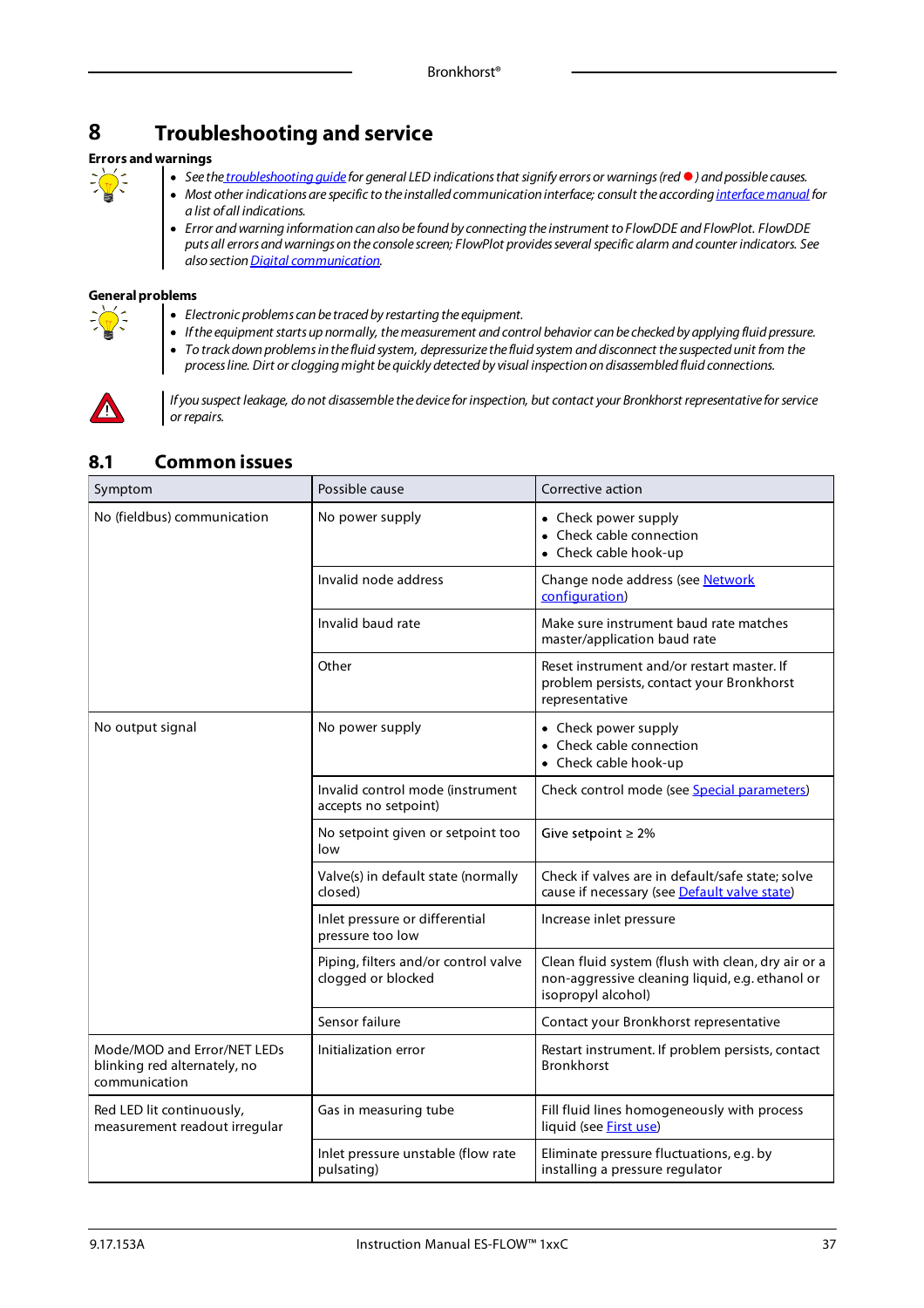| Symptom                                                            | Possible cause                                                                                         | Corrective action                                                                                                                                                                       |  |
|--------------------------------------------------------------------|--------------------------------------------------------------------------------------------------------|-----------------------------------------------------------------------------------------------------------------------------------------------------------------------------------------|--|
| Red LED lit continuously, no flow                                  | Hardware error                                                                                         | Contact your Bronkhorst representative                                                                                                                                                  |  |
| • Control behavior unstable<br>• Red LED flickering                | Measurement disturbed by<br>vibrations                                                                 | • If possible, avoid installation in close<br>proximity of mechanical vibration<br>• Reduce sensitivity to vibrations by using a<br>mass block, shock absorbers, and flexible<br>tubing |  |
|                                                                    | Inlet pressure unstable                                                                                | Install pressure regulator or increase buffer<br>volume between controlling instruments                                                                                                 |  |
|                                                                    | Inlet and/or outlet pressure too<br>high or too low                                                    | Adjust pressure and/or set instrument pressure<br>in accordance with actual process pressure (e.g.<br>with FlowTune <sup>™</sup> )                                                      |  |
|                                                                    | Wrong process gas selected                                                                             | Select correct process gas (e.g. with FlowTune <sup>™</sup> )                                                                                                                           |  |
|                                                                    | Gas accumulation in tubing                                                                             | Remove gas from liquid tubing (see <i>First use</i> )                                                                                                                                   |  |
|                                                                    | Wrong controller settings                                                                              | Adjust settings (e.g. with FlowPlot)                                                                                                                                                    |  |
|                                                                    | Control valve damaged                                                                                  | Contact your Bronkhorst representative                                                                                                                                                  |  |
| No flow (sending a setpoint has no<br>effect)                      | No fluid supply                                                                                        | Check upstream components for obstruction,<br>e.g.<br>• fluid lines<br>· valves<br>• filters                                                                                            |  |
|                                                                    | Setpoint too low                                                                                       | Give setpoint $\geq 2\%$                                                                                                                                                                |  |
|                                                                    | Actuator cable not connected or<br>damaged                                                             | Check actuator cable                                                                                                                                                                    |  |
|                                                                    | Valve(s) in default state (normally<br>closed)                                                         | Check if valves are in default/safe state; solve<br>cause if necessary (see Default valve state)                                                                                        |  |
|                                                                    | Inlet pressure or differential<br>pressure out of bounds                                               | Set inlet pressure to a value within<br>specifications                                                                                                                                  |  |
| Flow rate never reaches setpoint                                   | • Piping, filters and/or control<br>valve clogged or blocked<br>• Sensor obstructed or<br>contaminated | Flush fluid system with clean, dry air or non-<br>aggressive cleaning liquid (e.g. ethanol or<br>isopropyl alcohol)                                                                     |  |
|                                                                    | Inlet pressure or differential<br>pressure too low                                                     | • Check/increase inlet pressure<br>Use instrument in conditions it was designed<br>for                                                                                                  |  |
|                                                                    | Outlet pressure too high                                                                               | • Check/decrease outlet pressure<br>• Use instrument in conditions it was designed<br>for                                                                                               |  |
|                                                                    | Process outlet blocked                                                                                 | Check process outlet and downstream piping                                                                                                                                              |  |
|                                                                    | Process gas condensation                                                                               | Decrease inlet pressure or increase gas<br>temperature                                                                                                                                  |  |
|                                                                    | Supplied fluid type does not match<br>selected fluid type                                              | Supply equipment with other fluid or change<br>fluid type in instrument configuration                                                                                                   |  |
| Pressure signal gradually<br>decreasing without setpoint<br>change | Process gas condensation                                                                               | Decrease inlet pressure or increase gas<br>temperature                                                                                                                                  |  |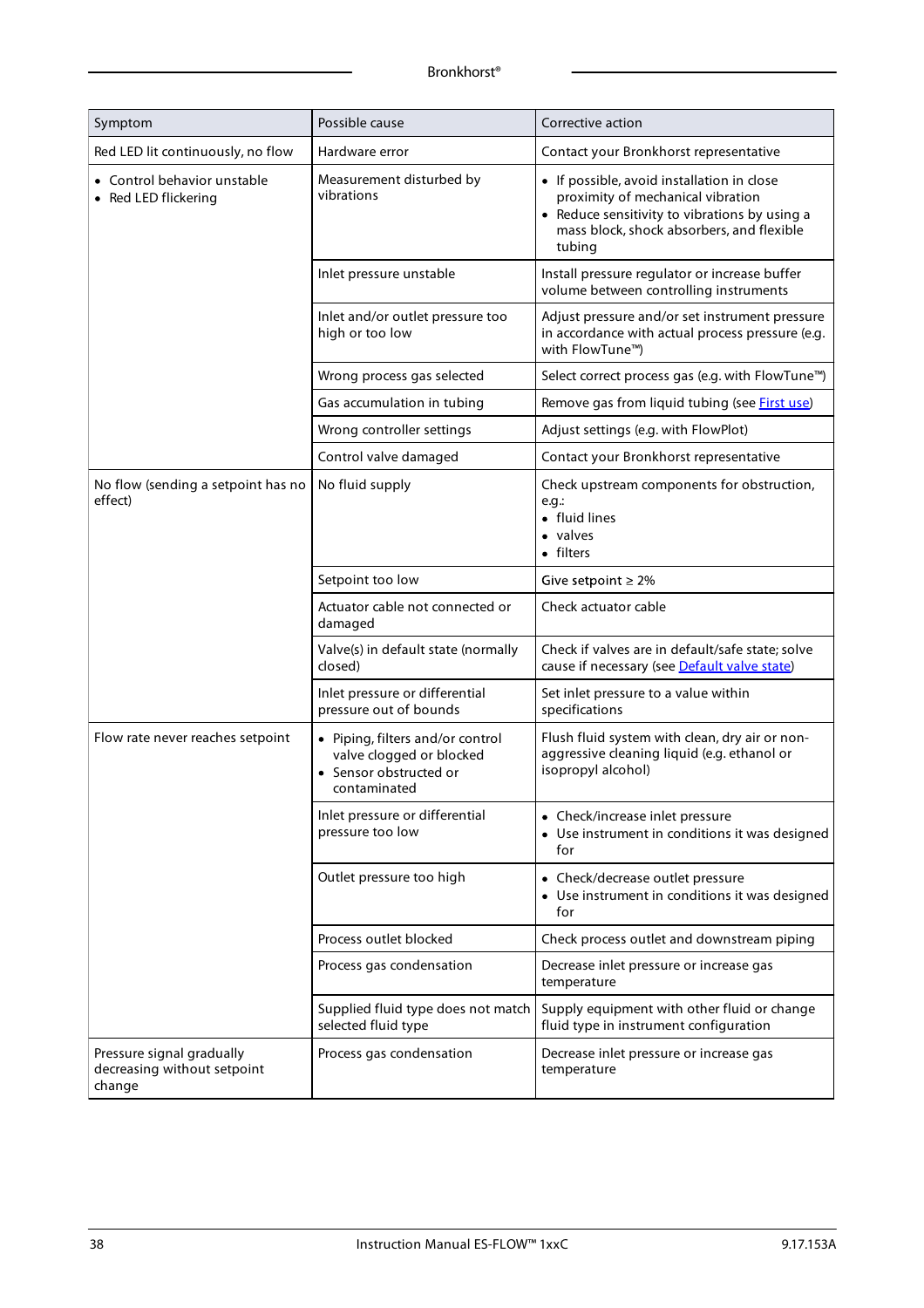| Symptom                                                                          | Possible cause                                                                   | Corrective action                                                                                                                                      |
|----------------------------------------------------------------------------------|----------------------------------------------------------------------------------|--------------------------------------------------------------------------------------------------------------------------------------------------------|
| Measured value or output signal<br>indicates flow, while there should<br>be none | Fluid system leakage                                                             | • Check fluid system for leakage<br>• Follow mounting instructions when<br>installing third party components (e.g.<br>adapters, tubing, valves)        |
|                                                                                  | Mounting orientation and/or<br>process conditions changed<br>significantly       | • Install instrument according to mounting<br>recommendations<br>• Use instrument in conditions it was designed<br>for<br>• Adjust zero point          |
|                                                                                  | Zero point adjustment performed<br>incorrectly                                   | Readjust zero point, following instructions in<br><b>Adjusting zero point</b>                                                                          |
| Continuous maximum measured<br>value or output signal                            | Inlet pressure too high                                                          | Check inlet pressure                                                                                                                                   |
|                                                                                  | Valve fully open                                                                 | $\bullet$ Close valve<br>• In case of normally open valve: check if valve<br>is in safe state; resolve cause if necessary (see<br>Default valve state) |
|                                                                                  | Sensor failure                                                                   | Contact your Bronkhorst representative                                                                                                                 |
| Fluid system leakage                                                             | Bad connection between parts (e.g.<br>ferrules, nuts, tubing, piping,<br>valves) | Follow mounting instructions issued by third<br>party components (e.g. adapters, tubing, valves)                                                       |

# <span id="page-38-0"></span>**8.2 Service**

If you have questions about a product or if you find the product does not meet the specifications as ordered, do not hesitate to contact your Bronkhorst representative. To enable us to help you quickly and effectively, make sure to have the serial number ready whenever seeking contact with your Bronkhorst representative about a specific item. The serial number (SN; first line on the serial number label) is the key to the original purchase order and can be found on the product.



For current information about Bronkhorst® and service addresses, please visit our website:

# **www.bronkhorst.com**

Do you have any questions about our products? Our Sales Department will gladly assist you selecting the right product for your application. Contact sales by e-mail:

#### **sales@bronkhorst.com**

For after-sales questions, our Customer Service Department is available with help and guidance. To contact CSD by e-mail:

### **aftersales@bronkhorst.com**

No matter the time zone, our experts within the Support Group are available to answer your request immediately or ensure appropriate further action. Our experts can be reached at:

# $\binom{9}{4}$  +31 859 02 18 66

Bronkhorst High-Tech B.V. Nijverheidsstraat 1A NL-7261 AK Ruurlo The Netherlands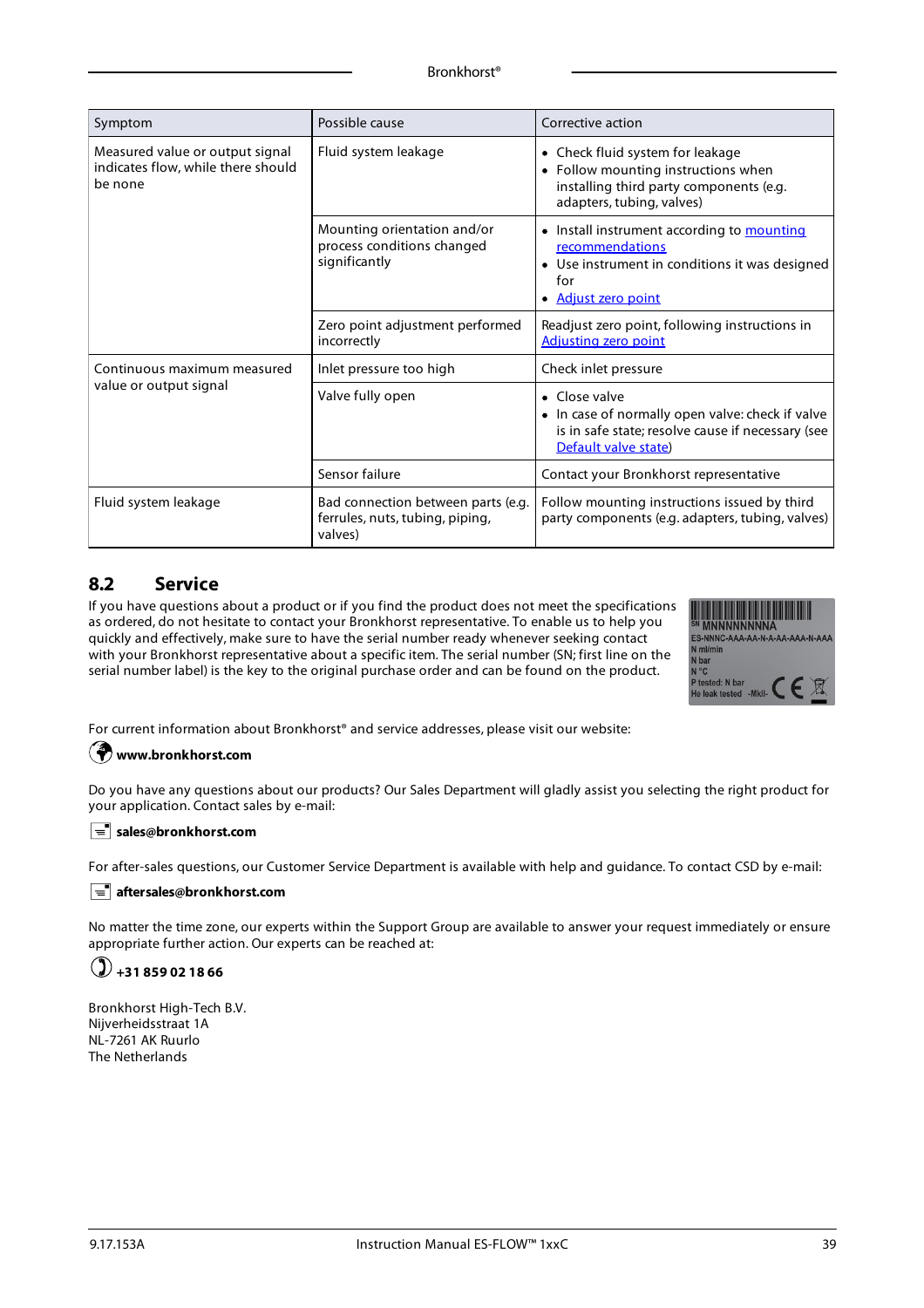# <span id="page-39-0"></span>**9 Returns**

# **9.1 Removal and return instructions**

When returning materials, always clearly describe the problem, and, if possible, the work to be done, in a covering letter.

### **Instrument handling:**

- 1. Purge all fluid lines (if applicable)
- 2. If the instrument has been used with toxic or otherwise hazardous fluids, it must be cleaned before shipping
- 3. Disconnect all external cabling and tubing and remove the instrument from the process line
- 4. If applicable, secure movable parts with appropriate transport safety materials, to prevent damage during transportation
- 5. The instrument must be at ambient temperature before packaging
- 6. Insert the instrument into a plastic bag and seal the bag
- 7. Place the bag in an appropriate shipping container; if possible, use the original packaging box

### **Add documentation:**

- · Reason of return
- · Failure symptoms
- · Contaminated condition
- · Declaration on decontamination



**It is absolutely required to notify the factory if toxic or dangerous fluids have been in contact with the device!** This is to enable the factory to take sufficient precautionary measures to safeguard the staff in their repair department.

All instruments must be dispatched with a completely filled in 'Declaration on decontamination'. Instruments without this declaration will not be accepted.



A safety information document containing a 'Declaration on decontamination' form (document no 9.17.032) can be downloaded from the **Service & Support** section of the Bronkhorst website (**www.bronkhorst.com**).

### **Important:**

Clearly note, on top of the package, the customs clearance number of Bronkhorst High-Tech B.V.:

### **NL801989978B01**

(only if applicable, otherwise contact your Bronkhorst representative for local arrangements.)

# <span id="page-39-1"></span>**9.2 Disposal (end of lifetime)**

Within the European Union, manufacturers of electrical and electronic equipment (EEE) are obliged to comply with the WEEE directive (waste electrical and electronic equipment). Bronkhorst offers its customers the possibility to return EEE for disposal at the end of its life, so that it can be properly dismantled and the components recycled or, if possible, reused.

All Bronkhorst® products covered by the WEEE directive (the majority) carry an image of a crossed-out waste bin (usually on the serial number label). If you wish to dispose of Bronkhorst® equipment bearing this symbol, simply return it in accordance with the [removal and return instructions,](#page-39-0) and Bronkhorst will take care of proper dismantling, recycling and/or reuse (wherever possible). In the covering letter, just mention that you are returning the product for disposal. Within the EU, returning products for disposal is of course free of charge (except for shipping and handling costs).



In countries outside the EU, EEE disposal may be subject to local or national directives and/or legislation. If applicable, consult local or national authorities to learn how to handle EEE properly in your area.